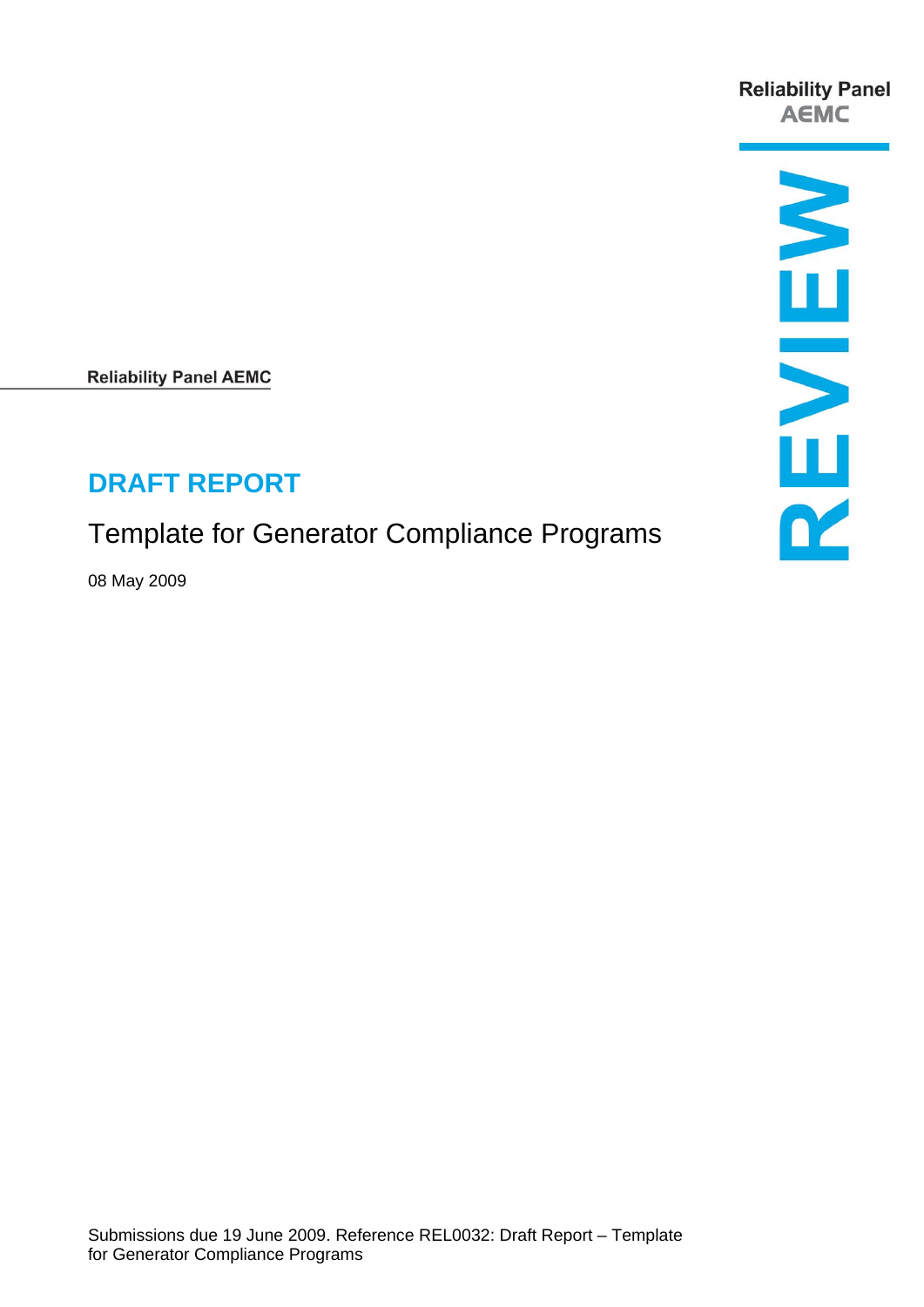## **Inquiries**

Ian Woodward Chairman of the Reliability Panel The Australian Energy Market Commission PO Box A2449 Sydney South NSW 1235

**E:** aemc@aemc.gov.au **T:** (02) 8296 7800

**F:** (02) 8296 7899

## **Citation**

AEMC Reliability Panel 2009, *Template for Generator Compliance Programs*, Draft Report, 08 May 2009, Sydney

## **About the AEMC**

The Council of Australian Governments, through its Ministerial Council on Energy, established the Australian Energy Market Commission (AEMC) in July 2005 to be the Rule maker for national energy markets. The AEMC is currently responsible for Rules and policy advice covering the National Electricity Market. It is a statutory authority. Our key responsibilities are to consider Rule change proposals, conduct energy market reviews and provide policy advice to the Ministerial Council as requested, or on AEMC initiative.

## **About the AEMC Reliability Panel**

The Panel is a specialist body within the AEMC and comprises industry and consumer representatives. It is responsible for monitoring, reviewing and reporting on the safety, security and reliability of the national electricity system and advising the AEMC in respect of such matters. The Panel's responsibilities are specified in section 38 of the National Electricity Law (NEL).

#### **Disclaimer**

The views and recommendations set out in this document are those of the Reliability Panel and are not necessarily those of the Australian Energy Market Commission.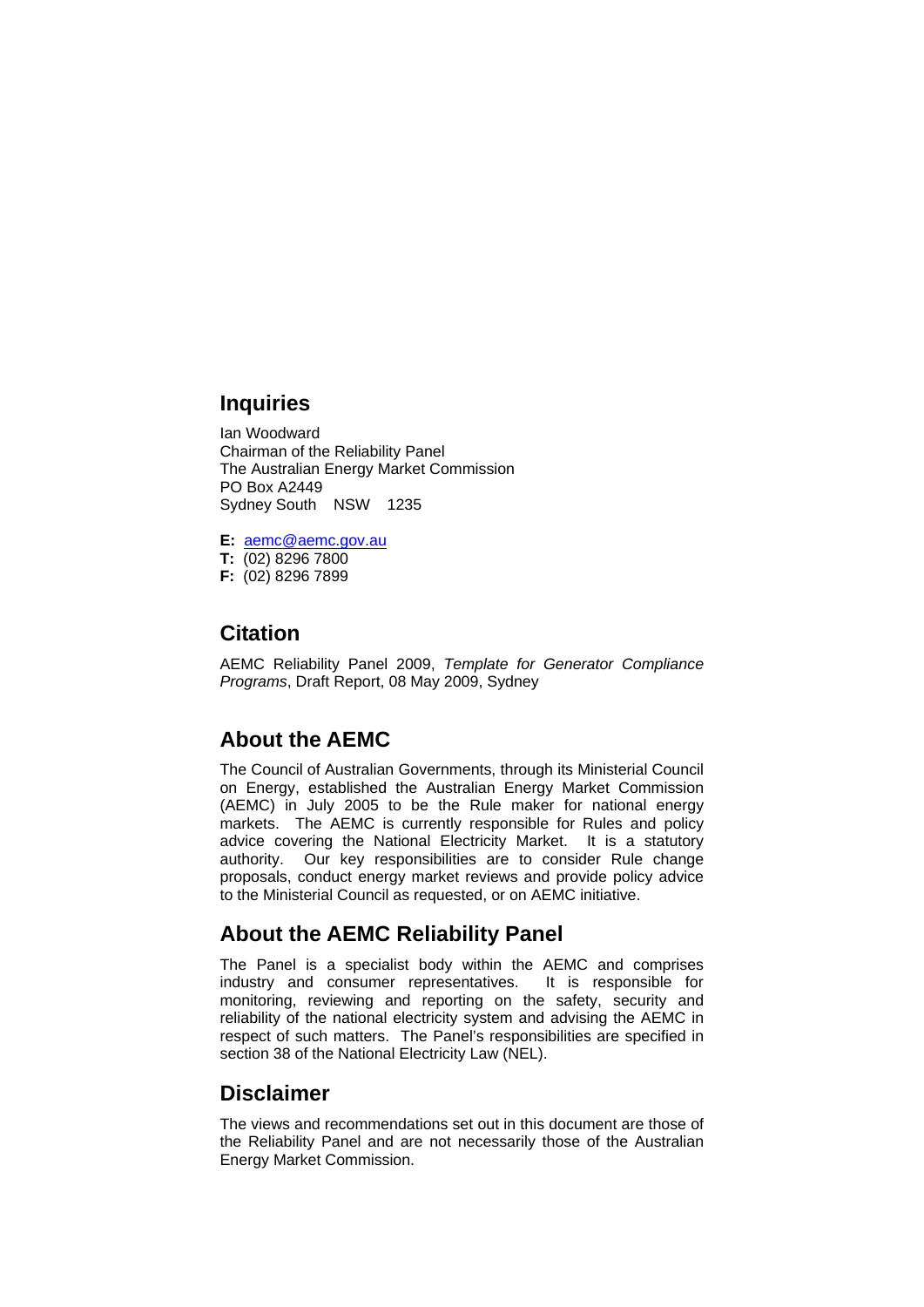# **Reliability Panel Members**

## **Chairman**

Ian C Woodward, Commissioner, Australian Energy Market Commission **Other AEMC Reliability Panel Members**  Gavin Dufty, Manager Policy and Research, St Vincent de Paul Society, Victoria Hugh Gleeson, Chief Executive Officer, United Energy Mark Grenning, Chief Advisor Energy, Rio Tinto Gordon Jardine, Chief Executive, Powerlink Tim O'Grady, Group Manager Wholesale Markets Development, Origin Energy Stephen Orr, Commercial Director, International Power Australia Brian Spalding, CEO, NEMMCO David Swift, Chief Executive, Electricity Supply Industry Planning Council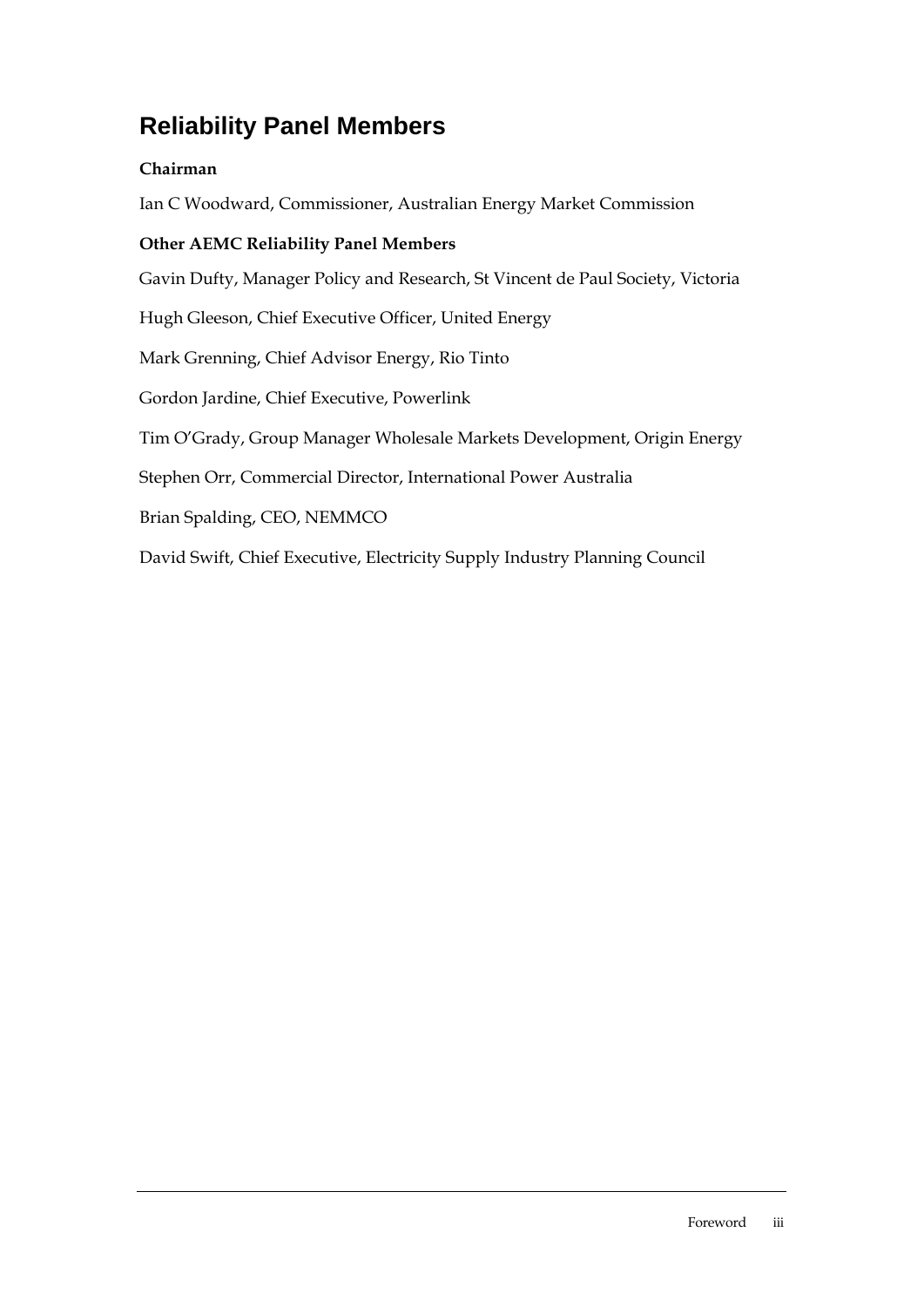## **Contents**

| 1 | 1.1<br>The Panel's powers in making the template for generator compliance<br>1.2<br>1.3<br>Transition requirements for generator compliance programs4<br>1.4<br>1.5<br>1.6<br>1.7                                                                                                                                                                                                                                                                                                                                                                                            |  |  |  |  |
|---|------------------------------------------------------------------------------------------------------------------------------------------------------------------------------------------------------------------------------------------------------------------------------------------------------------------------------------------------------------------------------------------------------------------------------------------------------------------------------------------------------------------------------------------------------------------------------|--|--|--|--|
| 2 | Development of the draft template for generator compliance programs9<br>2.1<br>2.2<br>Common issues raised in submissions on the Issues Paper 10<br>2.3<br>How will the compliance program framework work in practice?11<br>2.4<br>2.5<br>2.6<br>2.7<br>How should differences in technology, types of plant, age of plant<br>2.8<br>2.9<br>Are there any additional transition requirements for the template for<br>2.10<br>Will there be different methods for demonstrating compliance?19<br>2.11<br>How will ongoing continuous compliance addressed? 21<br>2.12<br>2.13 |  |  |  |  |
| 3 | Principles for the development of the template for generator compliance<br>programs and guidelines for its application to compliance programs25<br>3.1<br>3.2<br>3.3<br>The framework for the development of a compliance program 27<br>3.4<br>The need for documentation within the overall compliance<br>3.5<br>30                                                                                                                                                                                                                                                         |  |  |  |  |
| 4 | The draft template for generator compliance programs 31<br>4.1<br>4.2<br>4.3<br>4.4<br>4.5<br>4.6<br>4.7<br>4.8<br>Draft template for generator compliance programs34<br>4.9                                                                                                                                                                                                                                                                                                                                                                                                 |  |  |  |  |
| A |                                                                                                                                                                                                                                                                                                                                                                                                                                                                                                                                                                              |  |  |  |  |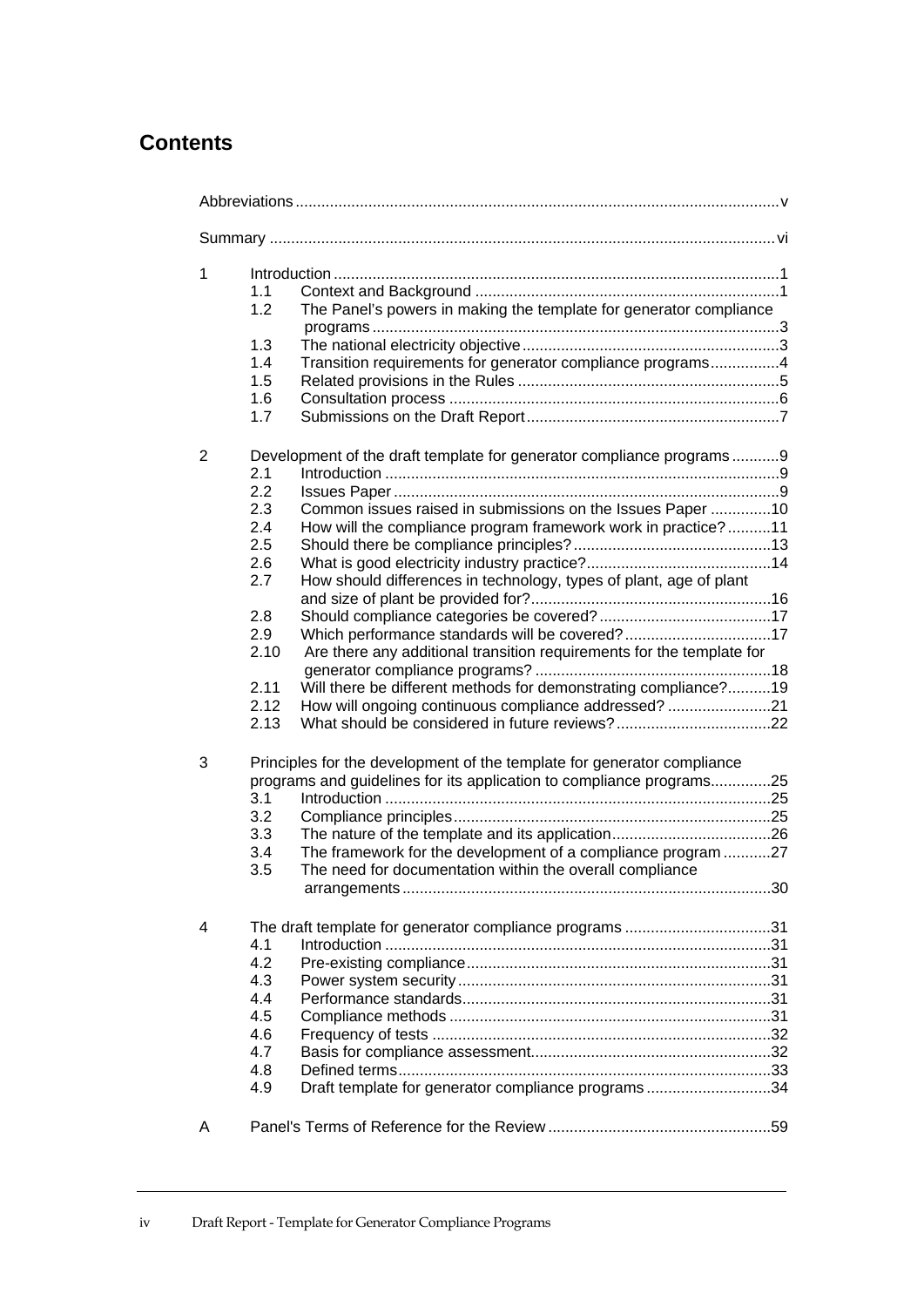# **Abbreviations**

| <b>AEMC</b>   | <b>Australian Energy Market Commission</b>     |
|---------------|------------------------------------------------|
| <b>AER</b>    | Australian Energy Regulator                    |
| <b>NEL</b>    | National Electricity Law                       |
| <b>NEM</b>    | <b>National Electricity Market</b>             |
| <b>NEMMCO</b> | National Electricity Market Management Company |
| <b>NGF</b>    | National Generators Forum                      |
| <b>NSP</b>    | Network Service Provider                       |
| Panel         | <b>Reliability Panel</b>                       |
| Rules         | <b>National Electricity Rules</b>              |
| Template      | Template for generator compliance programs     |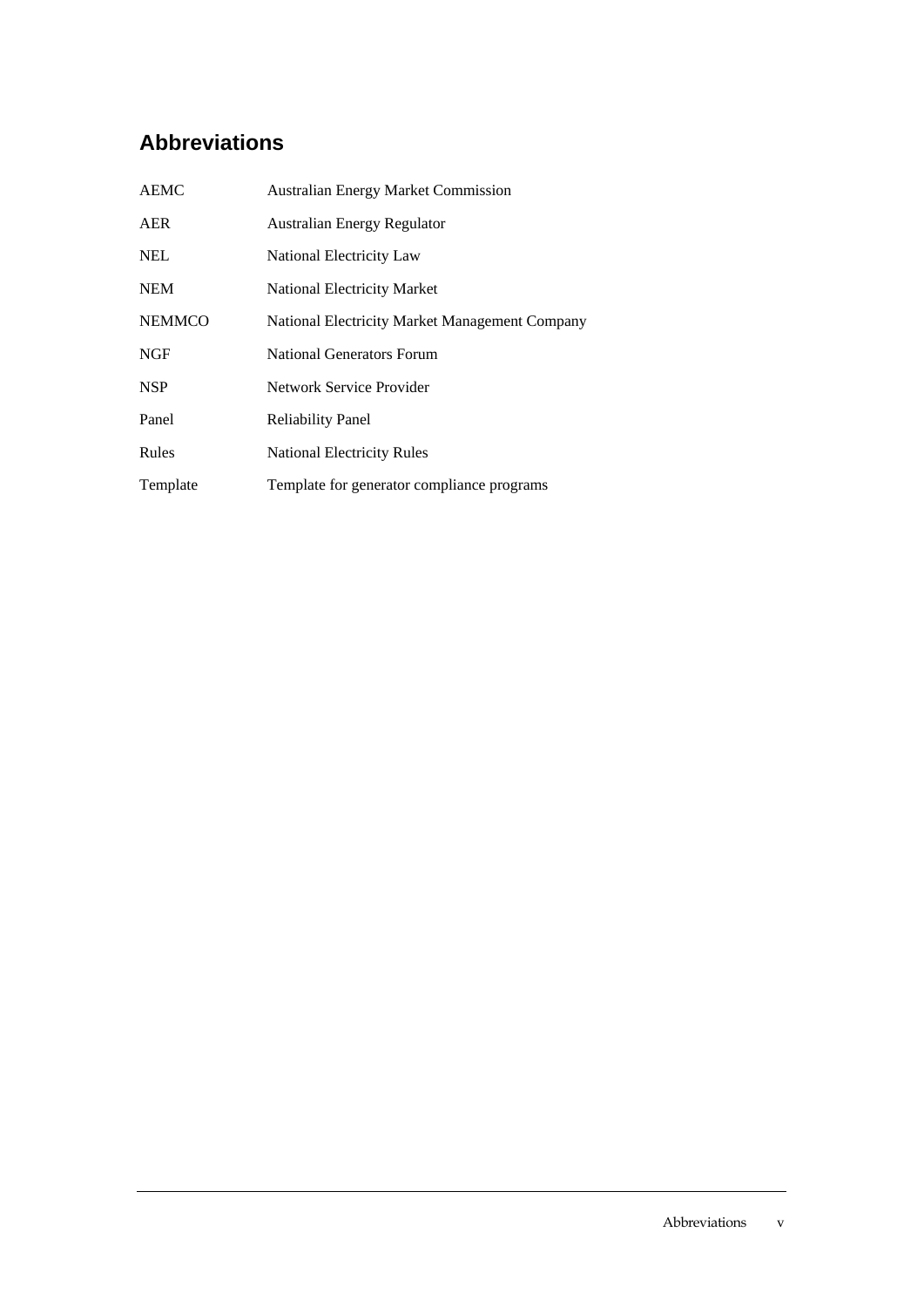# **Summary**

Compliance with technical standards is crucial to ensuring power system security in the National Electricity Market (NEM). Ensuring high levels of compliance with effective standards is fundamental to the safe and reliable operation of the power system within the power system's technical envelope. If this were not the case, the risk of a major power system incident would materially increase.<sup>a</sup>

The October 2008 Rule change (Performance Standard Compliance of Generators)<sup>b</sup> included requirements for the Reliability Panel (Panel) to develop a template for generator compliance programs (template) based on a public consultation process. The template seeks to define "good electricity industry practice" for the purposes of the National Electricity Rules (Rules), and hence provides certainty for generators as to what is required of their compliance programs. Generators must develop and maintain compliance programs in line with the template. The template must be regularly reviewed by the Panel in order to provide a continual improvement focus.

As part of the public consultation process under clause 8.8.3 of the Rules, network service providers (NSPs) will be involved in the development of the template. The Rules also provide an ongoing role for the Panel including an obligation to review the template every three years or as the AEMC directs.

This Draft Report represents the second stage in the Panel's review to develop the template.

The Panel is publishing the draft template in section 4 of the Draft Report for consultation in accordance with clause 8.8.3 of the Rules. The Panel is seeking submissions on this template.

This draft template incorporates the initial comments received on the Panel's Issues Paper. The Issues Paper was published on 22 January 2009 and initial comments were sought on issues that should be addressed in the review. Comments were received from:

- AER
- Grid Australia
- NEMMCO
- NGF

 $\overline{a}$ 

PacificHydro

a Final Report of the AEMC Review of Enforcement of and Compliance with Technical Standards (dated 1 September 2006), p.4.

b National Electricity Amendment (Performance Standard Compliance of Generators) Rule 2008 No. 10.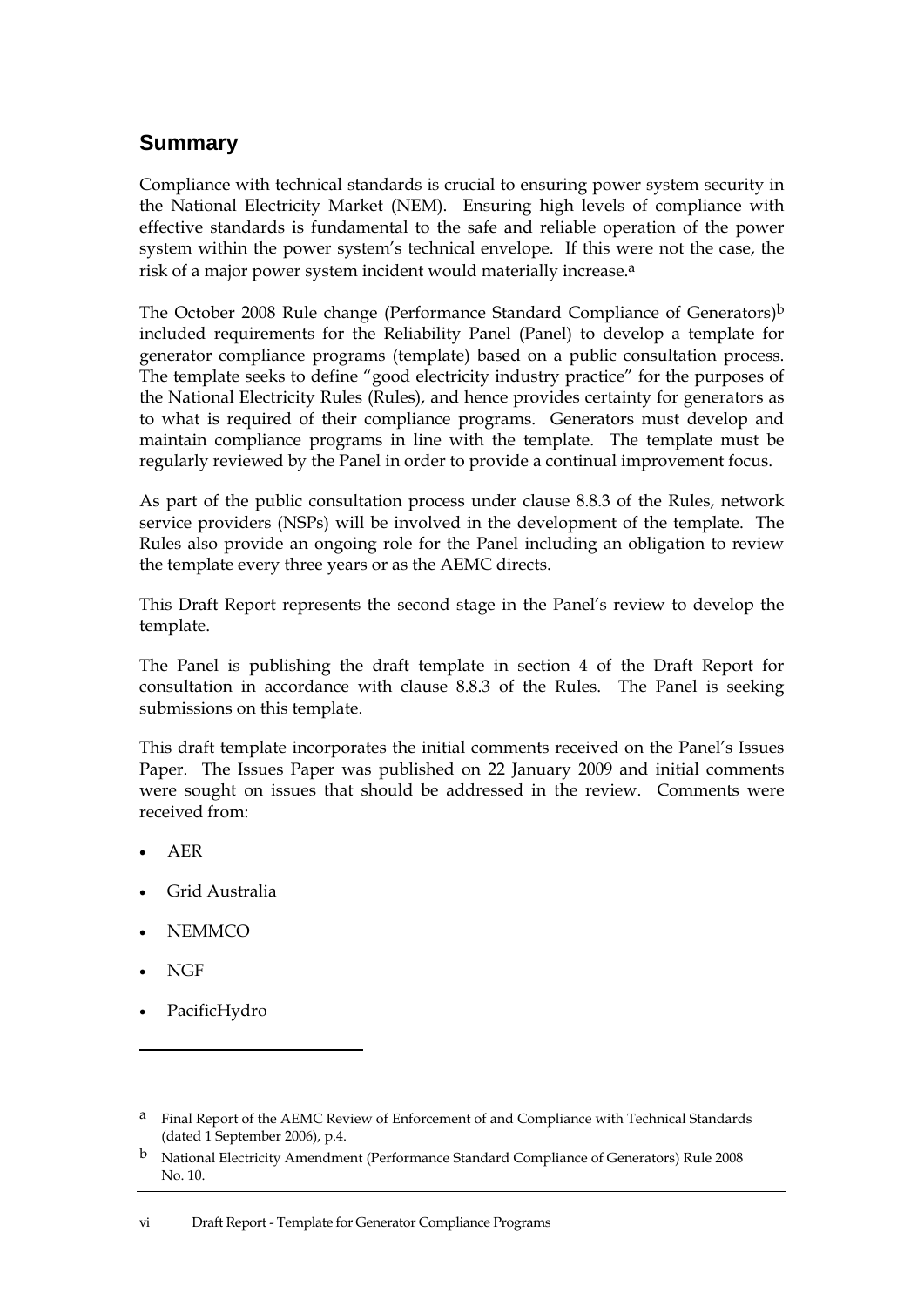The Panel will also hold a meeting open to all Registered Participants on its draft template. This meeting will be held at the office of the AEMC on 12 June 2009 from 10.00 am to 12.00 pm.

The final report from this review will be forwarded to the AEMC, setting out the Panel's determination of the template in accordance with clause 8.8.3(j) of the Rules. The Panel will submit the Final Report setting out its determination of the template to the AEMC on 23 July 2009 for publication.

Interested stakeholders are invited to provide comments on the draft template outlined in this Draft Report. Submissions should be received by 5 pm on 19 June 2009. Submissions must cite the project reference code: "REL0032".

Send submissions electronically to submissions@aemc.gov.au

Or mail to: Australian energy Market Commission PO Box A2449 SYDNEY SOUTH NSW 1235

Or by Fax: (02) 8296 7899.

All enquiries on this project should be addressed to Charles Hoang on (02) 8296 7800.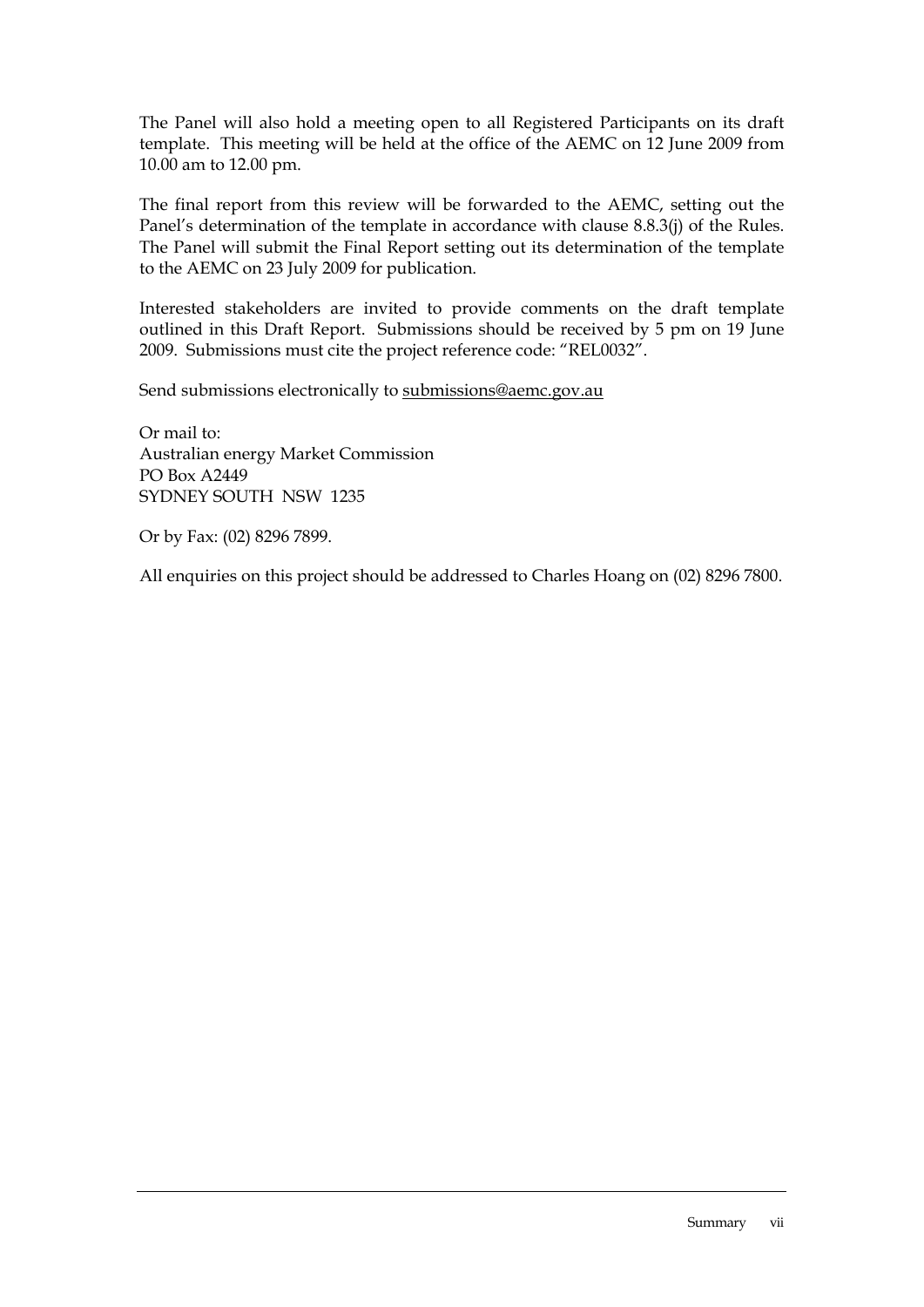This page has been intentionally left blank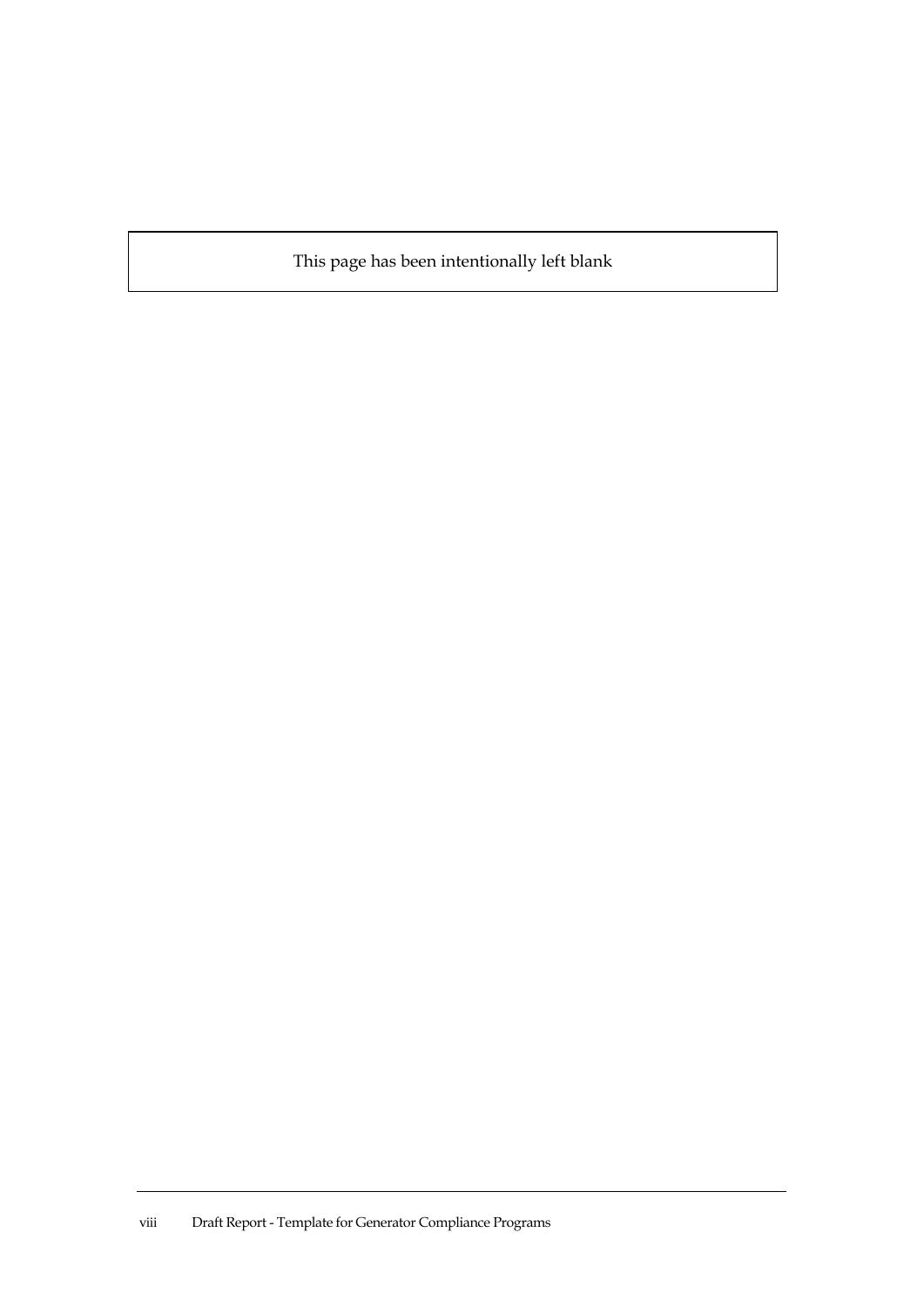## **1 Introduction**

#### **1.1 Context and Background**

In its 2006 review of enforcement of and compliance with technical standards, the Australian Energy Market Commission (AEMC) considered that the process of establishing compliance programs for Generators was flawed.<sup>1</sup> It considered that the National Electricity Rules (Rules) were silent on how a compliance agreement should be established if a Generator could not agree with the relevant NSP and NEMMCO on the requirements for a compliance program.2 The Rules also provided little guidance on the factors that should be taken into account when agreeing to a compliance program.3 It considered that there were flaws in the negotiate-agree model for compliance programs under the Rules for Generators.<sup>4</sup> The AEMC made a number of recommendations including the development of guidelines in its 2006 review.5 It considered the guidelines would allow greater clarity on the form that a compliance program might take and clarity on what would be required to demonstrate compliance.6 The concept of guidelines was later replaced with the terminology of a "template" for generator compliance programs.<sup>7</sup>

In its Rule change proposal<sup>8</sup> in February 2008, the National Generators Forum (NGF) proposed (and modified in some cases) the implementation of some of the recommendations from the AEMC's 2006 review. It considered that the template for generator compliance programs (template) would effectively define "good industry practice" for the purposes of the Rules, allow for improvement in compliance plans based on market experience, allow the AER to audit compliance with the Rules in advance of incidents, and require Generators to develop and maintain compliance programs in a manner that was consistent with the template.9

On 23 October 2008, the AEMC published a notice under sections 102 and 103 of the National Electricity Law (NEL) of the making of the National Electricity Amendment

<sup>1</sup> Final Report of the AEMC Review of Enforcement of and Compliance with Technical Standards (dated 1 September 2006), p.43.

<sup>2</sup> Final Report of the AEMC Review of Enforcement of and Compliance with Technical Standards (dated 1 September 2006), p.43.

<sup>3</sup> Final Report of the AEMC Review of Enforcement of and Compliance with Technical Standards (dated 1 September 2006), p.43.

<sup>4</sup> Final Report of the AEMC Review of Enforcement of and Compliance with Technical Standards (dated 1 September 2006), p.44.

<sup>5</sup> Final Report of the AEMC Review of Enforcement of and Compliance with Technical Standards (dated 1 September 2006), Pp.8-11.

<sup>6</sup> Final Report of the AEMC Review of Enforcement of and Compliance with Technical Standards (dated 1 September 2006), p.46.

<sup>7</sup> AEMC 2008, Performance Standard Compliance of Generators, Rule Determination (23 October 2008, Sydney), p.v.

<sup>8</sup> NGF Rule change proposal, 14 February 2008.

<sup>9</sup> NGF Rule change proposal, 14 February 2008, p.2.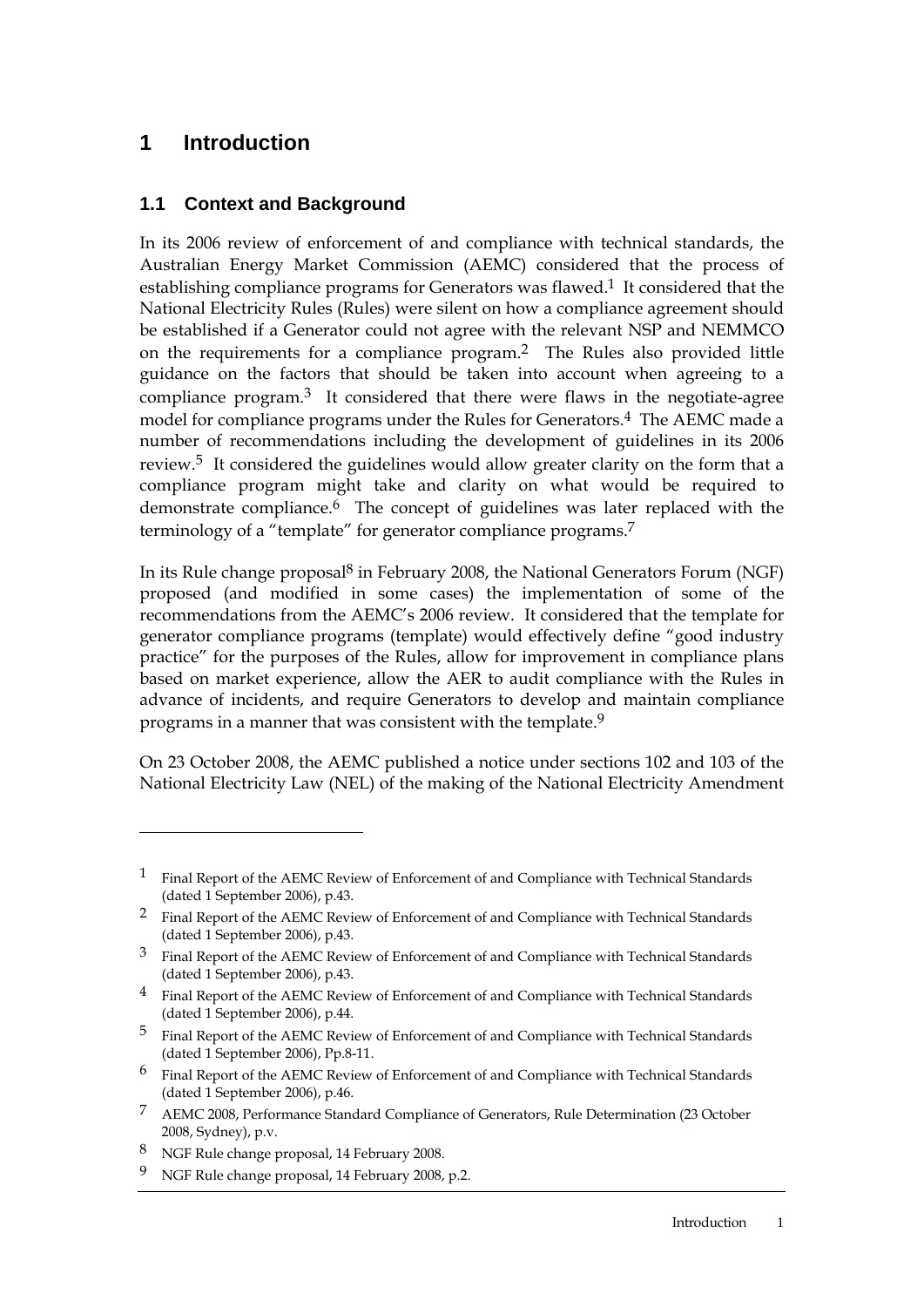(Performance Standard Compliance of Generators) Rule 2008 No. 10 and associated Rule determination. The Rule commenced operation on 23 October 2008.

The AEMC considered that the Rule change would promote efficient operation and use of electricity services and reliability, safety and security of the National Electricity Market (NEM) through a range of measures including the establishment of a framework where the processes and accountabilities for maintaining generator compliance are clearly defined.10

An outcome from that Rule change is that, as part of the framework of compliance programs, the Reliability Panel (Panel) will develop the template in consultation with interested parties and using a public consultation process.<sup>11</sup> The Panel is also required to review this template within a defined time period in accordance with clause 8.8.3 of the Rules every three years or as the AEMC directs.12 Following such a review in accordance with clause 8.8.3(ba), the Panel may amend the template in accordance with its report to the AEMC submitted under clause 8.8.3(j).

For the framework of compliance programs to function effectively, the AEMC anticipated that:13

- Registered Participants (Generators) will institute and maintain generator compliance programs based on the template;
- the AER will regularly conduct spot audits of selected Generators' compliance programs as part of its compliance monitoring activities; and
- Generators will engage with their own external auditors to independently audit their compliance programs to determine whether they are required to amend their compliance programs and amend if required.

At the second round of consultation of the Rule change process, the Panel indicated that it supported the AEMC's conclusions.<sup>14</sup> It also foreshadowed that the Panel would need approximately nine months to develop the initial template after the final Rule was approved.15

<sup>10</sup> AEMC 2008, Performance Standard Compliance of Generators, Rule Determination (23 October 2008, Sydney), p.vi.

<sup>11</sup> AEMC 2008, Performance Standard Compliance of Generators, Rule Determination (23 October 2008, Sydney), p.v.

<sup>12</sup> AEMC 2008, Performance Standard Compliance of Generators, Rule Determination (23 October 2008, Sydney), p.v.

<sup>13</sup> AEMC 2008, Performance Standard Compliance of Generators, Rule Determination (23 October 2008, Sydney), p.v.

<sup>14</sup> Panel submission on the draft Rule determination on Performance Standard Compliance of Generators, 15 August 2008, p.1.

<sup>15</sup> Panel submission on the draft Rule determination on Performance Standard Compliance of Generators, 15 August 2008, p.1.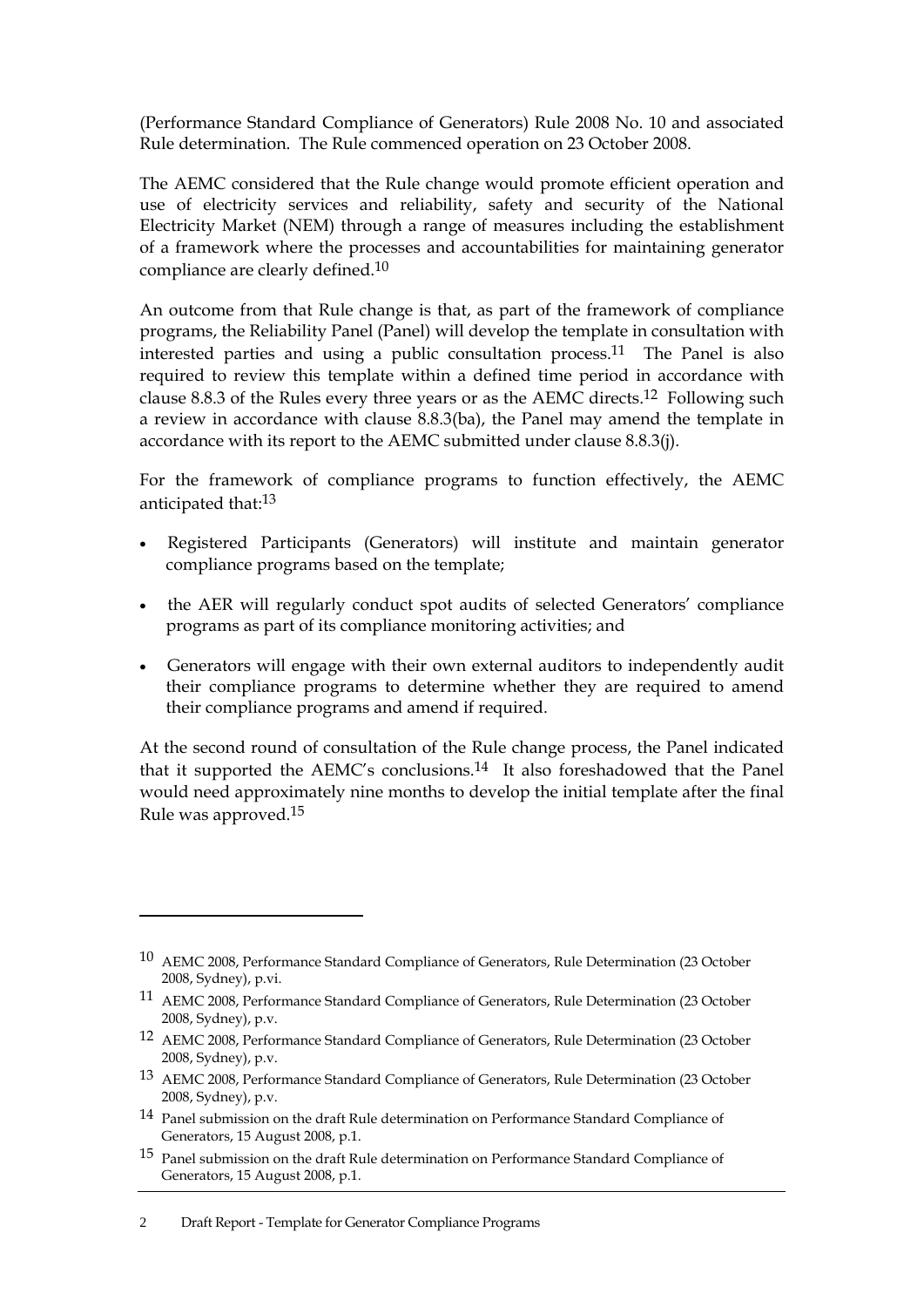#### **1.2 The Panel's powers in making the template for generator compliance programs**

Clause 8.8.1(a)(2b) of the Rules provides that the functions of the Panel are to determine and publish the template and clause 8.8.3(a)(6) of the Rules requires the Panel to determine the template as soon as possible in accordance with the review process of clause 8.8.3 of the Rules.

The AEMC requested the Panel to undertake the review to develop the template in accordance with section 38 of the NEL, clause 8.8.3(c) of the Rules and the national electricity objective.

To this end, in November 2008, the AEMC approved the Terms of Reference for the Panel's review to develop the template. For ease of reference, a copy of the Terms of Reference is provided in Appendix A of this Draft Report.

Clause 8.8.3(i) also requires that the Panel must take into consideration the policy statements, directions or guidelines published by the AEMC from time to time. Besides the Terms of Reference and final Rule determination<sup>16</sup>, no policy statements, directions or guidelines have been provided to the Panel from the AEMC for this review.

#### **1.3 The national electricity objective**

The AEMC has provided the Panel with its Terms of Reference for the review in which the Panel also needs to take into account the national electricity objective when undertaking the review process. Under section 7 of the NEL:

 The objective of this Law is to promote efficient investment in, and efficient operation and use of, electricity services for the long term interests of consumers of electricity with respect to—

- (a) price, quality, safety, reliability and security of supply of electricity; and
- (b) the reliability, safety and security of the national electricity system.

Having considered the issues raised in the submissions to the Issues Paper,<sup>17</sup> engaging with relevant stakeholders in developing the template,18 and its own analysis,19 the Panel is satisfied that the review will achieve the national electricity objective (NEO) and satisfies the requirements under the NEL. The Panel considers the review will satisfy the NEO as it will promote efficient operation and use of electricity services and reliability, safety and security of the NEM by:

<sup>16</sup> AEMC 2008, Performance Standard Compliance of Generators, Rule Determination (23 October 2008, Sydney), p.vi.

<sup>17</sup> See section 2 of this Draft Report.

<sup>18</sup> See section 2 of this Draft Report.

<sup>19</sup> See section 2 of this Draft Report.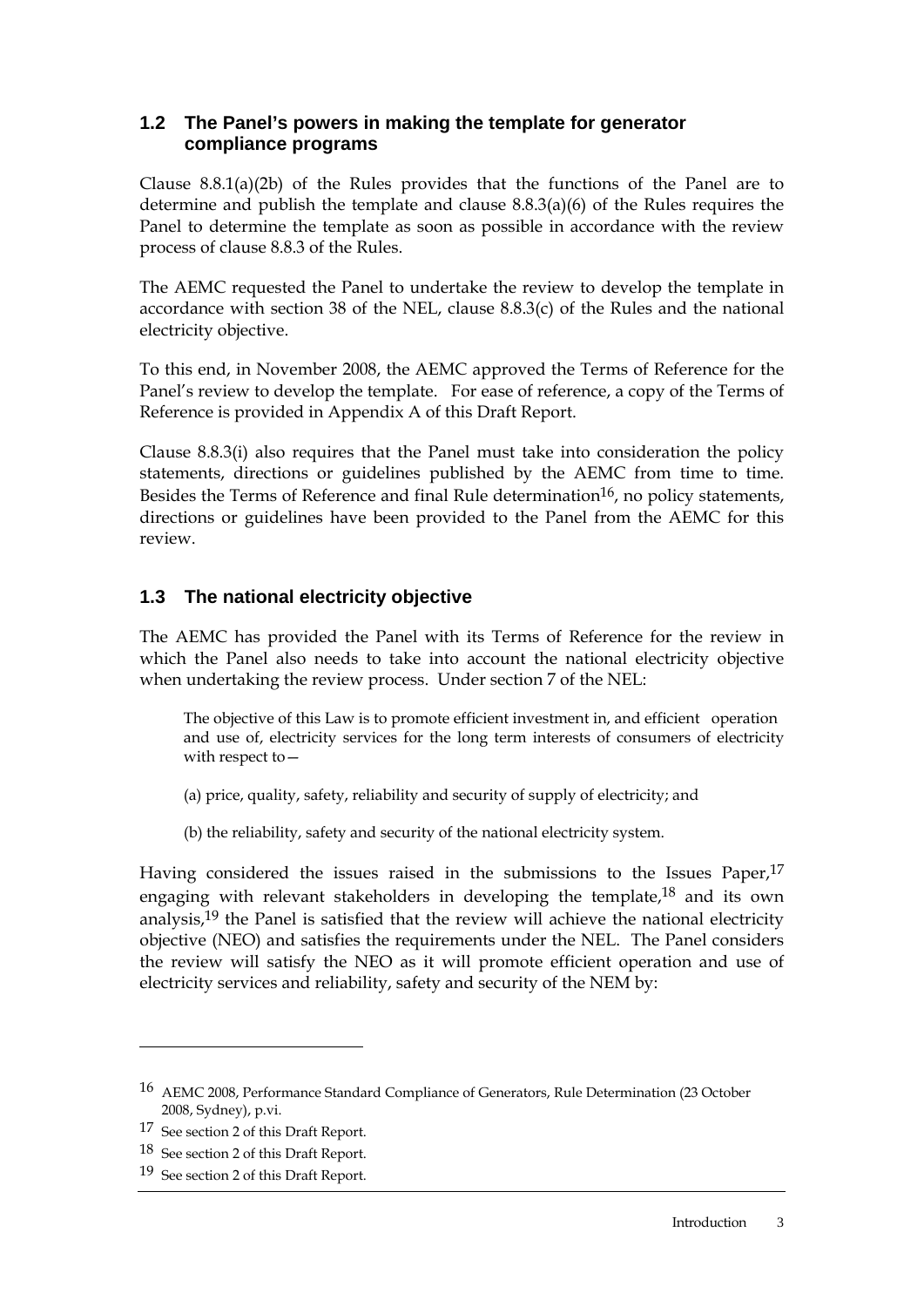- establishing a template supported by industry that will assist Generators to develop their own compliance programs as required under the Rules;
- providing clarity to industry as to what constitutes good electricity industry practice with respect to technical standards compliance;
- clarifying the compliance program framework to avoid duplicating other processes within the framework such as the scope of the template and supporting ongoing compliance;
- recommending compliance principles that could be used as a guide for the Panel in its future reviews of the template;
- allowing for flexibility in the template by:
	- taking into account different technologies, types of plant, age of plant and size of plant in the design of the template;
	- recognising historical versions of performance standards that individual registered performance standard<sup>20</sup> for a plant may be based on; and
	- specifying various testing methods, frequency of testing relative to these methods, and bases for compliance assessment that these methods have to achieve for the particular performance standards.

#### **1.4 Transition requirements for generator compliance programs**

According to the transitional provisions under Rule 11.23:

- Registered Participants, which implemented compliance programs immediately after the commencement of the Rule change, are not required to comply with the obligation set out in rule  $4.15(b)^{21}$  until three months after the day on which the Panel publishes its initial template under clause 8.8.3 of the Rules or until a date that the Panel determines;
- Registered Participants, which implemented compliance programs immediately prior to the commencement of the Rule change (i.e. under the Old Clause

#### 4 Draft Report - Template for Generator Compliance Programs

<sup>20 &</sup>quot;Performance standard" is defined in the Rules to be "A standard of performance that: (a) is established as a result of it being taken to be an applicable performance standard in accordance with clause 5.3.4A(i); or (b) is included in the register of performance standards established and maintained by NEMMCO under rule 4.14(n), as the case may be."

<sup>21</sup> Rule 4.15(b) requires that a Registered Participant who engages in the activity of planning, owning, controlling or operating a plant to which a performance standard applies must institute and maintain a compliance program which complies with rule 4.15(c). The compliance program must be instituted, as soon as reasonably practicable, but no later than: (1) 6 months after the day that NEMMCO gives notice to the Registered Participant of registration of the performance standard under rule 4.14(n); or (2) 6 months after the day on which the plant commences operation.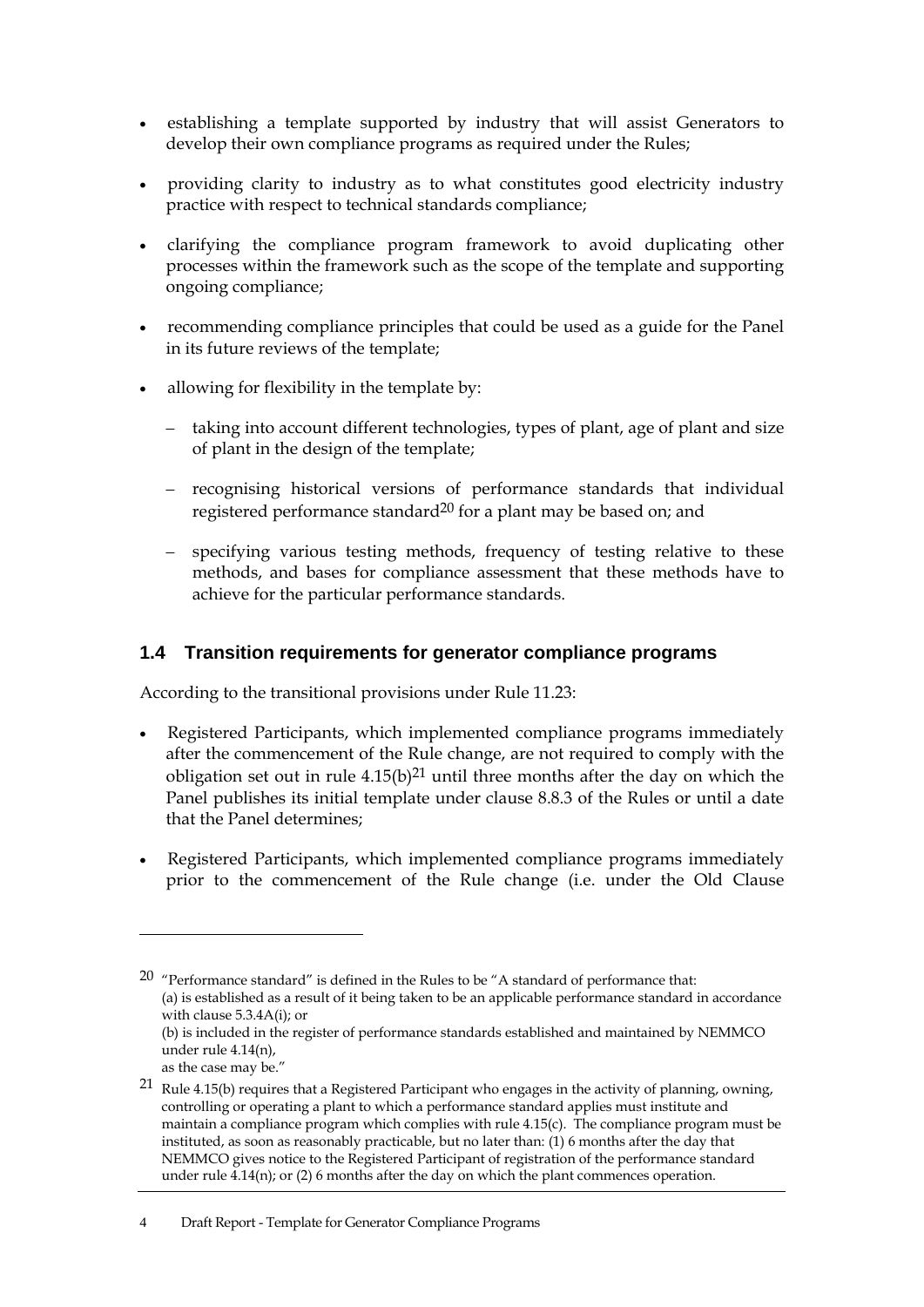$5.7.3(b)^{22}$ , must maintain compliance with those programs until three months after the day on which the Panel publishes its initial template under clause 8.8.3 of the Rules or until a date that the Panel determines; and

• Registered Participants, which have not implemented compliance programs under the Old Clause 5.7.3(b), must implement and maintain compliance programs under the Old Clause 5.7.3(b) until three months after the day on which the Panel publishes its initial template under clause 8.8.3 of the Rules or until a date that the Panel determines.

#### **1.5 Related provisions in the Rules**

There are a number of clauses in the Rules which provide for the negotiation of technical standards for connecting generators.23 Once technical standards for new Generators are set through this process, they are included in the connection agreement and there are provisions for commissioning testing to establish that Generators comply with those requirements.<sup>24</sup>

Whether negotiated under the current arrangements or not, there are provisions to register the required performance standards for all Generators operating in the market.25 These processes, taken together, establish a set of technical standards to which a Generator must adhere.

In developing any compliance program, it can be reasonably expected that these performance standards have been fulfilled and that the Generator's initial compliance with its registered performance standards have been established. It also needs to be recognised that the performance standards for individual Generators vary significantly both on the standards negotiated and the arrangements under which the technical standards might have been determined.

Under Rule 4.15(ca), the template for generator compliance programs must:

- (1) cover all performance standards; and
- (2) define suitable testing and monitoring regimes for each performance standard so that a Registered Participant can select a regime that complies with the obligations set out in rules 4.15(a), 4.15(b) and 4.15(c) for their particular plant.

Rule 4.15(a) requires that a Registered Participant must:

(1) ensure that its plant meets or exceeds the performance standard applicable to its plant; and

<sup>22</sup> Old Clause 5.7.3(b) means the clause 5.7.3(b) in the version of the Rules that was in force immediately prior to the commencement of the National Electricity Amendment (Performance Standards Compliance of Generators) Rule 2008.

<sup>23</sup> See rule 4.14 and clause 5.3.4A of the Rules.

<sup>24</sup> See rule 5.8 of the Rules.

<sup>25</sup> See rule 4.14 and clause 5.3.4A of the Rules.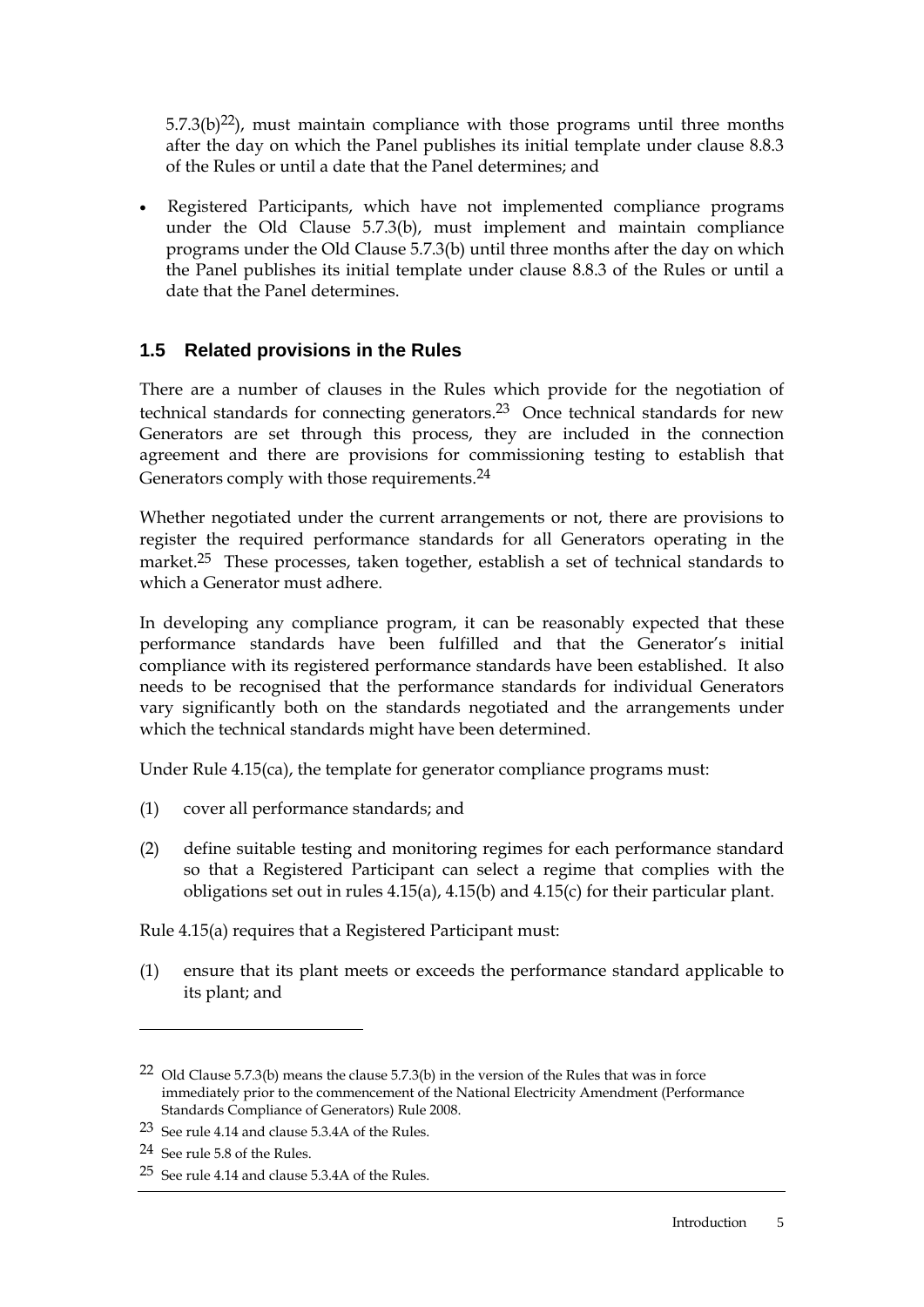- (2) ensure that its plant is not likely to cause a material adverse effect on power system security through its failure to comply with a performance standard; and
- (3) immediately ensure that its plant ceases to be likely to cause a material adverse effect on power system security through its failure to comply with a performance standard, if:
	- (i) the Registered Participant reasonably believes that by failing to comply with a performance standard, its plant is likely to cause a material adverse effect on power system security; or
	- (ii) NEMMCO advises the Registered Participant that by failing to comply with a performance standard, the Registered Participant's plant is likely to cause a material adverse effect on power system security.

Rule 4.15(b) requires that a Registered Participant who engages in the activity of planning, owning, controlling or operating a plant to which a performance standard applies must institute and maintain a compliance program which complies with Rule 4.15(c). The compliance program must be instituted, as soon as reasonably practicable, but no later than:

- (1) 6 months after the day that NEMMCO gives notice to the Registered Participant of registration of the performance standard under Rule 4.14(n); or
- (2) 6 months after the day on which the plant commences operation.

Rule 4.15(c) requires that a compliance program instituted and maintained under Rule 4.15(b) must:

- (1) be consistent with the template for generator compliance programs; and
- (2) include procedures to monitor the performance of the plant in a manner that is consistent with good electricity industry practice; and
- (3) be modified to be consistent with any amendments made under clause 8.8.3(ba) to the template for generator compliance programs, by no later than 6 months after amendments to the template for generator compliance programs are published or by a date determined by the Reliability Panel; and
- (4) provide reasonable assurance of ongoing compliance with each applicable performance standard.

## **1.6 Consultation process**

This review is likely to have important implications for NEM stakeholders, including Generators, NSPs and NEMMCO. Consistent with its philosophy of engaging with those parties, the Panel plans to involve stakeholders by seeking initial comments, submissions and holding meetings during this review and on each of its draft decisions.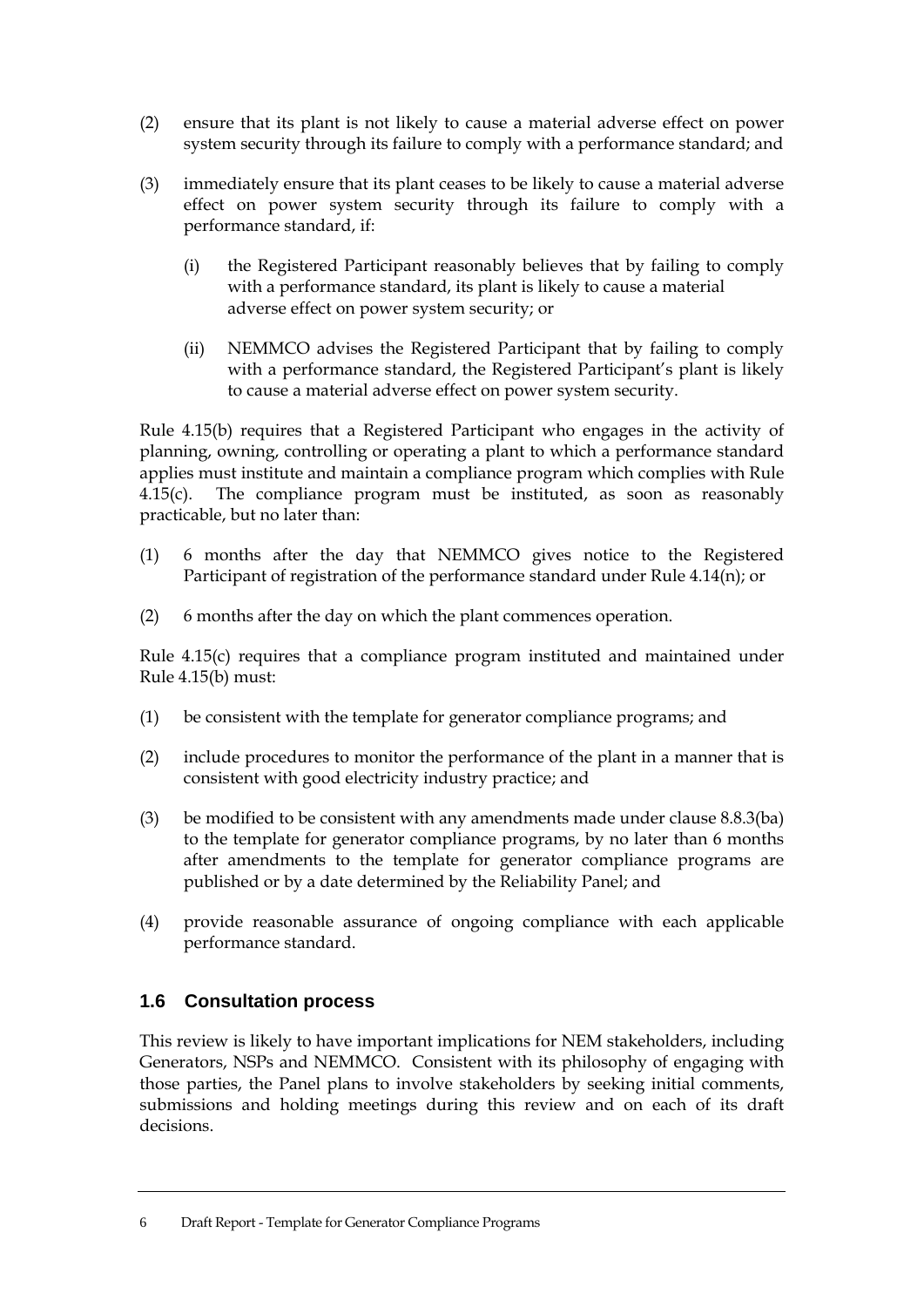The Terms of Reference from the AEMC require the Panel to deliver its Final Report by the end of July 2009.

The following anticipated revised key dates outline the consultation process leading up to the delivery of the Panel's Final Report to the AEMC on its template.

| Date            | <b>Milestone</b>                                 |  |  |
|-----------------|--------------------------------------------------|--|--|
| 22 January 2009 | Publish Issues Paper (completed)                 |  |  |
| 6 March 2009    | Close of submissions on Issues Paper (completed) |  |  |
| 8 May 2009      | Publish Draft Report                             |  |  |
| 12 June 2009    | <b>Public Meeting</b>                            |  |  |
| 19 June 2009    | Close of submissions on Draft Report             |  |  |
| 23 July 2009    | Submit Final Report to AEMC                      |  |  |
| 31 July 2009    | Publish Final Report                             |  |  |

## **1.7 Submissions on the Draft Report**

The Panel invites submissions from interested parties in response to the Draft Report by 5pm (Australian Eastern Standard Time) on 19 June 2009. Submissions may be sent electronically or by mail in accordance with the following requirements.

All enquiries on this project should be addressed to Charles Hoang on (02) 8296 7800.

#### **1.7.1 Lodging a submission electronically**

Submissions must be sent by email to submissions@aemc.gov.au. The email must cite the project reference code: "REL0032". The submission must be on letterhead (if submitted on behalf of an organisation), signed and dated. The submission must be in PDF format, and must also be forwarded to the Panel via ordinary mail.

Upon receipt of the electronic version of the submission, the Panel will issue a confirmation email. If this confirmation email is not received within 3 business days, it is the submitter's responsibility to ensure successful delivery of the submission has occurred.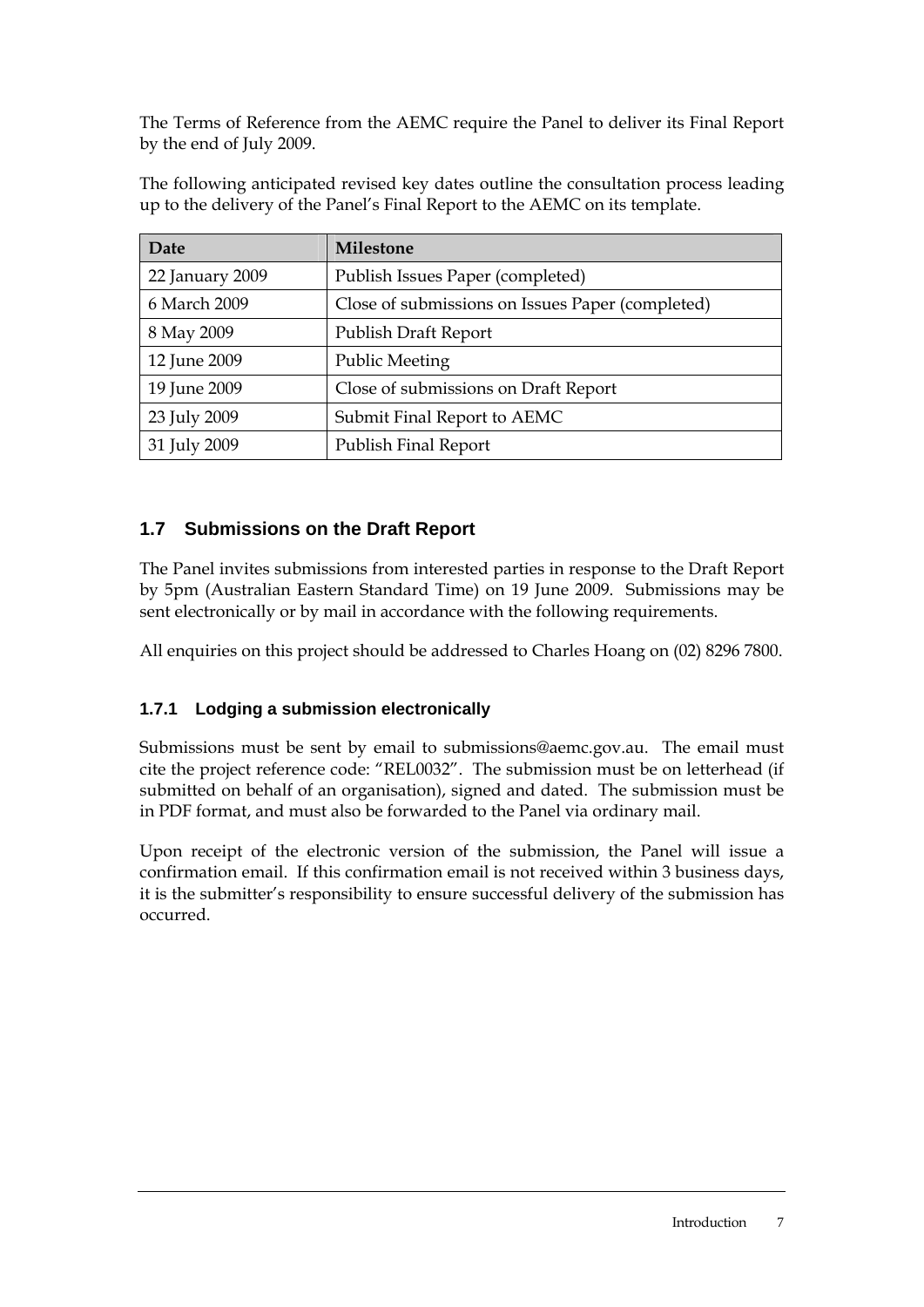#### **1.7.2 Lodging a submission by mail**

The submission must be on letterhead (if an organisation), signed and dated by the respondent. The submission should be sent by mail to:

The Reliability Panel Australian Energy Market Commission PO Box A2449 Sydney South NSW 1235

or by Fax: (02) 8296 7899.

The envelope must be clearly marked with the project reference code: "REL0032".

Except in circumstances where the submission has been submitted electronically, upon receipt of the hardcopy submission the Panel will issue a confirmation letter. If this confirmation letter is not received within 3 business days, it is the submitter's responsibility to ensure successful delivery of the submission has occurred.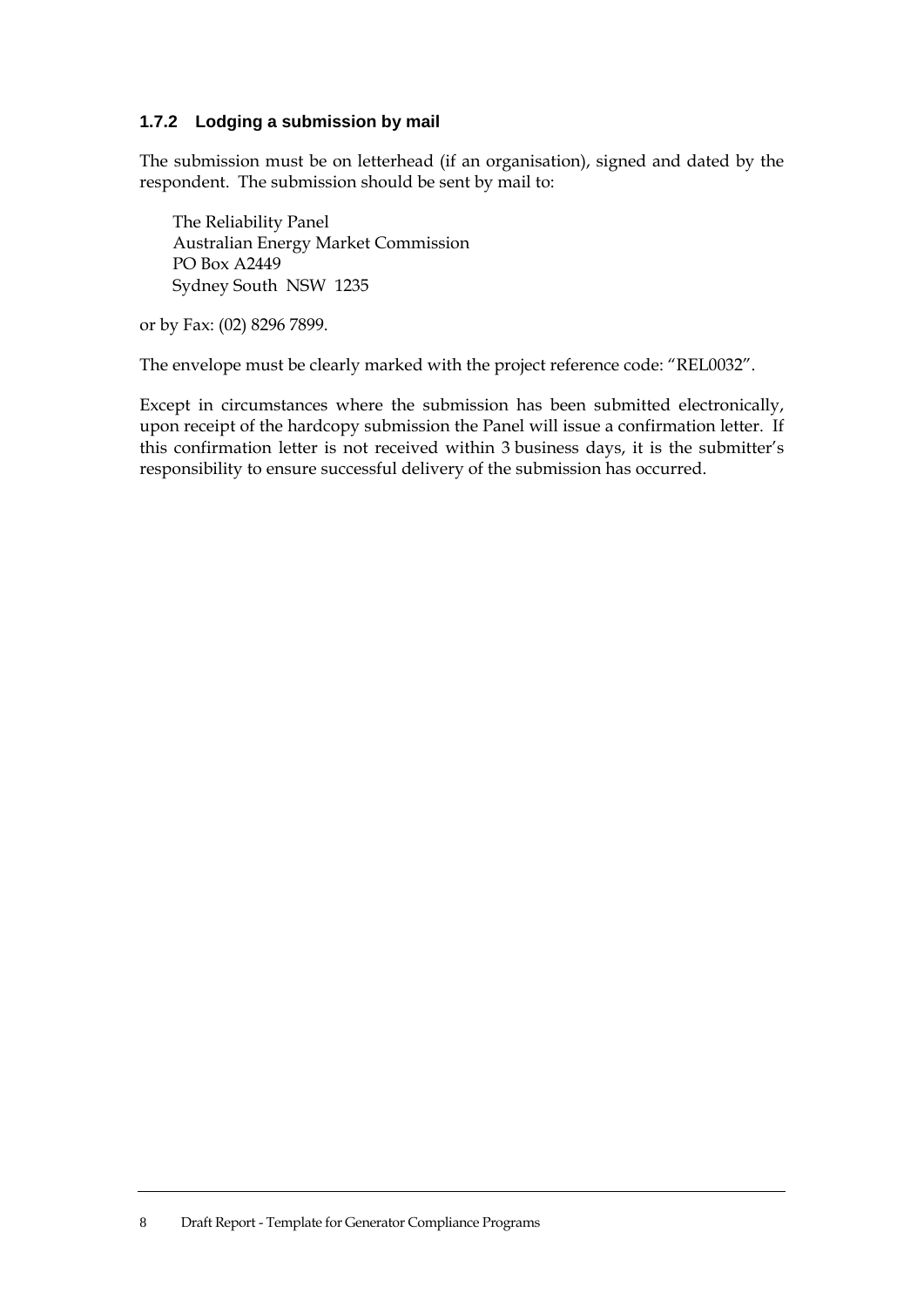# **2 Development of the draft template for generator compliance programs**

#### **2.1 Introduction**

As part of the procedure followed by the Panel in undertaking the review in accordance with clause 8.8.3(j) of the Rules, the Panel has been assisted in the development of the draft template by a Working Group. The Working Group is chaired by a member of the Reliability Panel and has representation from the NGF, the Clean Energy Council, Transmission Network Service Providers, VENCorp, the AER and NEMMCO. Members of the Working Group have contributed their extensive experience to the development task.

The development of this draft template has also been informed by comments to an Issues Paper. A total of five submissions were received from:

- the AER:
- NEMMCO;
- Grid Australia;
- the NGF; and
- Pacific Hydro.

#### **2.2 Issues Paper**

 $\overline{a}$ 

On 22 January 2009, the Panel published an Issues Paper on its review to develop the template. The Issues Paper represented the first stage of the consultation process being undertaken by the Panel. The Panel welcomed submissions from stakeholders on the issues identified in the Issues Paper and, in particular, sought stakeholder views on:26

- are there benefits in adopting a set of compliance principles and what are these benefits in terms of meeting the Rules requirements for the template?
	- if so, are the examples of compliance principles in Appendix A of the Issues Paper appropriate?
- are there benefits in adopting compliance program categories and, if so, what are these benefits in terms of meeting the requirements in the Rules for the template?
- is it necessary to draft guidelines for template and, if so, are the example guidelines in Appendix B of the Issues Paper appropriate?

<sup>26</sup> AEMC Reliability Panel 2009, Template for Generator Compliance Programs, Issues Paper (22 January 2009, Sydney), p.vii.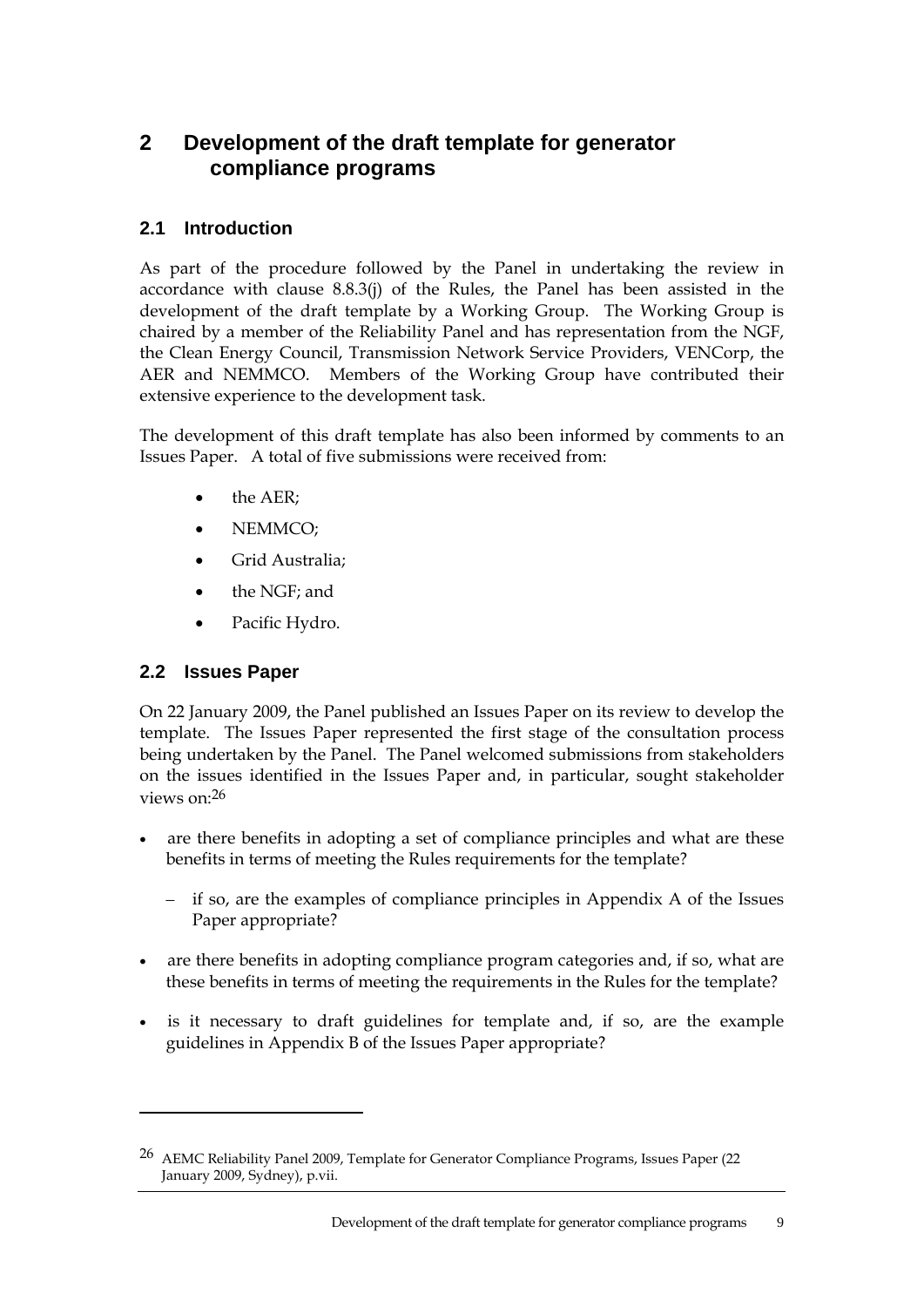- what should be covered in the scope of the template, how should it be structured and what should it contain?
- how prescriptive should the template be for each performance standard e.g. should test methodologies be included?
	- how should the variation in individual performance standards and versions of the Rules be handled?
	- whether the examples for developing the template in appendices A, B, C and D are appropriate to be incorporated into the Panel's template or what modifications should be considered?
- how can it be ensured that the template meets "good electricity industry practice" that would provide certainty for Generators as to what is required of their compliance programs? Stakeholders are invited to submit examples of existing compliance programs they consider would be appropriate in determining a best practice solution in formulating a template.
- having regard to the current processes for implementing the template already set in the Rules, what other implementation and transition issues may need to be addressed and how would these be put into effect?

Submissions on the Issues Paper closed on 6 March 2009.

#### **2.3 Common issues raised in submissions on the Issues Paper**

Submissions on the Issues Paper demonstrated a broad range of ideas on what could be included in the scope of the template. Some of the common issues that can be identified from submissions include:

- how will the compliance program framework work in practice and what will be the future roles and responsibilities be of:
	- the Reliability Panel;
	- a Generator; and
	- $-$  the AER.
- should there be compliance principles?
- what is good electricity industry practice?
- how should differences in technology, types of plant, age of plant and size of plant be provided for?
- should compliance categories be covered?
- which performance standards will be covered?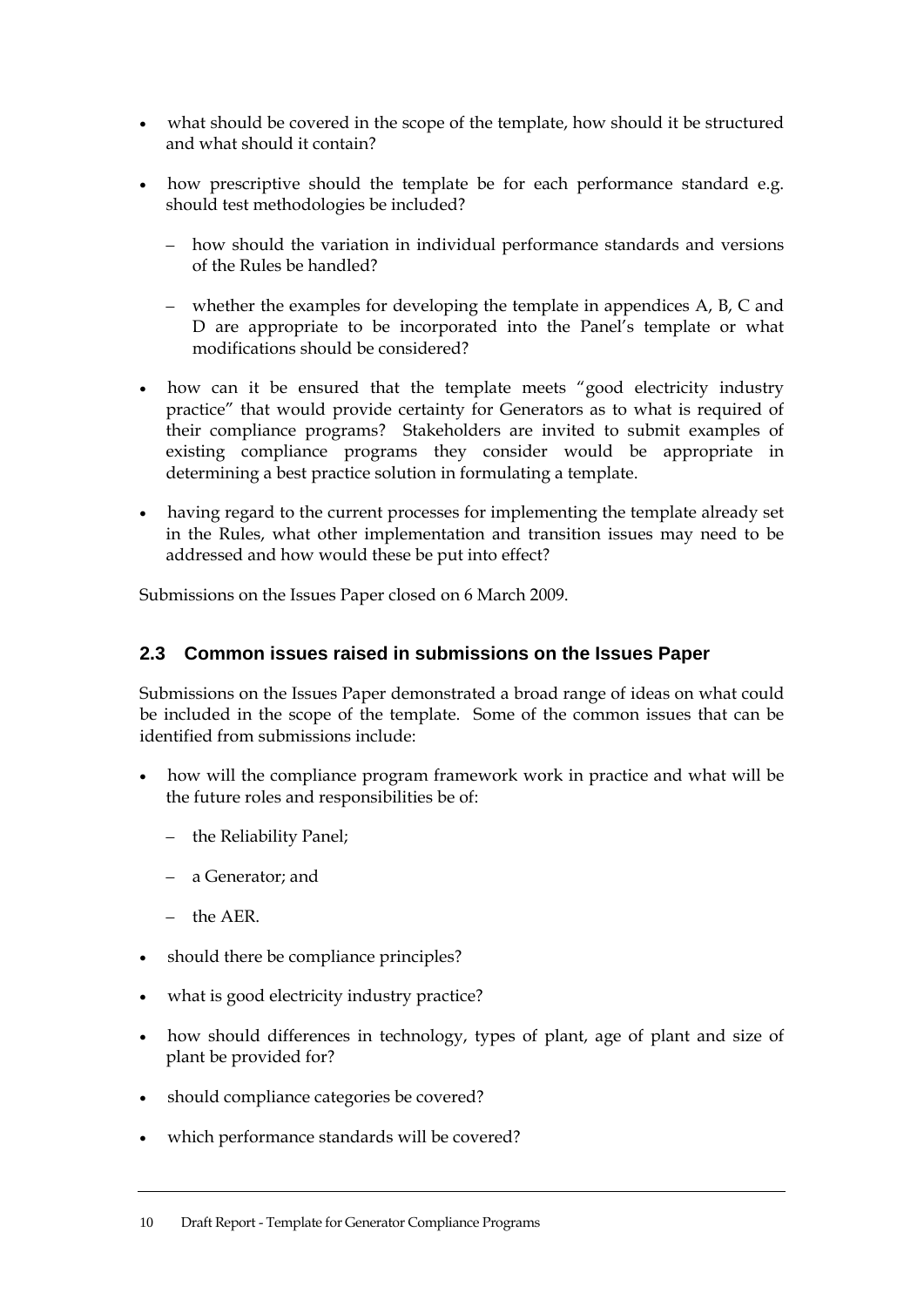- are there any additional transition requirements for the template?
- will there be different methods for demonstrating compliance?
- how will ongoing continuous compliance addressed?
- what should be considered in future reviews?

The following review comments on each of these areas and, where appropriate, provides the Panel's view in response.

#### **2.4 How will the compliance program framework work in practice?**

In developing the template, the Panel has been mindful that this template will only be an element of the broader compliance framework. A range of bodies have a role in this compliance framework and these roles need to be considered in developing the template. A key party in this framework is the Generator themselves. The template has been developed by the Panel on the basis that it is to be used by the Generator in developing their own compliance programs within the Generator's own compliance management framework.

This approach is broadly consistent with that proposed by NEMMCO. NEMMCO proposed in its submission for "a multi faceted approach or combination of approaches" to clarify the roles of the Panel, Generators and the AER within a compliance program framework.27 Below explains this approach in further detail.

#### **2.4.1 The Panel**

 $\overline{a}$ 

NEMMCO submitted that at the first level of the compliance program framework, the Panel should develop the compliance principles. These principles would be used by Generators in establishing, implementing and maintaining their own compliance programs.28

NEMMCO submitted that at the next level, the Panel should incorporate these principles into the template. The template would specify minimum requirements for testing and monitoring techniques for each performance standard that would result in good electricity industry practice.29

<sup>27</sup> NEMMCO submission on the Issues Paper, 6 March 2009, Pp.5-7.

<sup>28</sup> NEMMCO submission on the Issues Paper, 6 March 2009, p.6.

<sup>29</sup> NEMMCO submission on the Issues Paper, 6 March 2009, p.6.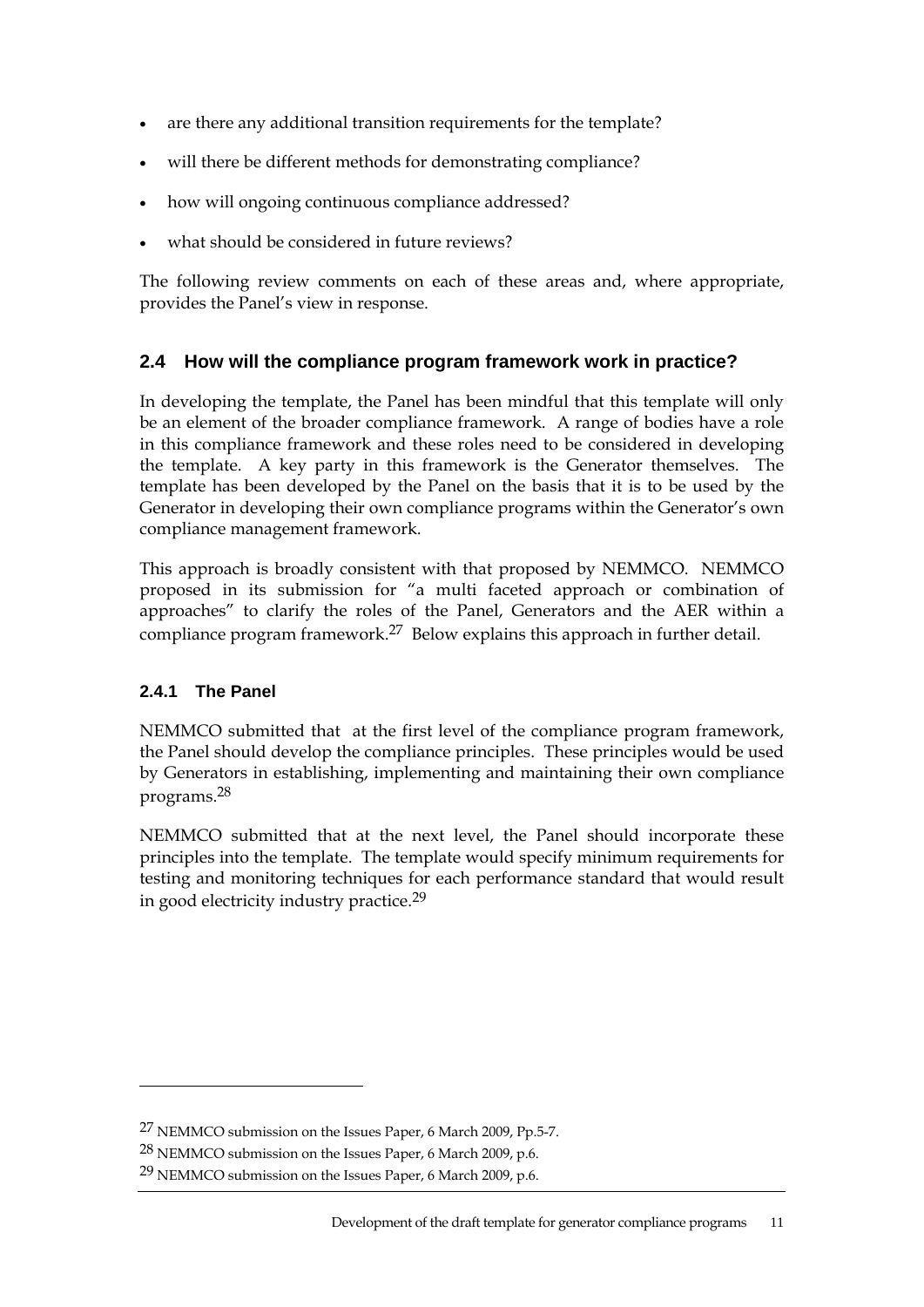#### **2.4.2 The Generator**

At the first level, the Generator would be responsible for developing and maintaining a quality management policy. NEMMCO considered that this quality management policy would entail:30

- "the processes needed for the establishment, implementation and maintenance of the Generator Compliance Program,
- the sequence and interaction of these processes,
- the determination of criteria and methods needed to ensure that both the operation and control of these processes are effective,
- the availability of resources and information necessary to support the operation and monitoring of these processes,
- that these processes are monitored, measured and analysed, and
- actions necessary to achieve planned results and continual improvement of these processes are implemented."

At the second level, NEMMCO suggested that the Generator would develop their compliance program that includes:31

- the systems and processes in place to ensure the Generator's ability to consistently meet regulatory requirements;
- how the processes are managed in terms of issues such as records and document control, handling of non-conformances and management review;
- varying needs, particular technologies, the products provided, the processes employed; and
- an assessment plan that stipulates the specified monitoring and test procedures including required frequency of testing.

At the last level, NEMMCO suggested that the Generator would develop a set of compliance monitoring procedures for each test specified in the Generator's compliance program. The procedures would cover: 32

- "input and output requirements (for example specifications, resources and records to be kept),
- activities within the processes,

 $\overline{a}$ 

• verification and validation of processes and products,

<sup>30</sup> NEMMCO submission on the Issues Paper, 6 March 2009, p.6. 31 NEMMCO submission on the Issues Paper, 6 March 2009, p.6. 32 NEMMCO submission on the Issues Paper, 6 March 2009, p.6.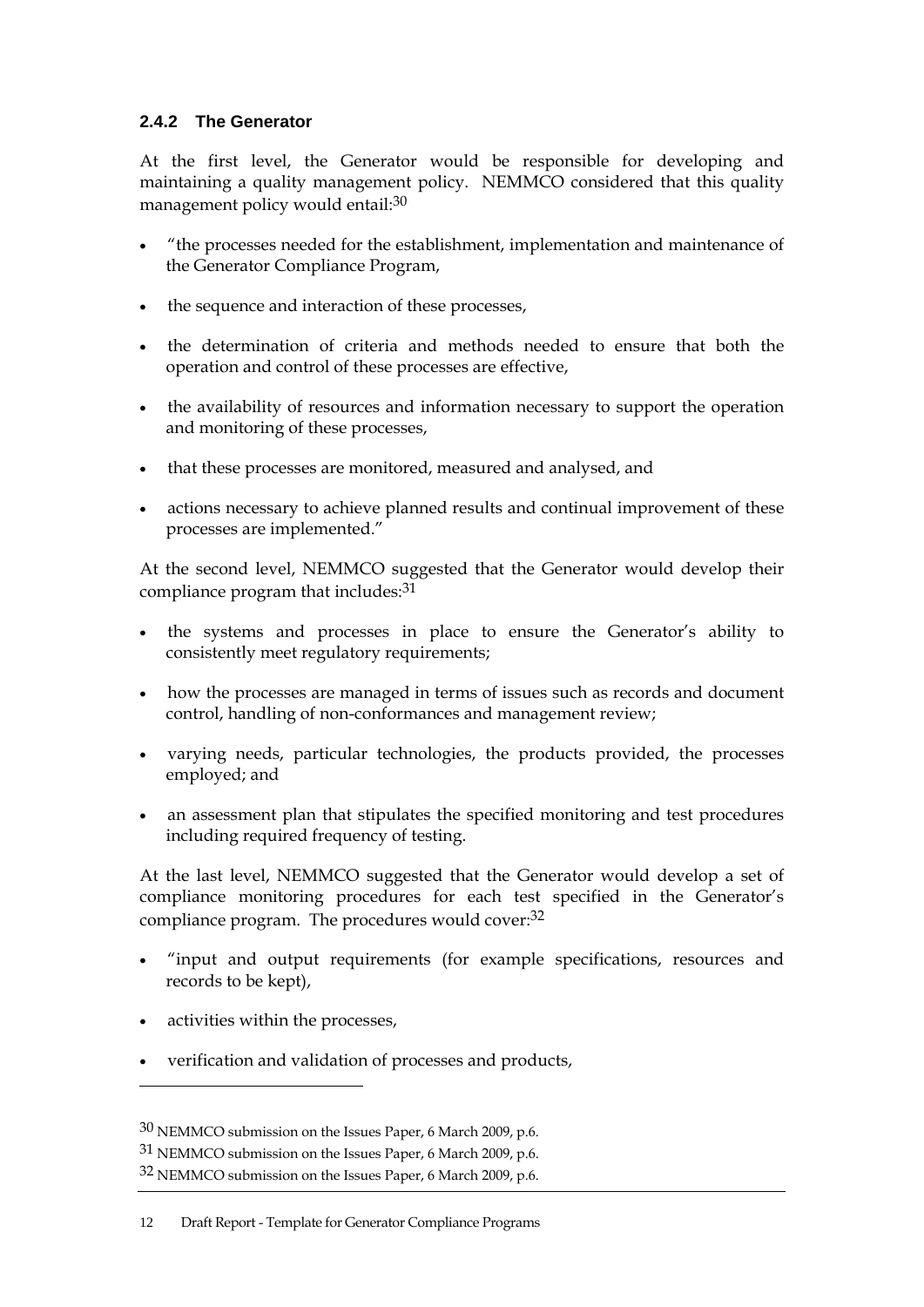- analysis of the process including dependability,
- identification, assessment and mitigation of risk,
- corrective and preventive actions,
- opportunities and actions for process improvement, and
- control of changes to processes and products."

This approach is consistent with Grid Australia's submission<sup>33</sup> that compliance programs should adopt a quality management approach to asset management by generation companies.

#### **2.4.3 The AER**

 $\overline{a}$ 

NEMMCO considered that the proposed framework of compliance programs would allow the AER to monitor the process and audit the quality management system.<sup>34</sup>

The AER elaborated in its submission on how it intended to monitor and enforce compliance in relation to the framework for compliance programs. In short, its compliance strategy would include:35

- "responding to a notification of a breach or possible breach of a performance standard; and
- spot audits of selected generators' compliance programs."

#### **2.5 Should there be compliance principles?**

The NGF provided an example of compliance principles which it considered important as a starting point in developing the template. $36$ 

Overall, most of the submissions supported some aspects of the NGF proposed compliance principles. However, there was some contention with the use of the term "principles" and various views on how any principles would be intended to apply. Grid Australia regarded the Rules as the principles.<sup>37</sup> NEMMCO considered that the principles "will be based on internationally recognised quality management system principles such as can be found in the ISO9000, 9001 and 9004 set of standards".38

<sup>33</sup> Grid Australia submission on the Issues Paper, 6 March 2009, p.2.

<sup>34</sup> NEMMCO submission on the Issues Paper, 6 March 2009, p.6.

<sup>&</sup>lt;sup>35</sup> AER submission on the Issues Paper, 4 March 2009, p.1.

<sup>36</sup> The example of compliance principles proposed by the NGF can be found in Appendix A of the Issues Paper.

<sup>37</sup> Grid Australia submission on the Issues Paper, 6 March 2009, p.1.

<sup>38</sup> NEMMCO submission on the Issues Paper, 6 March 2009, p.6.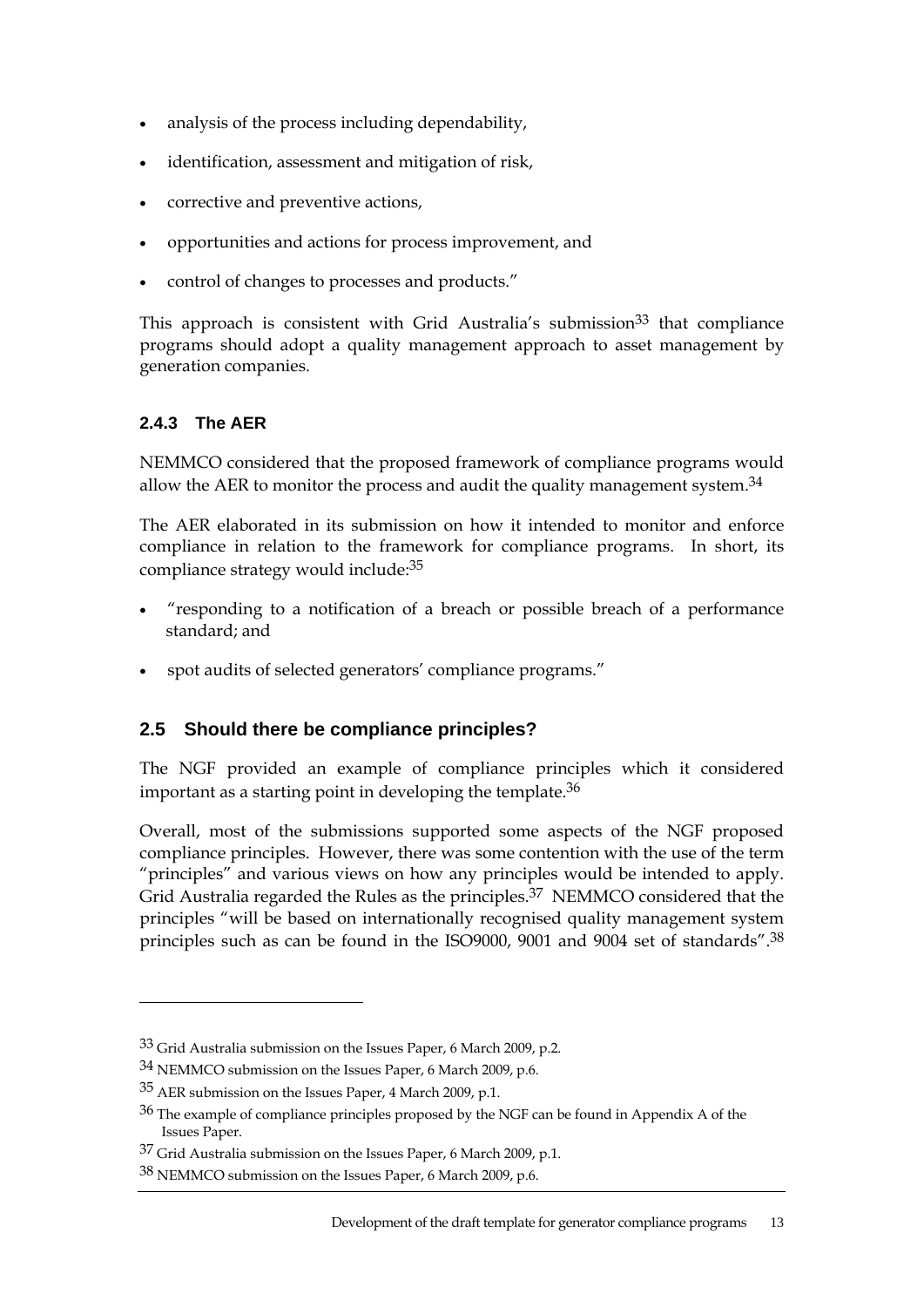PacificHydro suggested that specific industry principles should not be contrary to, or overwrite, any of the principles contained in AS 3806-2000.39

The Panel observes that most of the "compliance principles" proposed by the NGF were covered when addressing the common compliance issues. The Panel agrees with the compliance principles proposed by the NGF with some modifications as the Panel considers that there is value in documenting the principles on which it has developed the template within the broader context. Further details on the compliance principles that were applied in developing this template are discussed in section 3. The Panel also considers it appropriate that those principles closely reflect the provisions in the Rules and the NEL.

## **2.6 What is good electricity industry practice?**

According to Rule 4.15(c)(2), a compliance program instituted and maintained by a Generator must include procedures to monitor the performance of the plant in a manner that is consistent with good electricity industry practice.

The Rules define good electricity industry practice to be:40

 The exercise of that degree of skill, diligence, prudence and foresight that reasonably would be expected from a significant proportion of operators of *facilities*  forming part of the *power system* for the *generation*, *transmission* or *supply* of electricity under conditions comparable to those applicable to the relevant *facility* consistent with *applicable regulatory instruments*, *reliability*, safety and environmental protection. The determination of comparable conditions is to take into account factors such as the relative size, duty, age and technological status of the relevant *facility* and the *applicable regulatory instruments*.

In its submission, the NGF proposed a compliance principle where "Generators use of compliance program, based on the template, represents good electricity industry practice".41 It also submitted that its proposed principles for developing the template make the definition of "good electricity industry practice" more specific, <sup>42</sup> and that ongoing development of the template would ensure that "good electricity industry practice" would be better defined and maintained.43 The NGF contended that "provided a generator's compliance program was compliant with the Template, the generator could be confident its program was consistent with good electricity industry practice".44 Further, the NGF is of the view that as "these programs are already in place, widely used across the industry, and have been agreed between

<sup>39</sup> PacificHydro submission on the Issues Paper, 9 March 2009, p.2.

<sup>40</sup> See Chapter 10 of the Rules.

<sup>41</sup> NGF submission on the Issues Paper, 6 March 2009, p.3.

<sup>42</sup> NGF submission on the Issues Paper, 6 March 2009, p.1.

<sup>43</sup> NGF submission on the Issues Paper, 6 March 2009, p.3.

<sup>44</sup> NGF submission on the Issues Paper, 6 March 2009, p.6.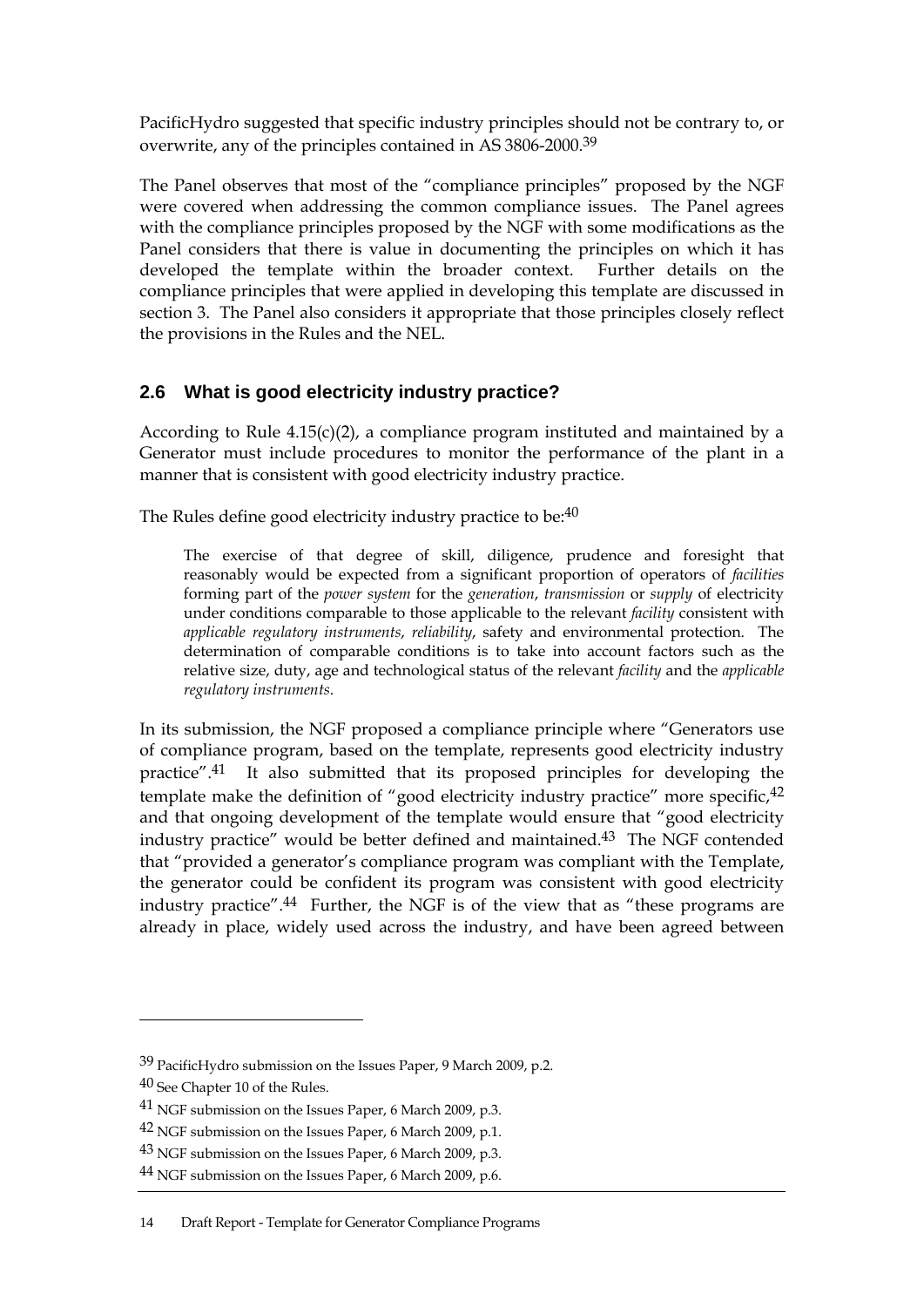generators, NSPs and NEMMCO, they are by definition good electrical industry practice".45

Grid Australia indicated that "the templates provided by the Reliability Panel may assist by providing examples of current good practice but should serve as a guideline rather than override or create inconsistency with existing Rules obligations".46 It also stated that "performance compliance programs should be required to reflect a genuine commitment to the adoption of a quality management approach to asset management by generation companies. Inherent in this approach is a commitment, by generation companies, to refining compliance assurance processes over time to ensure continuous application of good electrical industry practice".47

NEMMCO submitted that the template include a requirement that the "template must summarise good electricity industry practice and be based on good electricity industry practice".48 It also states that this "template will indicate which tests and monitoring techniques constitute good electricity industry practice for each performance standard area for different technologies".49 To ensure the template meets good electricity industry practice, it suggests that a "workgroup of industry experts should agree on tests and monitoring with regards to each performance standard area to be included in the template as an example and on those tests and monitoring that could reasonably be set as a minimum requirement".<sup>50</sup>

PacificHydro proposed that "specific industry principles should build on the general principles contained in AS 3806 to enhance the Standard and create what should become accepted as good compliance practice in the electricity industry".51 However, it considered that a compliance program which is consistent with the template does not fully represent good electricity industry practice, but could become "good electricity industry compliance practice".52 It suggested that contributing to good electricity industry practice would also include "Many facets of a generator's operations … such as electrical procedures, training, and qualifications of staff, OH&S, operations and maintenance practises as well as compliance monitoring and reporting".53

The AER stated that when it seeks information on how the generator's compliance program meets the requirements under the Rules, part of the requirement is for the compliance program to include procedures to monitor the performance of the plant that is consistent with good electricity industry practice.54 It noted that at the time of

<sup>45</sup> NGF submission on the Issues Paper, 6 March 2009, p.6.

<sup>46</sup> Grid Australia submission on the Issues Paper, 6 March 2009, p.2.

<sup>47</sup> Grid Australia submission on the Issues Paper, 6 March 2009, p.2.

<sup>48</sup> NEMMCO submission on the Issues Paper, 6 March 2009, p.4.

<sup>49</sup> NEMMCO submission on the Issues Paper, 6 March 2009, p.6.

<sup>50</sup> NEMMCO submission on the Issues Paper, 6 March 2009, p.9.

<sup>51</sup> PacificHydro submission on the Issues Paper, 9 March 2009, p.2.

<sup>52</sup> PacificHydro submission on the Issues Paper, 9 March 2009, p.3.

<sup>53</sup> PacificHydro submission on the Issues Paper, 9 March 2009, p.3.

<sup>54</sup> AER submission on the Issues Paper, 6 March 2009, p.2.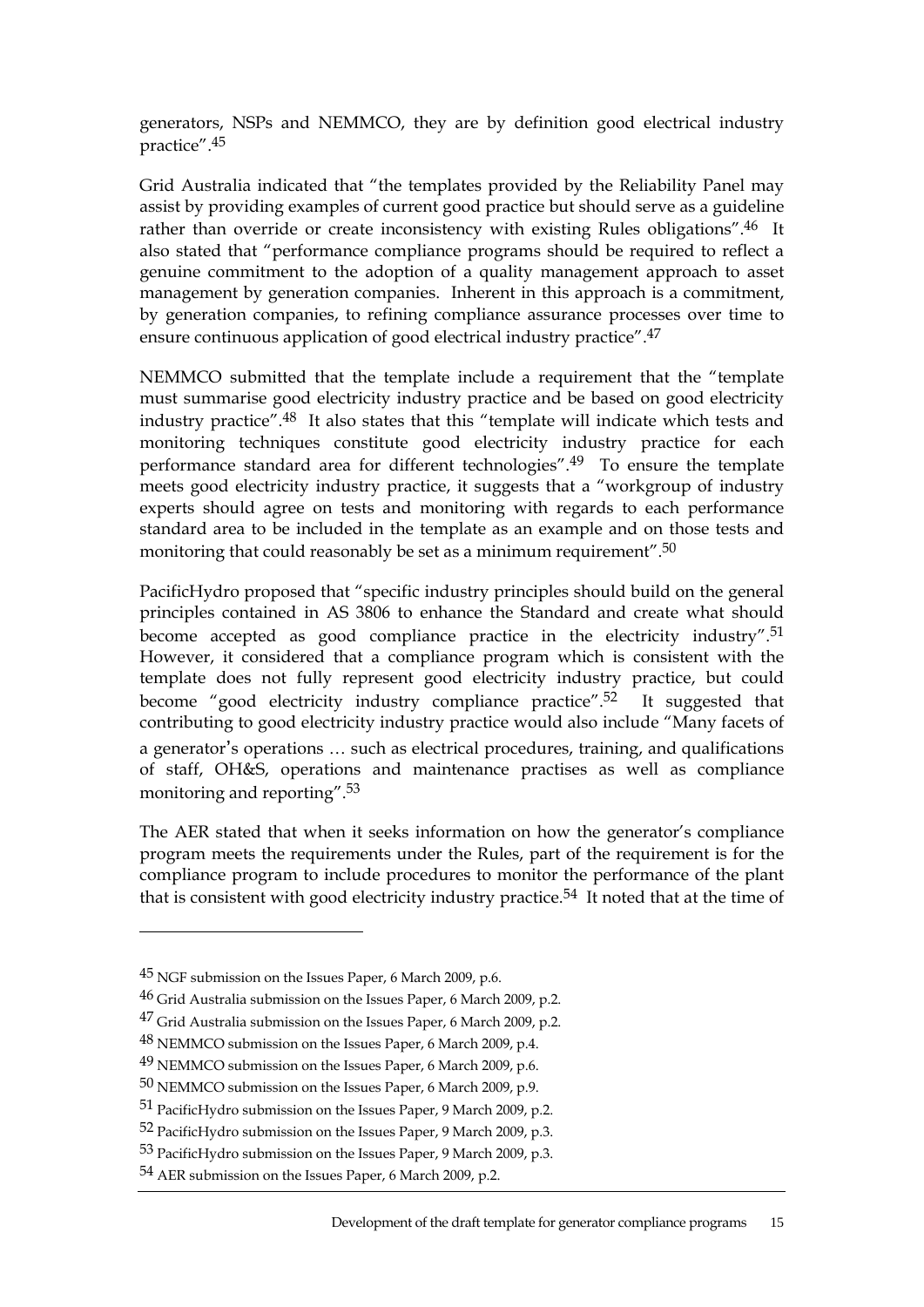its audit, the "compliance program was required to be in accordance with good electricity industry practice" and the "audit was therefore attempting to come to a view on how good electricity industry practice should be interpreted".55 It indicated that an "outcome from the audit was an assessment of what constitutes a good compliance program".56

The Panel considers that the template should support good electricity industry practice in the management of their plant's performance and adherence to standards. However the template cannot of itself fully define nor guarantee good electricity industry practice. Generators are required to develop their compliance programs in a manner consistent with, but not a carbon copy of, the template. The development of a Generator's plant specific compliance program based on the template is discussed further in section 3.

#### **2.7 How should differences in technology, types of plant, age of plant and size of plant be provided for?**

The NGF considered that performance standards should be designed so that these are able to "be adequately applied to a range of technologies, sizes of plant and deal with the fact that some plants were connected a long time ago".<sup>57</sup> In relation to the template, the NGF contended that the template must be able to cater for all plant types, all plant sizes, all performance standards and power plants at the commissioning stage.58

NEMMCO argued for a similar requirement where the template "must allow for the difference in technology, age and size of the different power plants".59

PacificHydro suggested that the "template must be broad enough to cover the various technologies; allow for different types of connection points; and avoid being overly prescriptive, as this in itself could design in compliance failure for generators".60

The Panel considers that the consensus from submissions support the requirement for different technologies, types of plant, age of plant and size of plant to be taken into account in the design of the template. The template addresses this by providing a number of different test and monitoring methods for each performance standard requirement in the draft template. This is discussed further in section 4.

<sup>55</sup> AER submission on the Issues Paper, 6 March 2009, p.3.

<sup>56</sup> AER submission on the Issues Paper, 6 March 2009, p.3.

<sup>57</sup> NGF submission on the Issues Paper, 6 March 2009, p.1.

<sup>58</sup> NGF submission on the Issues Paper, 6 March 2009, p.5.

<sup>59</sup> NEMMCO submission on the Issues Paper, 6 March 2009, p.4.

<sup>60</sup> PacificHydro submission on the Issues Paper, 9 March 2009, p.1.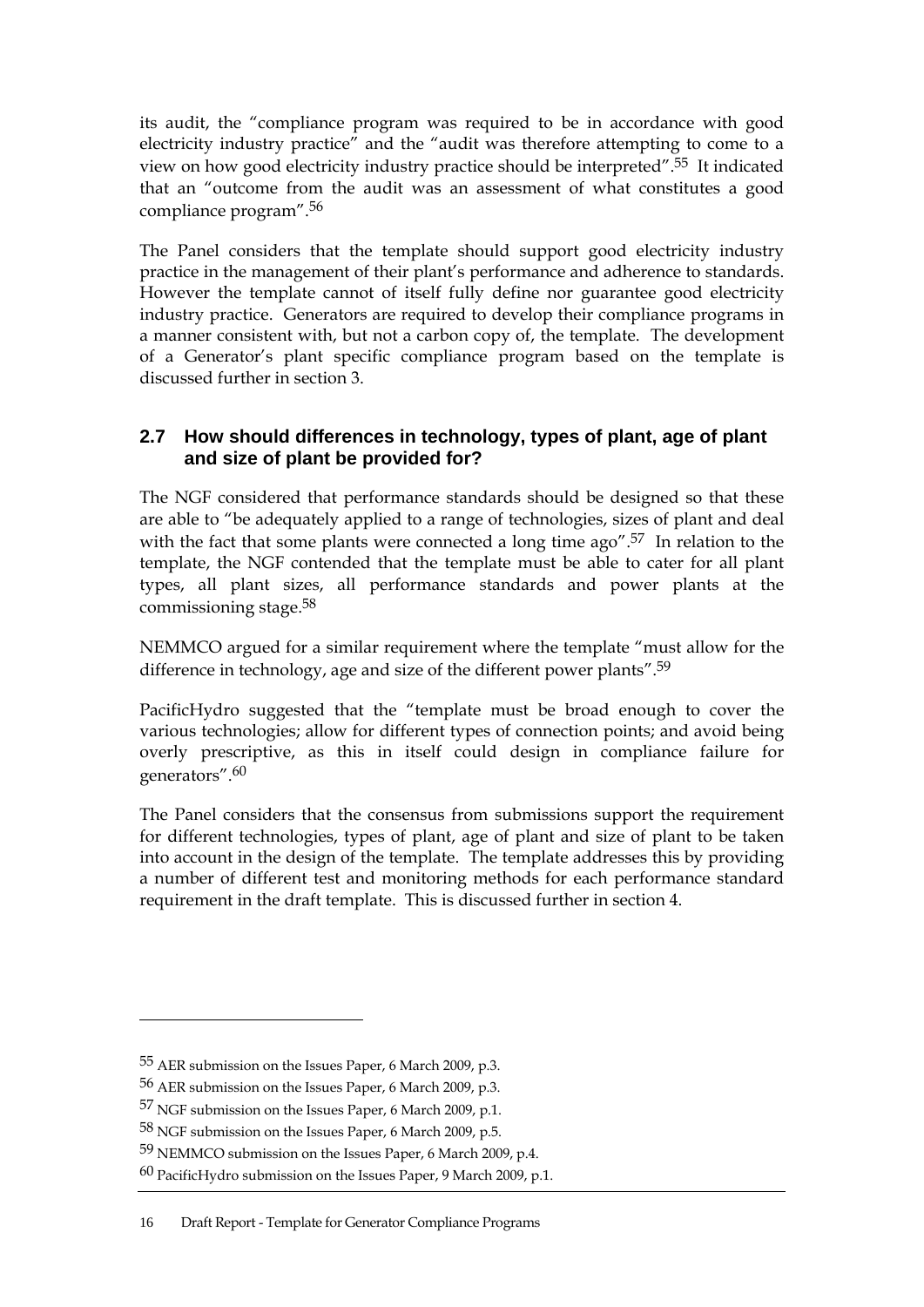### **2.8 Should compliance categories be covered?**

The NGF proposed that relevant equipment in compliance programs be categorised as either:61

- equipment performance that does not vary over time; or
- equipment performance that varies with age.

Depending on which category the equipment falls under, the NGF considered that the compliance method would be different.<sup>62</sup>

NEMMCO suggested that it could be beneficial if Generators considered that it would be useful to categorise equipment as part of the compliance method. However, NEMMCO placed more importance on consistency in approach rather than form  $63$ 

Grid Australia did not support categories for all circumstances, but suggested that "it may be appropriate to provide these Categories as an example of an approach that could be adopted, provided it is adapted to fit the specific circumstances applying to the relevant generation equipment".<sup>64</sup>

PacificHydro saw some benefit in the use of categories as it "may contribute to the template by associating each performance standard with a measure of 'importance' or 'complexity'".65 On the other hand, it argued that categories "ought not to be fixed to particular standards as different technologies may have completely different levels of difficulties or complexities associated with a particular performance standard".66

The Panel considers that defining terms relevant to the compliance principles would achieve a similar outcome to the application of categories. For example, the frequency of testing with respect to particular performance standards could be specified for plant that would be unlikely to drift over time.

#### **2.9 Which performance standards will be covered?**

Rule 4.15(ca)(1) requires that the template must cover all performance standards. While a range of specific performance standards were included in the sample templates which were attached to the Issues Paper, further analysis has revealed that not all standards were covered and that the clause numbering and layout has

<sup>61</sup> NGF submission on the Issues Paper, 6 March 2009, p.4.

<sup>62</sup> NGF submission on the Issues Paper, 6 March 2009, p.4.

<sup>63</sup> NEMMCO submission on the Issues Paper, 6 March 2009, p.8.

<sup>64</sup> Grid Australia submission on the Issues Paper, 6 March 2009, p.2.

<sup>65</sup> PacificHydro submission on the Issues Paper, 9 March 2009, p.3.

<sup>66</sup> PacificHydro submission on the Issues Paper, 9 March 2009, p.3.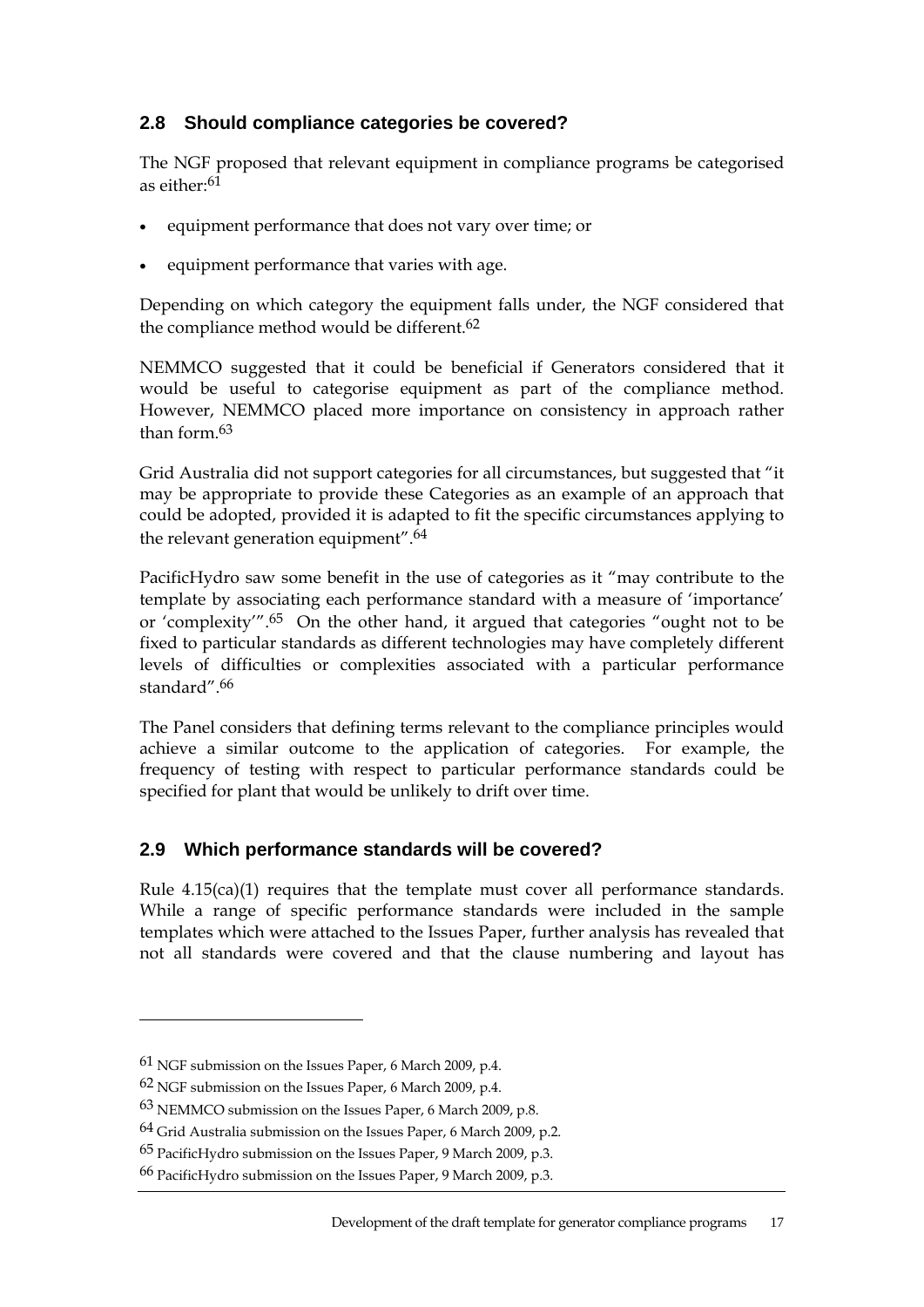changed in respect to several standards from the Code to the latest version of the Rules.

PacificHydro noted that it may take a minimum period of at least three years for a Generator to negotiate and establish its access standards, through to completion and implementation of a compliance program.67 It suggested that the template be able to be implemented at any time once the template is issued.<sup>68</sup> It recommended that "the template be kept relatively simple in its structure and grow over time with the NER versions and Rule numbers".69 It contended that as a "generator's compliance plan will be based on its registered performance standard which remain relatively static for the life of the plant … the template needs to remain current for all performance standard clause numbers and versions".70

The Panel considers that as the template is based on agreed compliance programs, the transition from existing agreed compliance programs to new compliance programs in response to the initial template should be achievable within the three month timeframe under rule 11.23.

The Panel also considers that given the individual registered performance standard for a plant may be based on a different version of the Rules, it would be reasonable to recognise these historical versions. The Panel has taken into account the different versions of the performance standards by specifying the different clause numbering and versions of the Rules where applicable in the draft template. The Panel considers that the draft template in section 4 satisfies the matters set out in Rule 4.15(ca)(1) being that it must cover all performance standards.

#### **2.10 Are there any additional transition requirements for the template for generator compliance programs?**

The NGF suggested that given "the existing transitional Rules and the fact that all generators should have agreed compliance programs now, the NGF is of the view that further transitional requirements are likely to be minimal".71 However, it considered that "transition will only be a consideration where existing plans should be modified. It may be necessary to recognising historical versions of compliance programs for any instances where the Template imposed significant additional costs on particular generators compared to their existing programs".72

<sup>67</sup> PacificHydro submission on the Issues Paper, 6 March 2009, p.6.

<sup>68</sup> PacificHydro submission on the Issues Paper, 6 March 2009, p.6.

<sup>69</sup> PacificHydro submission on the Issues Paper, 6 March 2009, p.6.

<sup>70</sup> PacificHydro submission on the Issues Paper, 9 March 2009, p.6.

<sup>71</sup> NGF submission on the Issues Paper, 6 March 2009, p.7.

<sup>72</sup> NGF submission on the Issues Paper, 6 March 2009, p.7.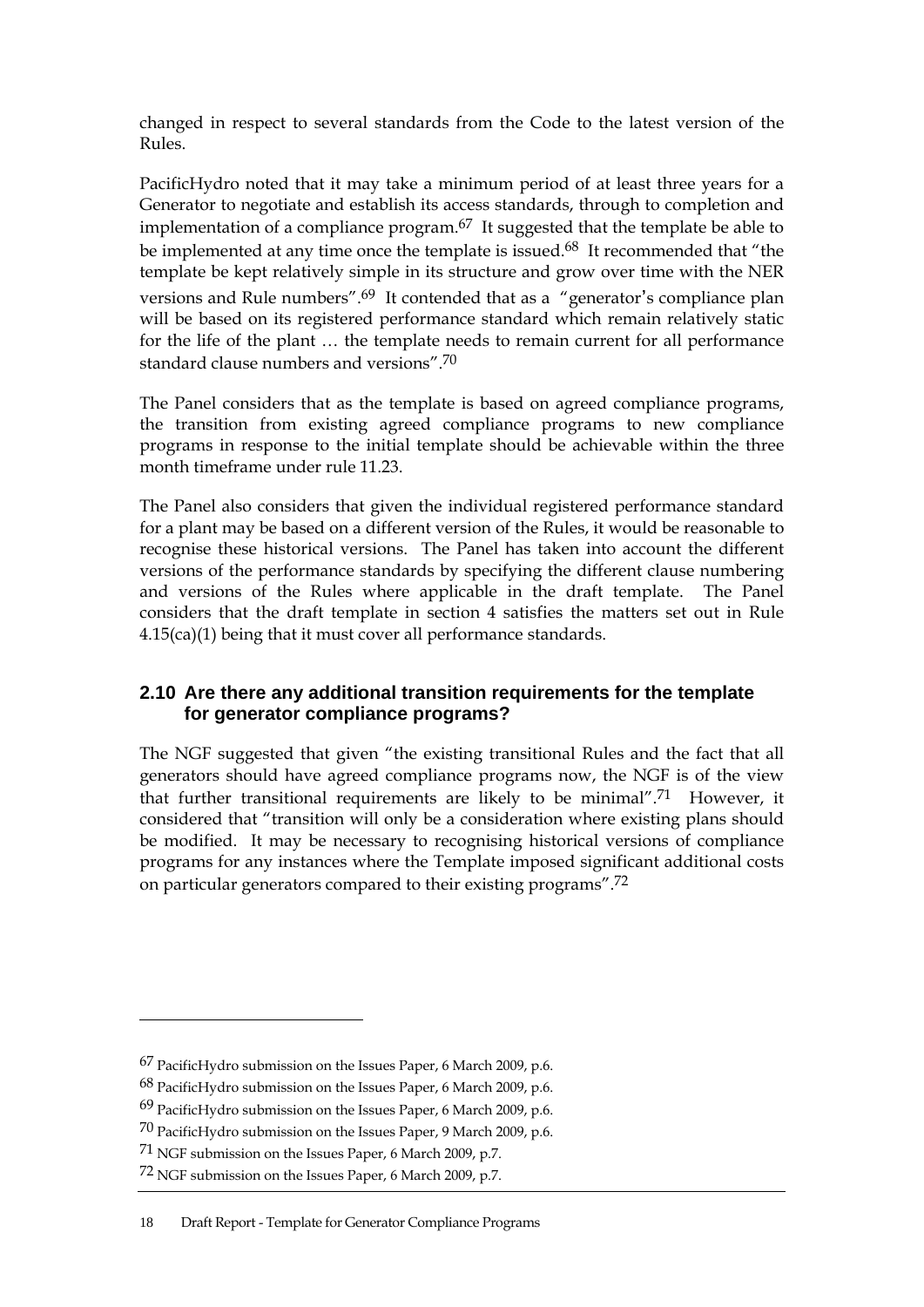NEMMCO considered that its proposed compliance program framework would provide for an easy transition "as current processes can be incorporated in such a system".<sup>73</sup> However, it saw two areas that require agreement:<sup>74</sup>

- the process of implementing the quality management system and a timeframe for compliance; and
- the treatment of compliance programs currently with NEMMCO or the TNSPs.

#### **2.11 Will there be different methods for demonstrating compliance?**

Rule 4.15(ca)(2) requires that the template must define suitable testing and monitoring regimes for each performance standard so that a Registered Participant can select a regime that complies with the obligations set out in rules 4.15(a), 4.15(b) and 4.15(c) for their particular plant.

NEMMCO raised a number of questions related to demonstrating compliance for each performance standard:75

- "What action is to be performed? (what tests/monitoring need to be done to prove satisfactory operation?)
- Why is this necessary? (what requirement from performance standard is being proved?)
- How will it be proved? (what constitutes a satisfactory outcome of the tests and how will unsatisfactory outcome be handled?)
- How often should the test/monitoring be done? (this could also vary between different ages and technologies)
- When will this be done? (what is the starting date of the cycle)
- Who needs to perform which test? (there should be no uncertainty with regard to which are the suitable tests/monitoring to be done for each type and age of technology)"

NEMMCO proposed that a "list of tests should be prescribed for the different technologies and age of plant, but the template does not need to go down to methodology level".76 It considered that such level of detail on the methodology would be maintained by each Generator.77

<sup>73</sup> NEMMCO submission on the Issues Paper, 6 March 2009, p.9.

<sup>74</sup> NEMMCO submission on the Issues Paper, 6 March 2009, p.9.

<sup>75</sup> NEMMCO submission on the Issues Paper, 6 March 2009, p.4.

<sup>76</sup> NEMMCO submission on the Issues Paper, 6 March 2009, p.9.

<sup>77</sup> NEMMCO submission on the Issues Paper, 6 March 2009, p.9.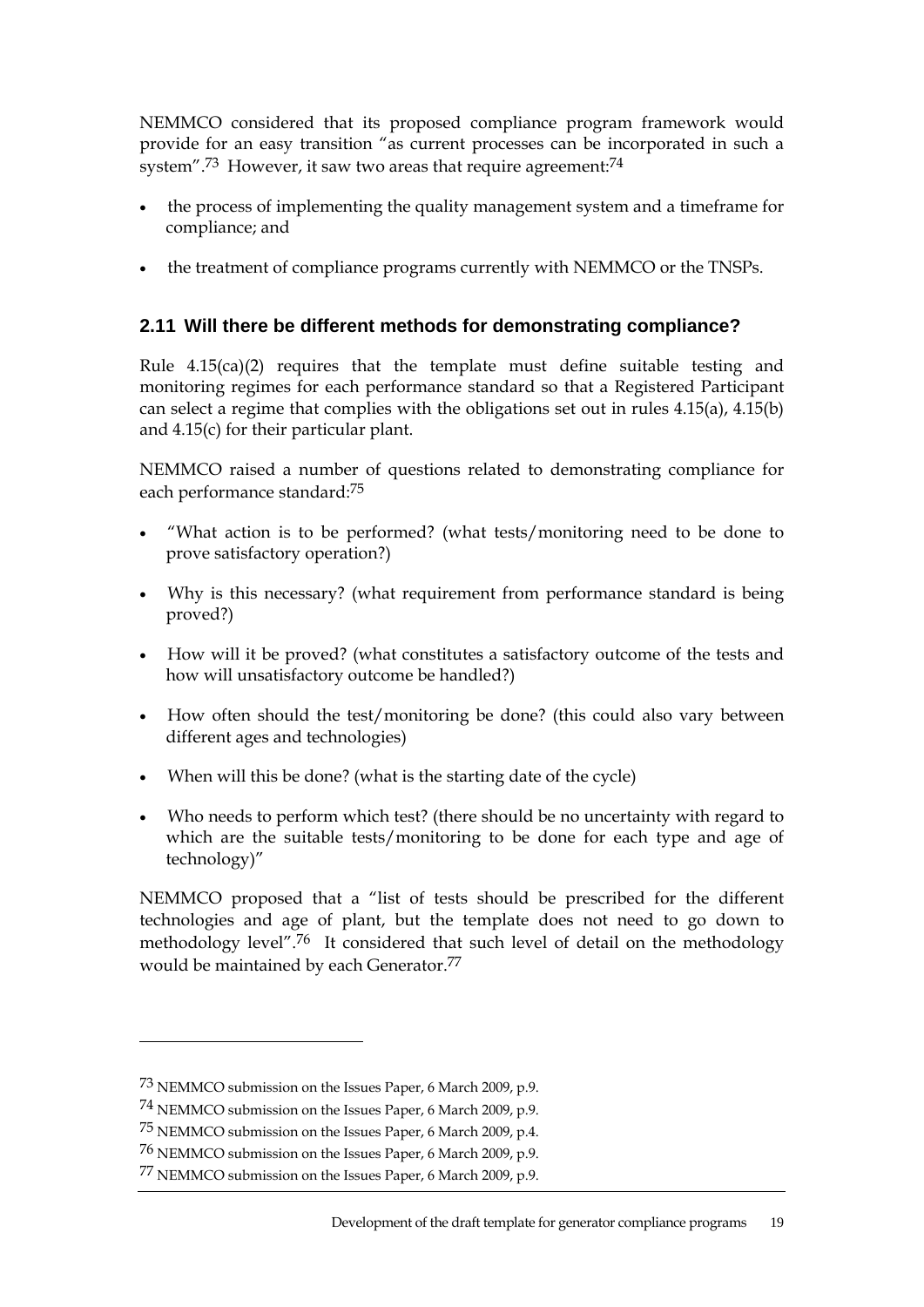In its audit of four Generators, the AER found that there were different compliance mechanisms or methods or a combination of these mechanisms that were applied for each performance standard.78 These methods included: benchmarking, testing, calculation, modelling and continuous monitoring.<sup>79</sup> It concluded in its audit that the template should be based on "a multifaceted approach, where different compliance mechanisms are applied to different aspects of the technical requirements (in most cases, multiple mechanisms are appropriate) … The goal of the compliance program should be to demonstrate that there is ongoing compliance with the relevant performance and technical standards".<sup>80</sup>

The NGF proposed that as "a minimum, the Template must contain the following information: 81

- Number of different testing methodologies at a high level to cover all types of plants
- Room for variations of testing methods
- Frequency of tests
- A clear definition of acceptance criteria".

It suggested that "Compliance Principles must be set in order to determine the depth of testing and frequency of testing taking into account the materiality of each performance standard for individual plant."82

PacificHydro suggested that the following should be included in the template: 83

- "Monitoring whether at the connection point, at the unit terminals, or both, may reference a meter or SCADA or other forms of data collection.
- Testing Initially at commissioning, and then following any major plant changes or when performance drift has been identified through monitoring. This should be applied to Category A Performance Standards. Other items, such as protection relays, would have periodic trip check tests as part of ongoing maintenance.
- References to internal test procedures where required this should be done in lieu of requiring the template to include details on tests – as tests must be site specific.
- Comments on any routine maintenance contribution towards the standard, tests or logs maintained at the end of maintenance."

<sup>78</sup> AER submission on the Issues Paper, 4 March 2009, p.3.

<sup>79</sup> AER submission on the Issues Paper, 4 March 2009, p.3.

<sup>80</sup> AER submission on the Issues Paper, 4 March 2009, Pp.3-4.

<sup>81</sup> NGF submission on the Issues Paper, 6 March 2009, p.6.

<sup>82</sup> NGF submission on the Issues Paper, 6 March 2009, p.6.

<sup>83</sup> PacificHydro submission on the Issues Paper, 9 March 2009, p.4.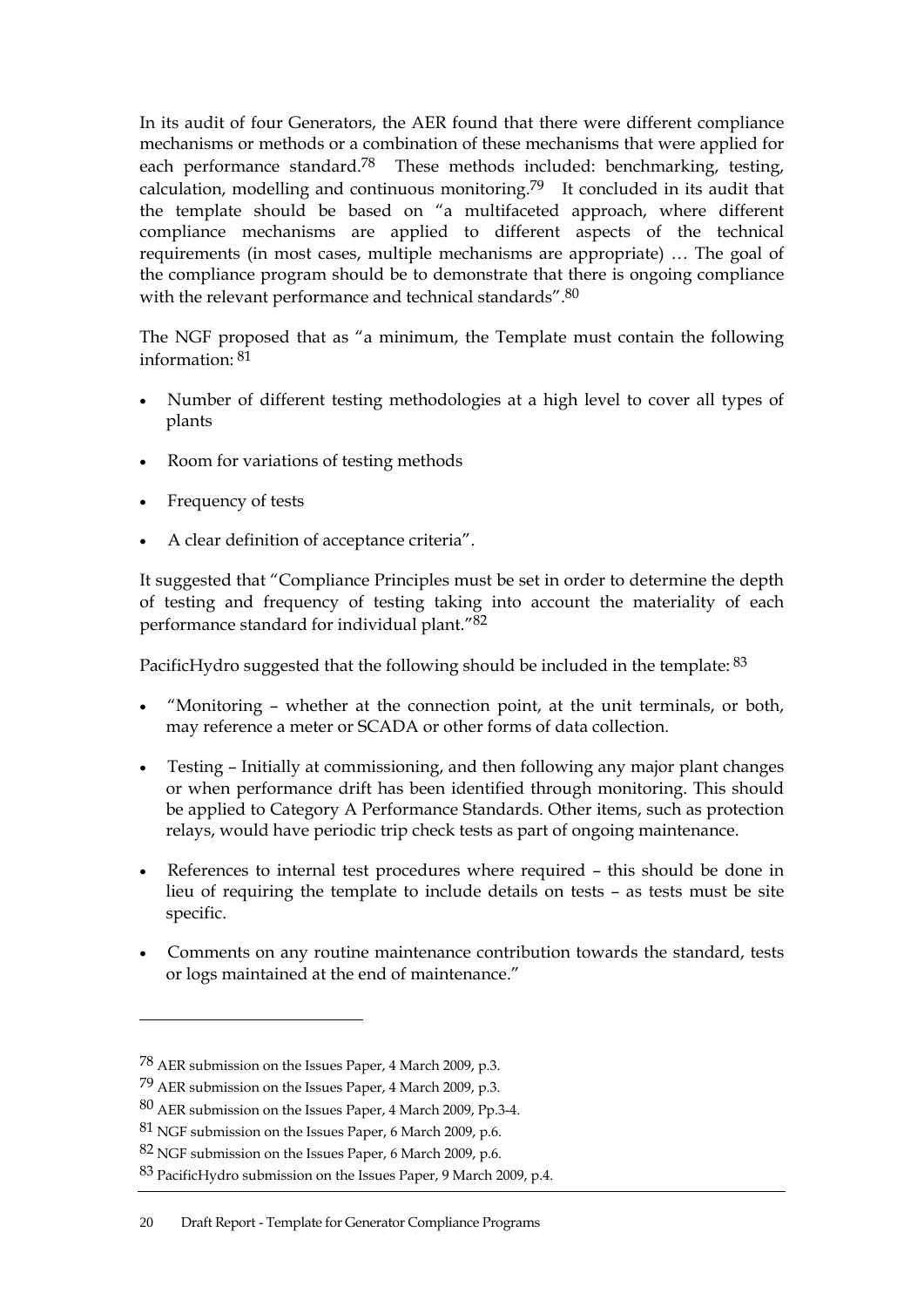However, PacificHydro argued that the template should not be prescriptive on test methodologies as numerous technologies require different tests or methods.84 Otherwise, if the template is too prescriptive, it considered that the template:85

- "will lead to numerous management issues";
- "may restrict a generator from performing an optimal test for its specific technology";
- "may quickly become out of date";
- "test methods for assessing or measuring new technologies may not be well understood, or easily 'templated'"; and
- "could inadvertently create unnecessary barriers to the entry of new technologies by increasing the time and costs associated with the development and delivery of its compliance plan".

The Panel considers that its draft template specifies various testing methods, frequency of testing relative to these methods, and the basis for compliance assessment that these methods have to achieve for the particular performance standards. Furthermore, it considers that the various testing methods will allow a Generator to choose which method would be appropriate for its generating system. It considers that the draft template in section 4 satisfies the matters set out in Rule 4.15(ca)(2) being that it must define suitable testing and monitoring regimes for each performance standard.

#### **2.12 How will ongoing continuous compliance addressed?**

According to Rule 4.15(c)(4), a compliance program instituted and maintained by a Generator must provide reasonable assurance of ongoing compliance with each applicable performance standard.

The AER stated that when it seeks information on how the Generator's compliance program meets the requirements under the Rules, part of the requirement is for the compliance program to provide reasonable assurance of ongoing compliance with each applicable performance standard.<sup>86</sup> Furthermore, the AER suggested that following its multifaceted approach, where different compliance methods would be applied to different aspects of the performance standards, would prove compliance and demonstrate "a high probability of ongoing compliance with the applicable performance requirement".87

The Panel considers that a form of multifaceted approach has been incorporated into the draft template. However, it considers that a more complete multifaceted

<sup>84</sup> PacificHydro submission on the Issues Paper, 9 March 2009, p.4.

<sup>85</sup> PacificHydro submission on the Issues Paper, 9 March 2009, p.4.

<sup>86</sup> AER submission on the Issues Paper, 6 March 2009, p.2.

<sup>87</sup> AER submission on the Issues Paper, 6 March 2009, Pp.3-4.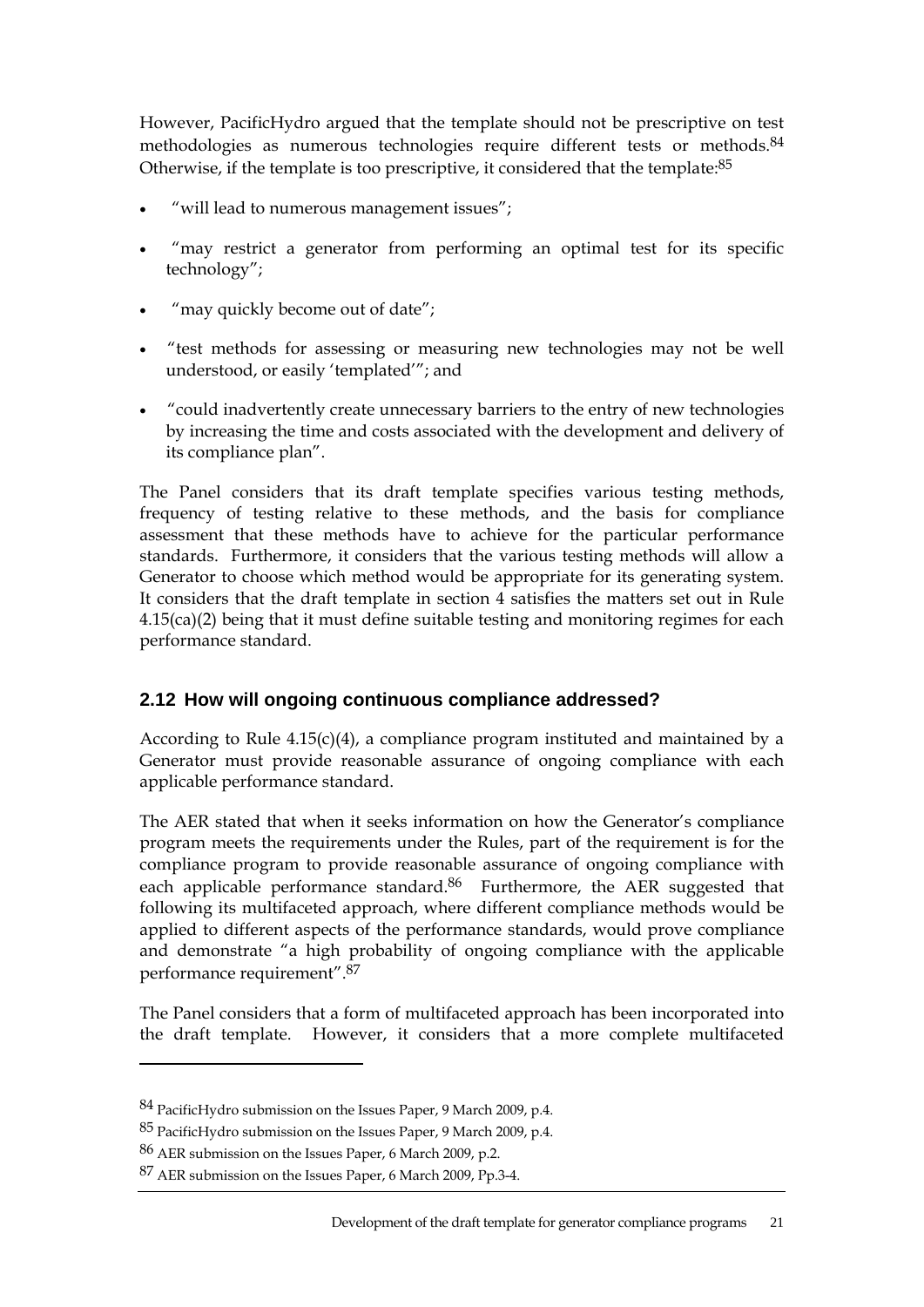approach would be achieved through the compliance programs framework $88$  which includes the template as part of the process.

#### **2.13 What should be considered in future reviews?**

According to clause 8.8.3(ba) of the Rules:

 At least every 3 years from the date the *template for generator compliance programs* is determined pursuant to clause 8.8.3(a) and at such other times as the *AEMC* may request, the *Reliability Panel* must conduct a review of the *template for generator compliance programs* in accordance with this clause 8.8.3. Following such a review, the *Reliability Panel* may amend the *template for generator compliance programs* in accordance with its report to the *AEMC* submitted under clause 8.8.3(j).

The NGF considered that future reviews of the template and compliance programs be "based on experience, including market incidents, to allow appropriate refinement over time".89

PacificHydro argued that in relation to future reviews of the template:<sup>90</sup>

- it "should not impede a generator from meeting their fundamental obligation to have a compliance plan in place within the specified time after commissioning";
- the three year review cycle of the template would "likely cause transitional problems for new projects unless the template is designed to be used by any generator at any point in time";
- it "should be possible to implement and use the template without delay due to a review";
- reviews should not result in dramatic restructure of the template as:
	- the obligation to align with the template is resident in the Rules;
	- there would be additional costs for generators to deliver their compliance program; and
	- it would likely cause uncertainty around compliance delivery because some tests are done on a three or four year period;
- justification of costs should be provided, particularly if additional equipment or expert advice is required; and
- generators should not be required to repeat recently conducted tests if there are untimely changes made to the template.

 $\overline{a}$ 

89 NGF submission on the Issues Paper, 6 March 2009, p.1.

<sup>88</sup> See sections 2.4 and 3.4 of this Draft Report.

<sup>90</sup> PacificHydro submission on the Issues Paper, 6 March 2009, Pp.5-6.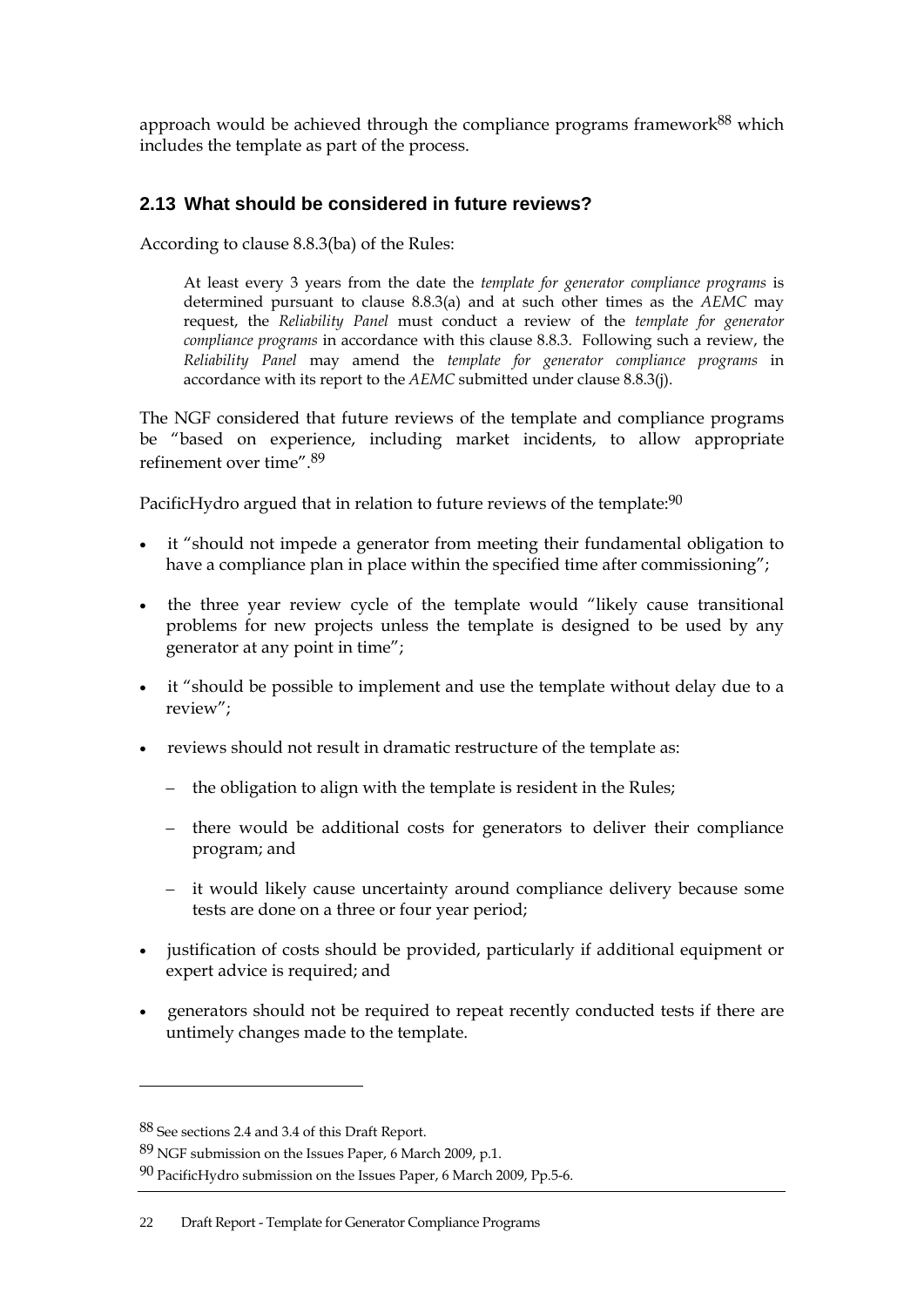The Panel will review the template at least every three years or at such other times as the AEMC directs in accordance to the Rules. The Panel envisages that should there be an urgent requirement to review this within the three year period, then commencement of such a review would be at the direction of the AEMC.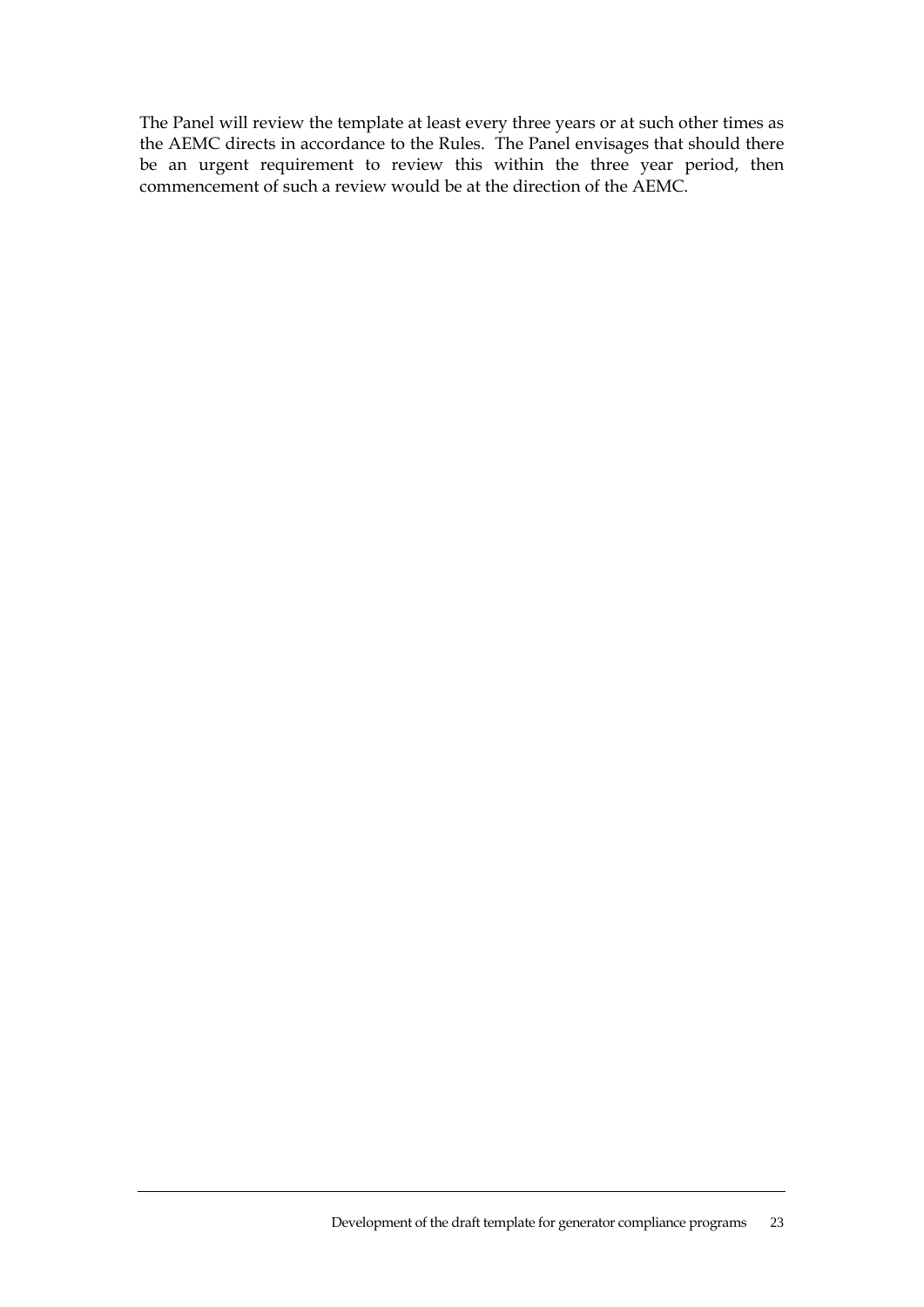This page has been intentionally left blank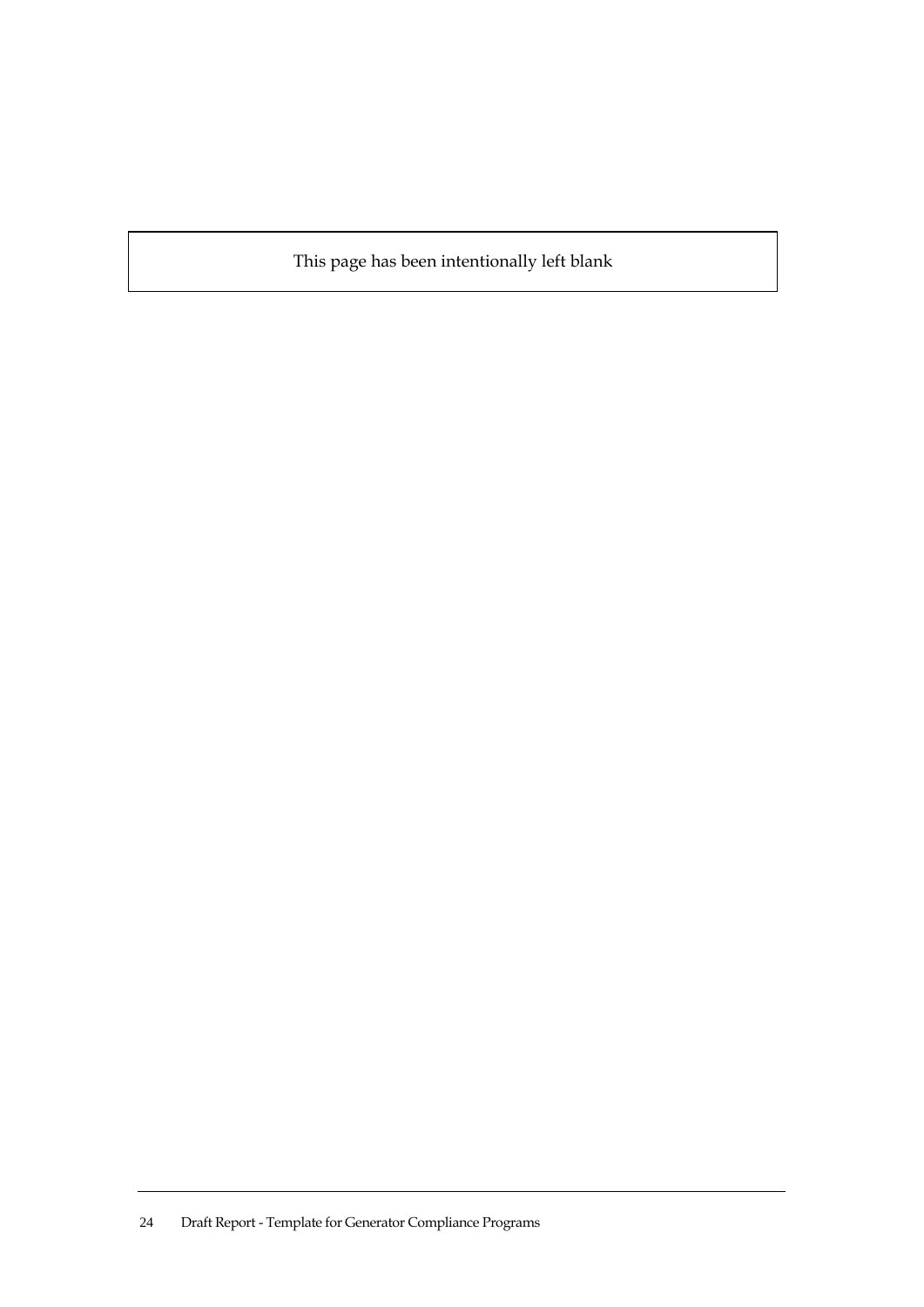## **3 Principles for the development of the template for generator compliance programs and guidelines for its application to compliance programs**

#### **3.1 Introduction**

This section first outlines the principles the Panel has adopted in developing the template. In addition to providing background to the process of developing this template, the documenting of these principles should be a guide to future revision and development of the template.

The section also provides guidance to assist Generators develop their own compliance programs. Compliance programs must be consistent with the template and include procedures to monitor the performance of plant in a manner that is consistent with good electricity industry practice. The Panel considers that good practice requires Generators to refine the template within an appropriate compliance management setting to their specific plant characteristics.

#### **3.2 Compliance principles**

The Panel used the following compliance principles in developing its template. These are recommended to be used as a guide in future reviews of the template.

- Principle 1: Where plant system performance may be variable with time, as for example with plant protection, control and alarm (PCA) systems, *Generators* are accountable for managing the functionality and integrity of systems and settings in accordance with the performance standards compliance program.
- Principle 2: The corollary of the Principle #1 is that where plant parameters are not subject to variability with time, the compliance regime should be restricted to confirmation that the plant continues to perform as intended with repeat testing when there are reasonable grounds to believe that the plant performance may have changed.
- Principle 3: The materiality of the issue must be considered when contemplating a compliance testing regime.
- Principle 4: A *Generator's* active use and implementation of a compliance program that is consistent with the approved template and the Generator's compliance management framework will provide a reasonable assurance of compliance with the Generator's registered performance standards.
- Principle 5: The template must therefore support the development of compliance programs which represent "good electricity industry practice". The template should specify the objectives and outcomes to be achieved by the testing or monitoring, and an appropriate test interval. The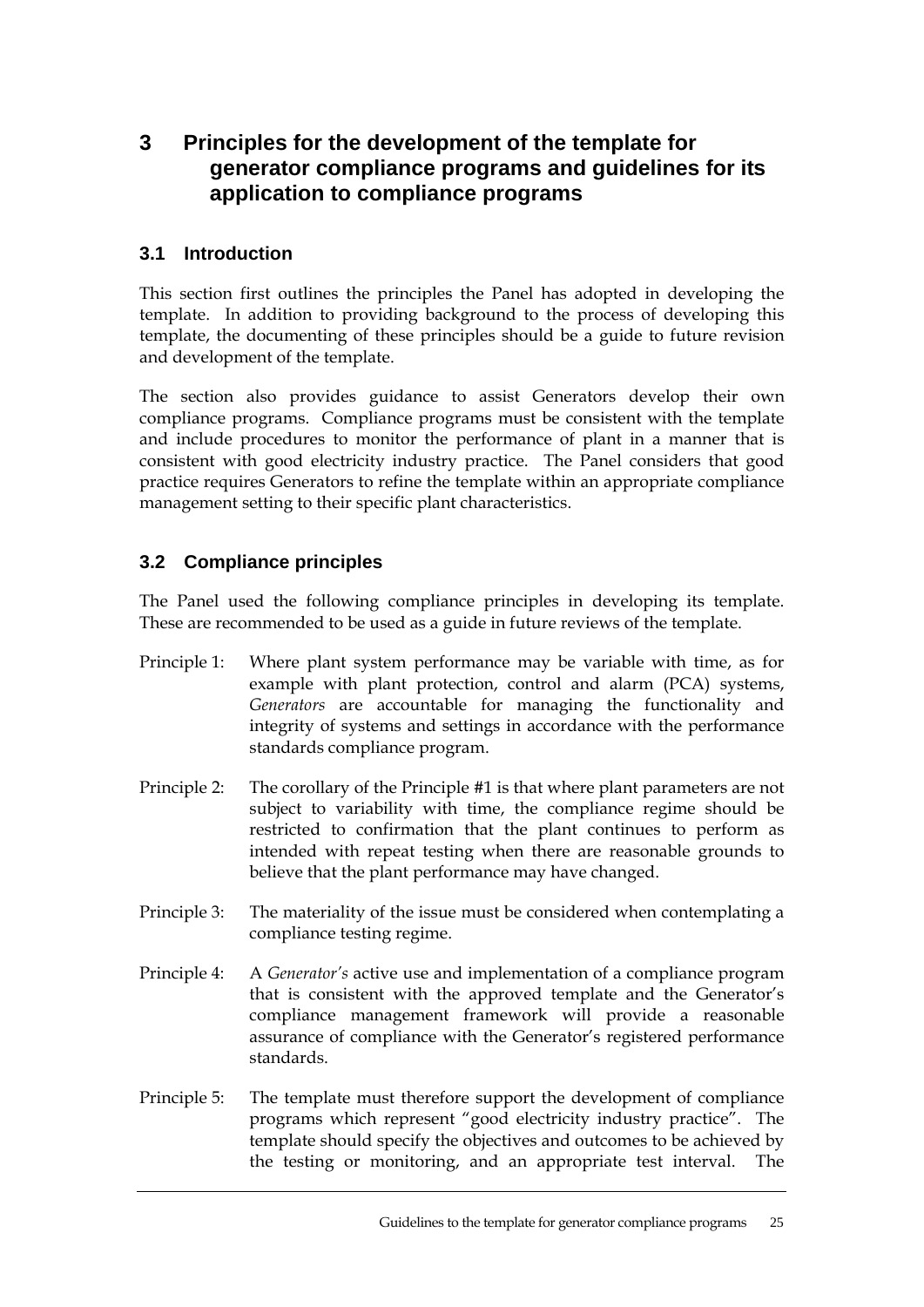*Generator* should exercise diligence and good electrical industry practice to determine the detailed methods and procedures to be employed for its plant.

- Principle 6: The compliance testing regime must be efficient, and reflect an equitable balance between risk management and the risk created by the test regime itself.
- Principle 7: Where compliance to a performance standard cannot be directly tested, the compliance program should include a range of other compliance testing methods to provide reasonable assurance that the performance standard continues to be met.
- Principle 8: A *Generator* can only be reasonably held accountable for the compliance of its plant to its registered performance standards. In some instances *Generators* rely on NEMMCO and/or the TNSP to determine power system related equipment settings. In these cases, a *Generator* must maintain its systems and the required settings in those systems and is not liable for a compliance breach that results from using, or meeting, the required settings.
- Principle 9: Compliance programs should be reviewed and updated periodically.

#### **3.3 The nature of the template and its application**

A clear objective of the template is to provide clarity to all parties as to what constitutes good electricity industry practice with respect to technical standards compliance. The work of the Panel in developing the template and most submissions, however, highlight the difficulty of establishing a single template for the diverse range of plant in the NEM. The submission by Pacific Hydro reinforces this point stating that:91

"The requirement to develop and mandate a template creates a significant challenge. Such a template must be broad enough to cover the various technologies; allow for different types of connection points; and avoid being overly prescriptive, as this in itself could design in compliance failure for generators."

Considering the principles under which the compliance template is to be developed and in the light of:

- the variety of technology of generating plant in the NEM;
- the different ages and sizes of that plant;

• the plant specific attributes of the generating plant and its potential impacts on the network; and

<sup>91</sup> PacificHydro submission on the Issues Paper, 9 March 2009, p.1.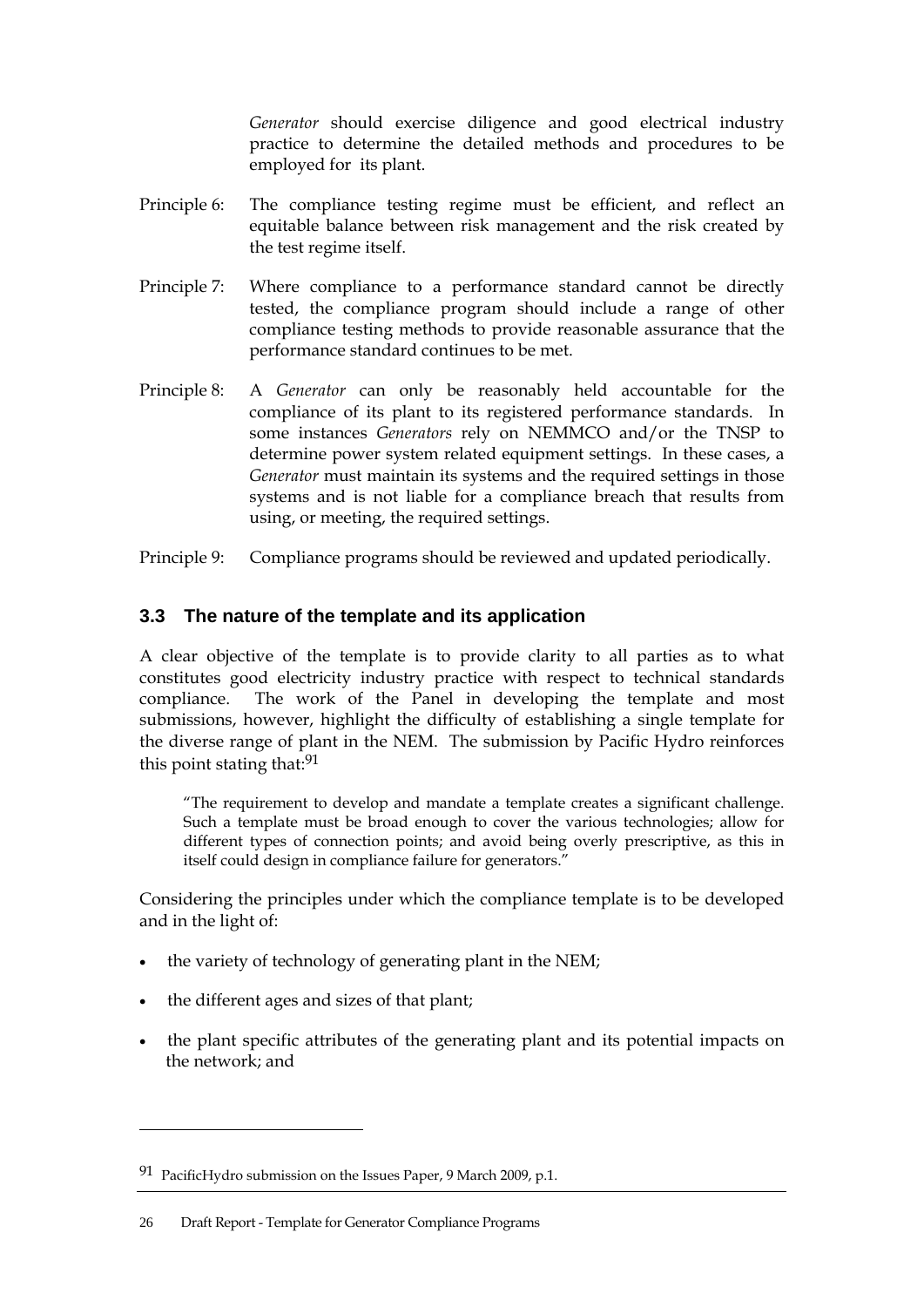• the differing technical standards (or registered performance standards) to which they must comply,

the Panel recognises that the compliance template cannot be a prescriptive list of compliance choices. Such an approach would not be either efficient or representative of good electricity industry practice.

The approach taken is to support a flexible application of the template with appropriate controls. The Panel has therefore designed the template on the basis that it forms part of a Generator's overall compliance management process. This is consistent with the NGF submission which envisioned a role for the template within a "quality assurance framework".92

It is also broadly consistent with the proposals by Pacific Hydro. Pacific Hydro suggested that the Australian Standard for Compliance Programs (AS 3806-2006) should be used as a starting point and it should be assumed that companies are using the AS 3806 already in their compliance systems.93 PacificHydro argued that the specific technical principles should not be contrary to, or overwrite, any of the principles contained in AS 3806.94

The following section outlines the nature of such a framework and the following chapter provides the draft template.

#### **3.4 The framework for the development of a compliance program**

The Panel recognises that the Rules requires Generators to implement compliance programs that are consistent with the template but not a carbon copy of the template. The template is not an exhaustive document and is intended to assist Generators to design its own compliance programs. It is recognised that as each Generator may have its own particular requirements for their plant, the Generator is responsible for developing its own compliance program. The development of the compliance program and its ongoing application must, however, be within an appropriate framework.

In its submission<sup>95</sup>, NEMMCO proposed that the framework for compliance programs be further clarified in the form of a "multi-faceted approach".

The figure below summarises NEMMCO's proposed approach and the following extract from their submission<sup>96</sup> describes the proposal in more detail.

<sup>92</sup> NGF submission on the Issues Paper, 6 March 2009, p.1.

<sup>93</sup> PacificHydro submission on the Issues Paper, 9 March 2009, Pp.1-2.

<sup>94</sup> PacificHydro submission on the Issues Paper, 9 March 2009, Pp.1-2.

<sup>95</sup> NEMMCO submission on the Issues Paper, 6 March 2009, p.5.

<sup>96</sup> NEMMCO submission on the Issues Paper, 6 March 2009, Pp.5-6.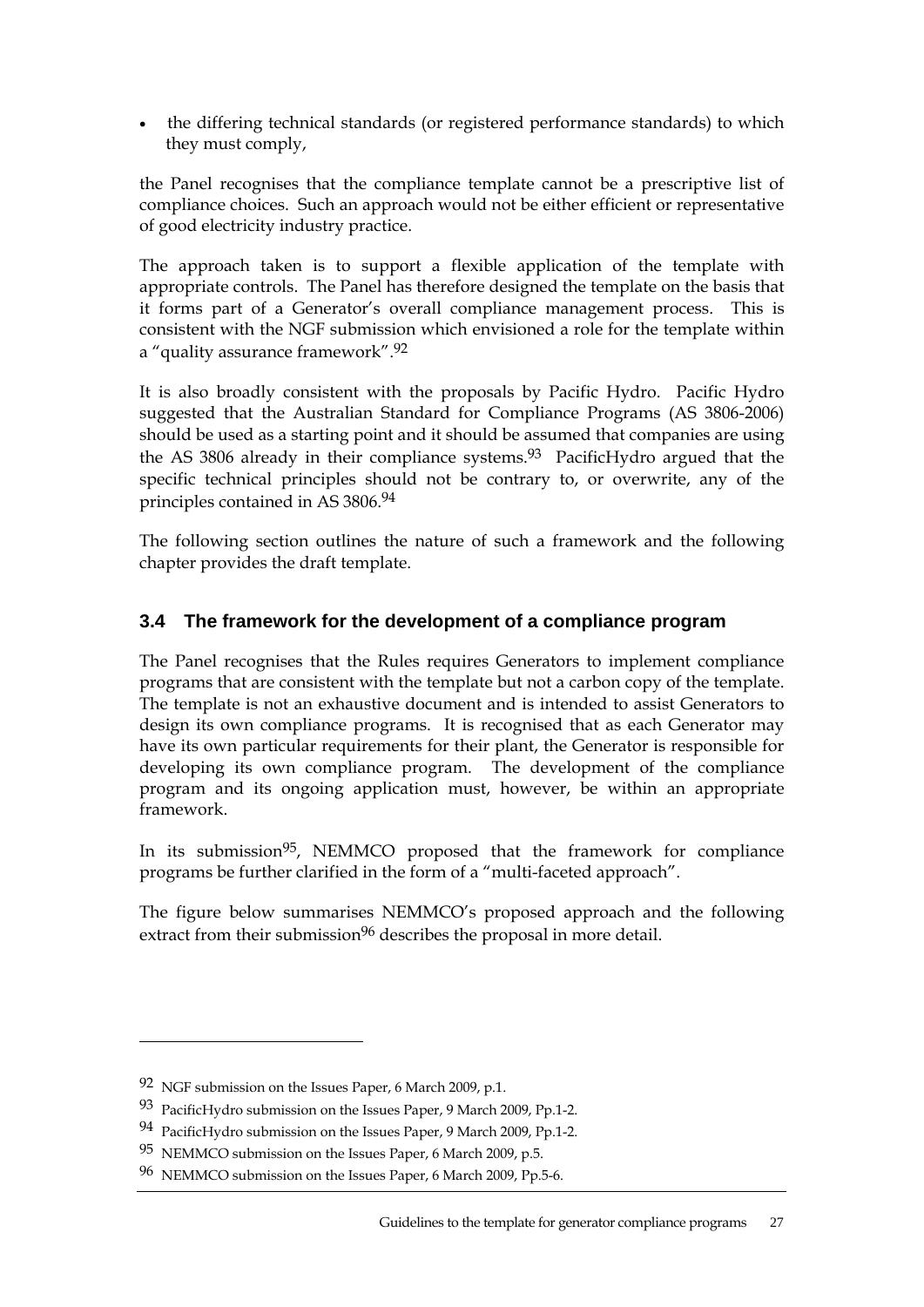

"The figure indicates a tiered approach. Documentation to be put in place by the Reliability Panel is indicated on the right hand side of the triangle, while the documentation the generators will need to have in place in response to this is indicated to the left.

The compliance principles that the Panel now asks the generators to follow will be based on internationally recognised quality management system principles such as can be found in the ISO9000, 9001 and 9004 set of standards. This set of compliance principles will need to be followed in the establishment, implementation and maintenance of the Generator Compliance Program. The concept of the suitability of testing and monitoring regimes for each performance standard as per Rule 4.15(ca) is therefore taken to a higher level. Generators will have to show that their processes are well managed and that there are sufficient supporting systems in place with regards to resourcing for, execution and review of all the processes supporting the achievement of performance standard targets.

At the next level the Reliability Panel will be responsible for putting a more detailed template in place. This template will indicate which tests and monitoring techniques constitute good electricity industry practice for each performance standard area for different technologies.

At the top tier on the generator side there is a quality management policy that will have to show:

- the processes needed for the establishment, implementation and maintenance of the Generator Compliance Program
- the sequence and interaction of these processes,
- the determination of criteria and methods needed to ensure that both the operation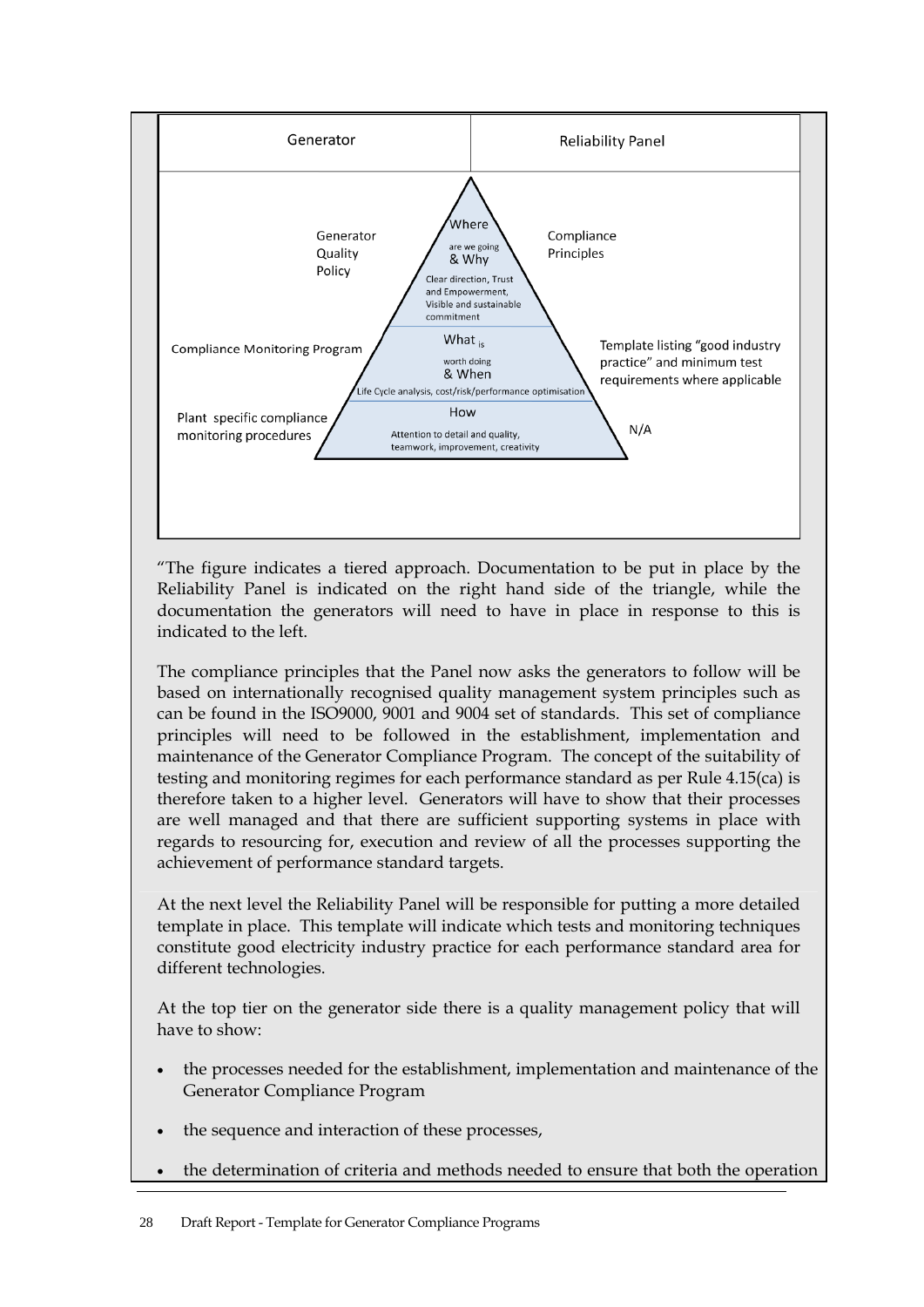and control of these processes are effective,

- the availability of resources and information necessary to support the operation and monitoring of these processes,
- that these processes are monitored, measured and analysed, and
- actions necessary to achieve planned results and continual improvement of these processes are implemented.

The resulting Generator Performance Standard Compliance Plan will then consist of a document detailing the systems and processes in place to ensure the generators ability to consistently meet regulatory requirements. The compliance program should stipulate how the processes are managed in terms of issues such as records and document control, handling of non-conformances and management review. The design and implementation of a generator's specific compliance program will be influenced by varying needs, particular technologies, the products provided, the processes employed and be manageable irrespective of the size and structure of the organisation. The plan should also include an assessment plan that stipulates the specified monitoring and test procedures including required frequency of testing. At the bottom of the tier on the generator side there should be a set of compliance monitoring procedures for each test the compliance program prescribes. These will include step by step instructions including the following:

- input and output requirements (for example specifications, resources and records to be kept),
- activities within the processes,
- verification and validation of processes and products,
- analysis of the process including dependability,
- identification, assessment and mitigation of risk,
- corrective and preventive actions,
- opportunities and actions for process improvement, and
- control of changes to processes and products."

The Panel has decided not to mandate a particular management approach or standard, knowing that different organisations have their own approaches or are certified to various standards. However, in the context of developing the template, the Panel considers that NEMMCO's general proposal in clarifying the compliance program framework will assist it in determining the scope of the template and avoid duplicating other processes within the framework.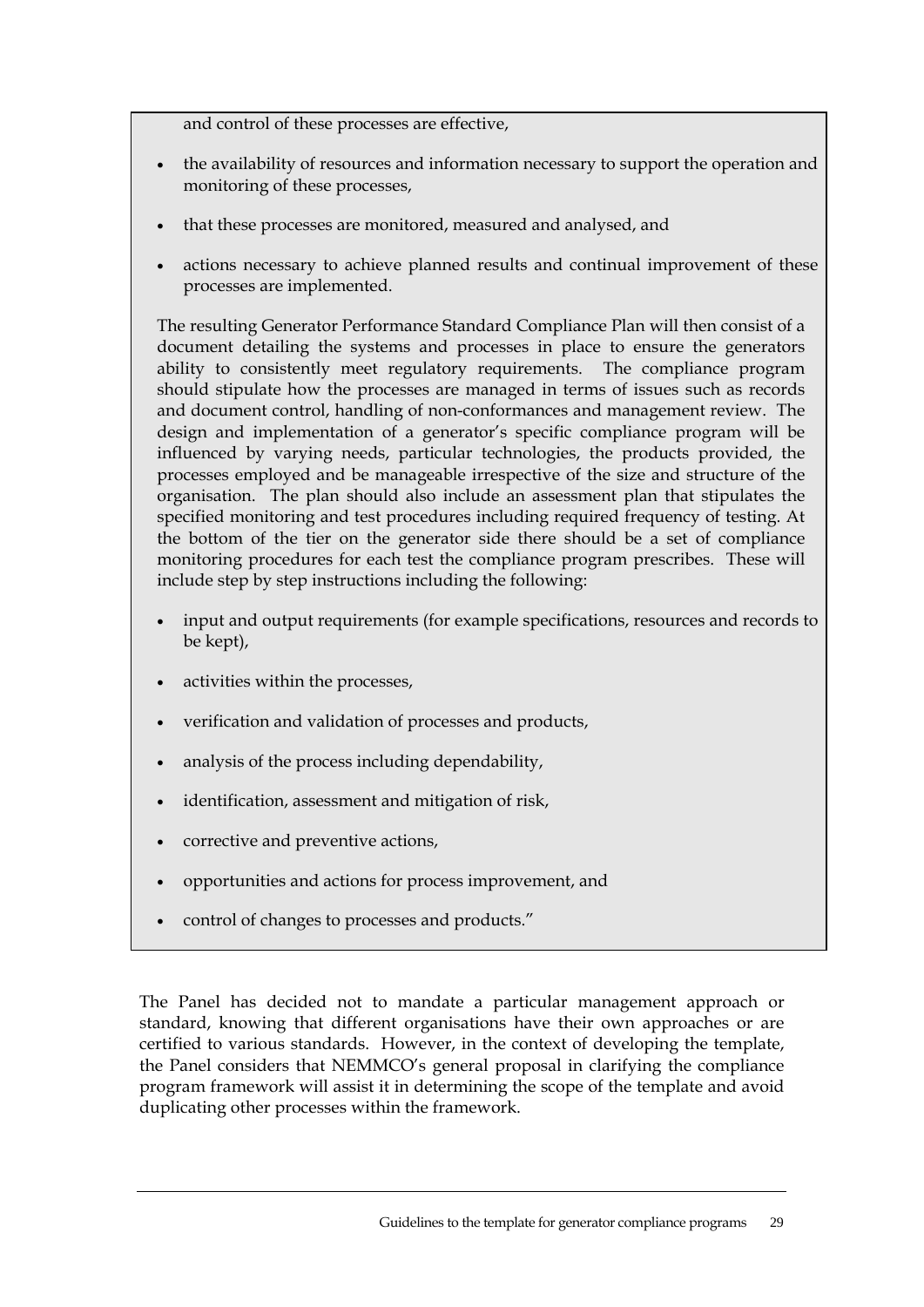#### **3.5 The need for documentation within the overall compliance arrangements**

While the Panel does not intend to mandate a particular management approach, any appropriate management would have a number of characteristics. One of those would be to record and document decisions. In addition to being necessary for proper management control, documentation will be necessary within the broader NEM compliance arrangements.

The overall compliance arrangements in the Rules and the NEL relies on participation of Generators, NEMMCO and the AER. For the framework of compliance programs to function effectively, in addition to the Panel's role in developing and reviewing the template, it was anticipated by the AEMC in its final Rule determination that:97

- Registered Participants (Generators) will institute and maintain generator compliance programs based on the template;
- the AER will regularly conduct spot audits of selected Generators' compliance programs as part of its compliance monitoring activities; and
- Generators will engage with external auditors to independently audit their compliance programs to determine whether they are required to amend their compliance programs and amend if required.

<sup>97</sup> AEMC 2008, Performance Standard Compliance of Generators, Rule Determination (23 October 2008, Sydney), p.v.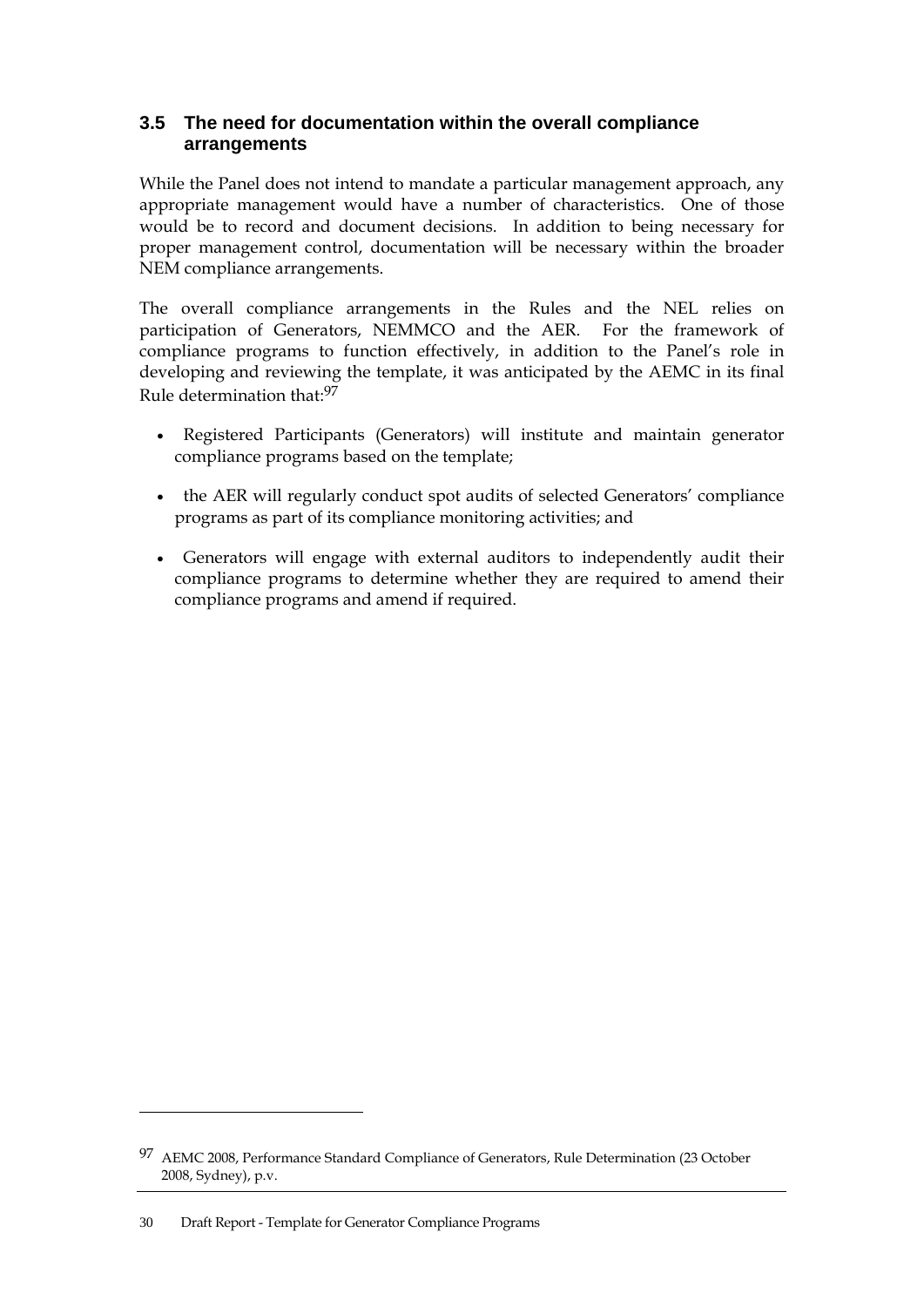# **4 The draft template for generator compliance programs**

## **4.1 Introduction**

The draft template is provided at the end of this Chapter 4. The following material provides explanatory notes to the template and defines important terms used in its drafting.

## **4.2 Pre-existing compliance**

The template is designed on the assumption that any analysis undertaken at the time of connection and subsequent commissioning tests conducted by the Generator have established the plant's compliance with its performance standards. This is also assumed for older plant that were connected in older versions of the Rules or Code. As a result, the testing and monitoring is, in some cases, based on the need to maintain compliance.

## **4.3 Power system security**

The NEMMCO power system security responsibilities are provided under clause 4.3.1 of the Rules. The Generator needs to take care that its compliance testing regime does not jeopardise power system security. Otherwise, under clause 4.8.1 of the Rules, the Generator must promptly advise NEMMCO or a relevant System Operator at the time that the Generator becomes aware, of any circumstance which could be expected to adversely affect the secure operation of the power system or any equipment owned or under the control of the Generator or a NSP. Nothing in the template seeks to override these responsibilities and all testing should be devised and undertaken recognising the need to maintain power system security.

#### **4.4 Performance standards**

The Panel has sought to take into account all the relevant versions of the performance standards that may apply to a particular Generator. However, Generators should be aware in its development of compliance programs that the particular requirements under the particular performance standard may have changed over time, as well as changes in the version of the Rules, clause numbering and title in some places.

#### **4.5 Compliance methods**

The template lists a number of different compliance methods for the applicable performance standards. These different methods can be selected by the Generator to suit its plant to demonstrate compliance. The method or methods on which a particular plant's compliance program is based should be selected within the broader compliance management framework of the Generator and should include consideration of all relevant factors including: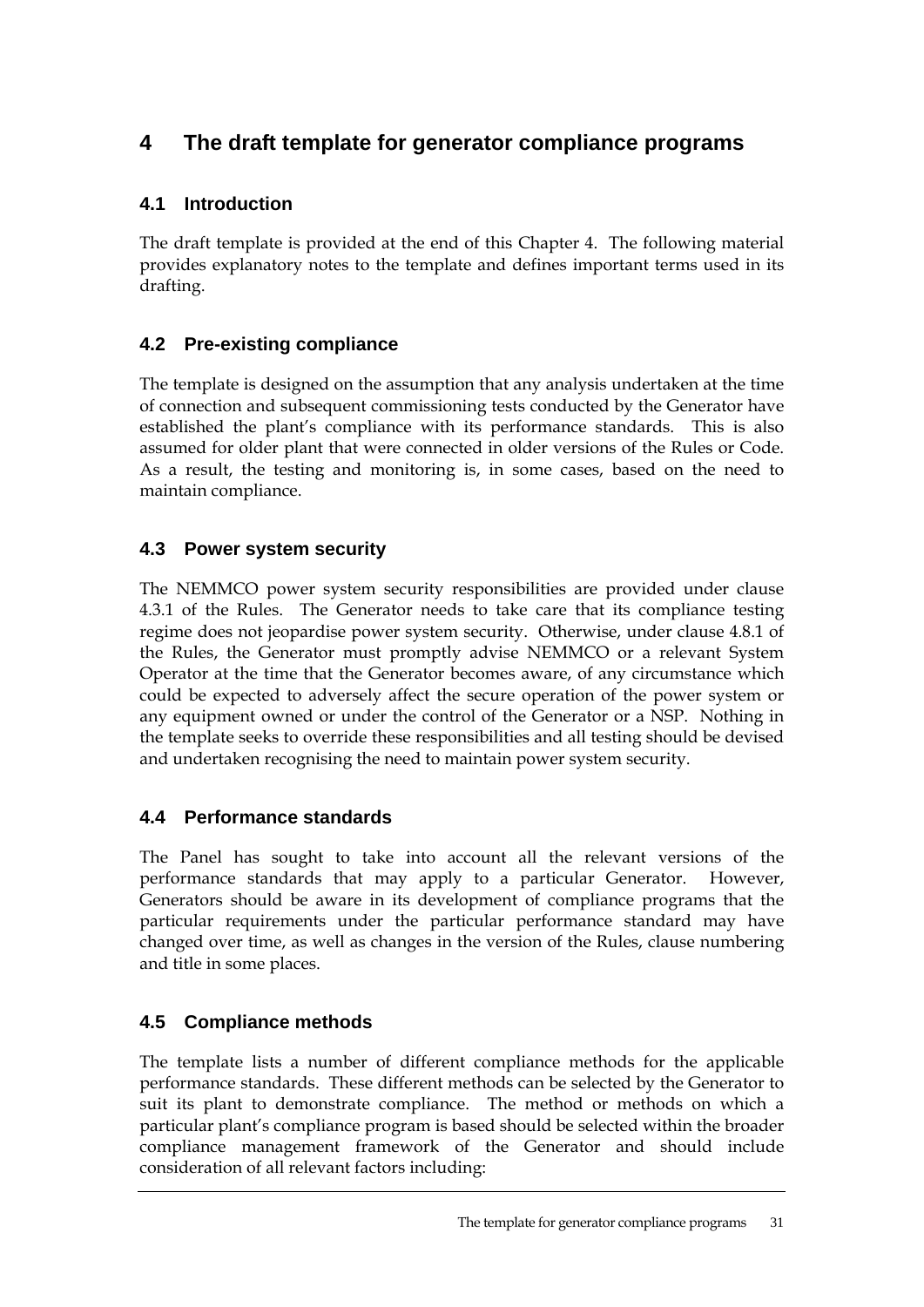- the technology of the plant including whether it's performance is likely to drift or degrade over a particular timeframe;
- experience with the particular generation technology including manufacturer's advice;
- the connection point arrangement ; and
- an assessment of the risk and costs of different testing methods including consideration of the relative size of the plant.

## **4.6 Frequency of tests**

In the template, there is a column titled "Frequency". This column indicates the suggested cycle of recurrent tests for a particular method. The actual frequency of testing on which a particular plant's compliance program is based should be determined within the broader compliance management framework of the Generator and should include consideration of all relevant factors including:

- the technology of the plant specific to that performance standard;
- experience with the particular generation technology;
- manufacturer's advice with respect to the particular model; and
- an assessment of the frequency required to provide reasonable assurance of compliance.

The frequency may also be managed within the broader framework to integrate NEM compliance testing with safety and other compliance programs and the overall asset management program for the plant. The actual frequency of testing may be described in terms of the:

- elapsed time;
- plant operating hours;
- MWhrs generated; or
- number of plant starts

between testing.

#### **4.7 Basis for compliance assessment**

In the template, there is a column titled "Basis for compliance assessment". The specific measure for the acceptance or otherwise of test results should be developed by the Generator when applying this compliance template to develop there compliance program. This column indicates the type of measure required as the benchmark for a particular method.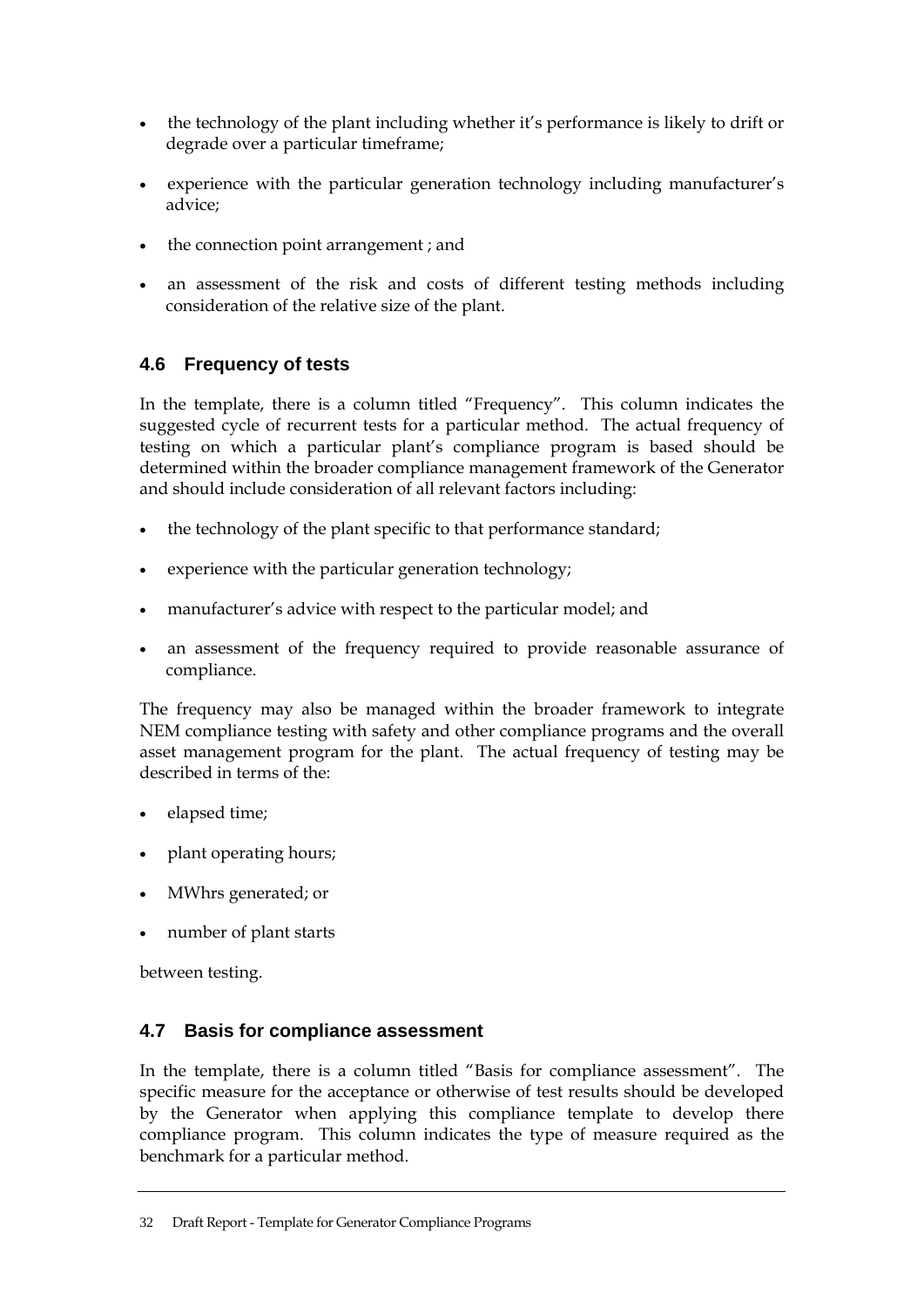### **4.8 Defined terms**

In the design of the template, it was decided that terms<sup>98</sup> would need to be defined in the template that could be applied for particular performance standards and technology:

**plant change** means when a replacement of components or equipment or refurbishment or change of system that the relevant Generator considers may affect its performance standard. An appropriate process needs to be established under the generators compliance management framework to ensure all changes to plant are noted and appropriately reviewed as to whether they constitute a plant change event.

**relevant sub-system** means any subcomponents which contribute to a generating system achieving its capability to meet the particular performance standard e.g. excitation systems, connection equipment including associated reactive plant, auxiliary power supplies, protection relays, circuit breakers etc. An appropriate process needs to be established under the generators compliance management framework to identify what sub-systems are relevant to achieving and maintaining the plant's performance with respect to each performance standard.

Appropriate testing for relevant sub-systems needs to be devised taking into account:

- the technology of the particular sub-system including whether it's performance is likely to drift or degrade over a particular timeframe;
- experience with the particular generation technology;
- manufacturer's advice with respect to the particular model; and
- an assessment of the frequency required to provide reasonable assurance of compliance.

**type testing** means testing, on a regular basis, a reasonable sample of plant within a larger population of plant of the identical model.

**monitoring** means active routine monitoring of the system to ensure ongoing compliance and not just mere logging. All monitoring should include quantitative analysis to confirm plant performance against:

• past performance;

 $\overline{a}$ 

- known performance characteristics; or
- plant performance models.

This definition should not be confused with "monitoring equipment" as defined in the Rules.

<sup>98</sup> As the defined terms are only intended to be used in the template, it should not be used in the Rules.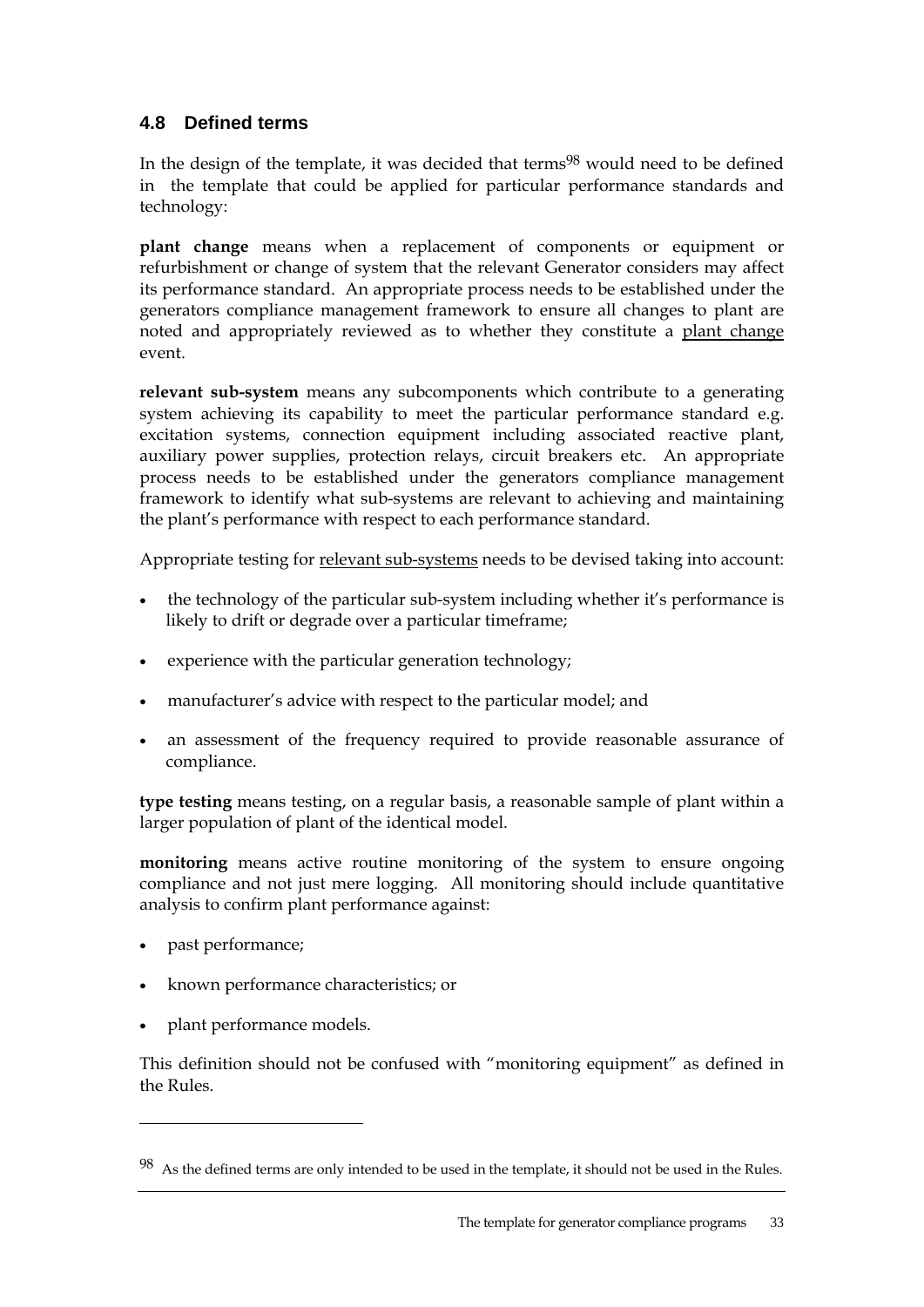### **4.9 Draft template for generator compliance programs**

| Performance<br><b>Standard/Rules</b><br>Clause                                                           | Suitable testing and monitoring<br>methodology                                                                     | Frequency                               | <b>Notes</b>                                                              | <b>Basis for compliance</b><br>assessment                             |
|----------------------------------------------------------------------------------------------------------|--------------------------------------------------------------------------------------------------------------------|-----------------------------------------|---------------------------------------------------------------------------|-----------------------------------------------------------------------|
| <b>Reactive Power</b><br>Capability<br>(as required under<br>S5.2.5.1 in versions 1-<br>26 of the Rules) | Method 1:<br>At rated power output,<br>adjust the reactive power<br>capability to specified levels                 | Every 3 years and<br>after plant change | Directly Measurable.<br>Applies to synchronous<br>and conventional plant. | Achieve reactive power<br>requirements of the<br>performance standard |
|                                                                                                          | Method 2:<br>Exercise the over and under<br>excitation limits at as close to<br>rated power output as<br>practical | Every 3 years and<br>after plant change | Directly Measurable.<br>Applies to synchronous<br>and conventional plant. | Achieve reactive power<br>requirements of the<br>performance standard |
|                                                                                                          | Method 3:<br>Step testing of AVR limiters                                                                          | Every 3 years and<br>after plant change | Applies to conventional<br>plant                                          | Achieve reactive power<br>requirements of the<br>performance standard |
|                                                                                                          | Method 4:<br>(a) Capability will be tested                                                                         | Following plant<br>change               | Applies to wind farms<br>plant                                            | Achieve performance<br>standard                                       |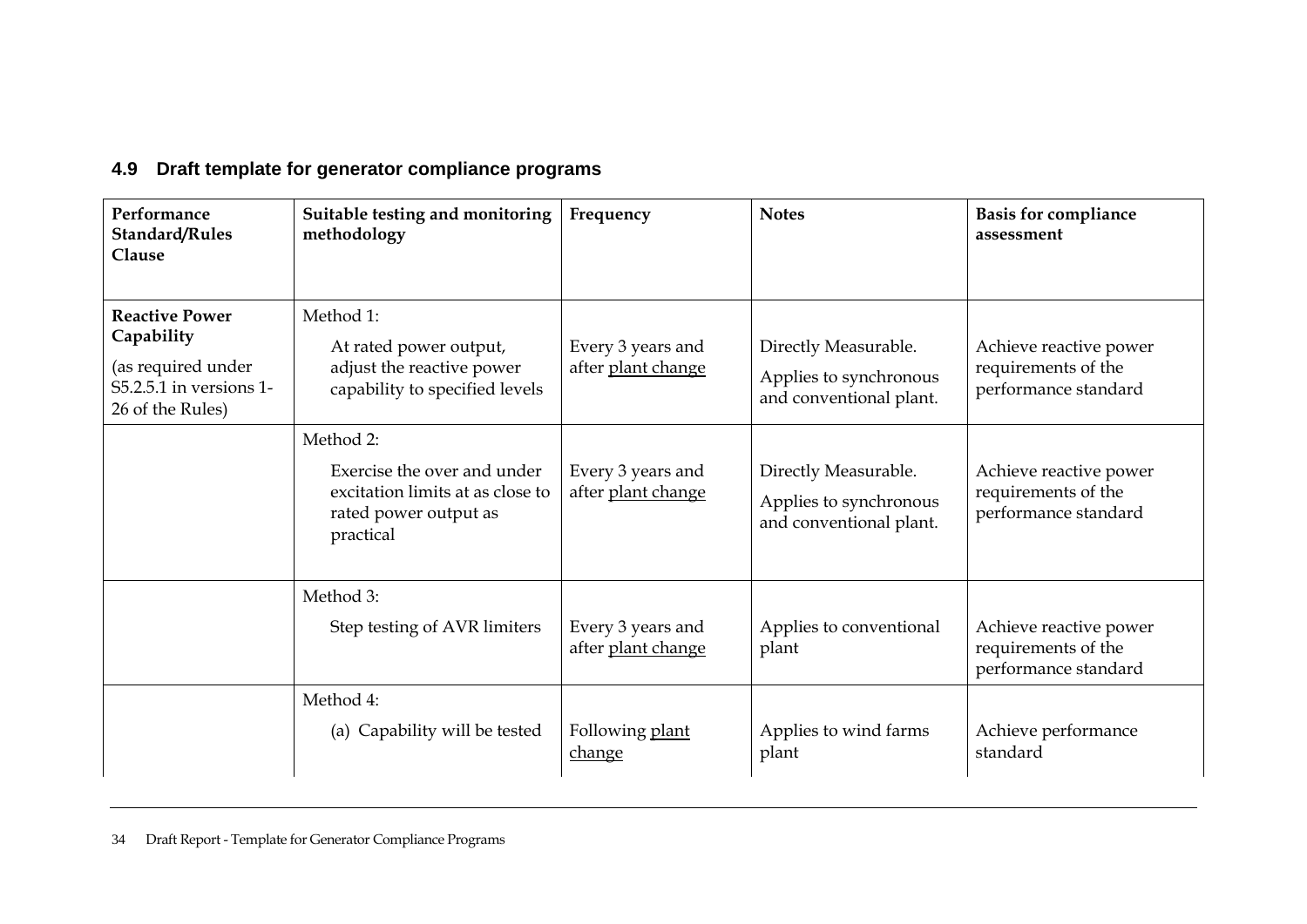| Performance<br><b>Standard/Rules</b><br>Clause                                 | Suitable testing and monitoring<br>methodology                                                                                       | Frequency                                                         | <b>Notes</b>                                                                                           | <b>Basis for compliance</b><br>assessment                                                            |
|--------------------------------------------------------------------------------|--------------------------------------------------------------------------------------------------------------------------------------|-------------------------------------------------------------------|--------------------------------------------------------------------------------------------------------|------------------------------------------------------------------------------------------------------|
|                                                                                | (b) Capability will be<br>monitored using SCADA<br>under normal wind farm<br>operation                                               | Annual review of a<br>selection of events                         |                                                                                                        | Consistency with plant<br>characteristics                                                            |
|                                                                                | Method 5:                                                                                                                            |                                                                   |                                                                                                        |                                                                                                      |
|                                                                                | Routine testing of relevant<br>sub-systems                                                                                           | As appropriate to the<br>technology of the<br>relevant sub-system | Applicable to a wide<br>range of generating plant<br>and systems                                       | Consistency with plant<br>characteristics                                                            |
| <b>Power Factor when</b>                                                       | Method 1:                                                                                                                            |                                                                   |                                                                                                        |                                                                                                      |
| not generating                                                                 | Direct measurement and                                                                                                               | Every 3 years and                                                 | Only applies where there                                                                               | Actual capability directly                                                                           |
| (clause and version of<br>Rules: $N/A$ )                                       | calculation of power factor<br>when not generating                                                                                   | following plant<br>change                                         | is a circuit breaker,<br>allowing auxiliary supply<br>to be drawn through the<br>main connection point | demonstrated                                                                                         |
| <b>Quality of Electricity</b>                                                  | Method 1:                                                                                                                            |                                                                   |                                                                                                        |                                                                                                      |
| Generated<br>(as required under<br>S5.2.5.2 in versions 1-<br>26 of the Rules) | (a) Direct measurements<br>using power quality<br>meters to derive:<br>voltage fluctuation<br>i.<br>levels<br>voltage balance<br>ii. | Following plant<br>change                                         |                                                                                                        | Data analysis can<br>demonstrate compliance is<br>met.<br>Consistency with plant<br>characteristics. |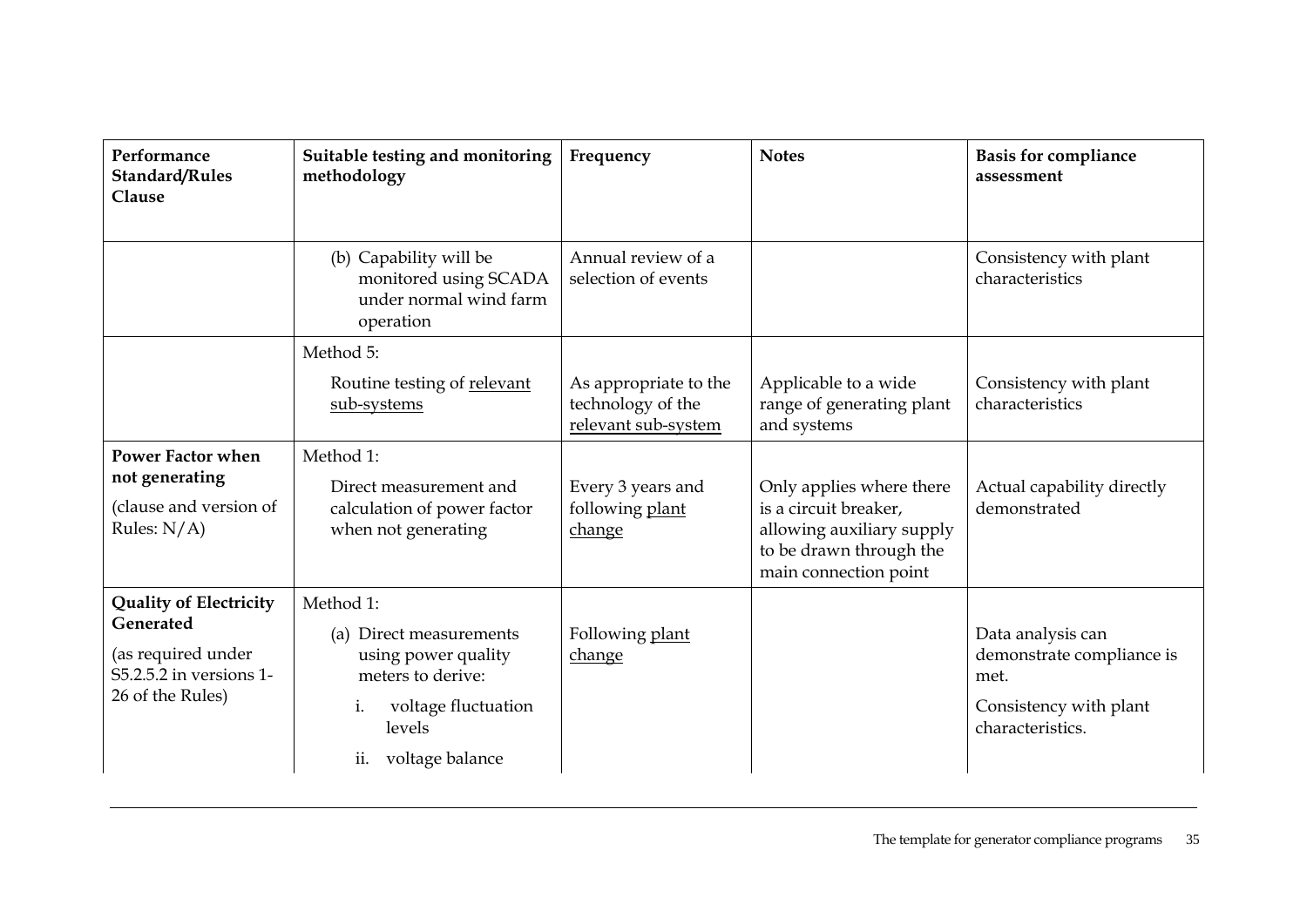| Performance<br>Standard/Rules<br>Clause | Suitable testing and monitoring<br>methodology                                                   | Frequency                                                         | <b>Notes</b>                                                                                                                         | <b>Basis for compliance</b><br>assessment                        |
|-----------------------------------------|--------------------------------------------------------------------------------------------------|-------------------------------------------------------------------|--------------------------------------------------------------------------------------------------------------------------------------|------------------------------------------------------------------|
|                                         | iii. harmonics, flicker<br>and negative phase<br>sequence voltage<br>prior to<br>synchronization |                                                                   |                                                                                                                                      |                                                                  |
|                                         | (b) Routine testing of any<br>relevant sub-systems                                               | As appropriate to the<br>technology of the<br>relevant sub-system | Important when power<br>quality at the connection<br>point is dependent on<br>ancillary plant of power<br>electronic control systems |                                                                  |
|                                         | Method 2:                                                                                        |                                                                   |                                                                                                                                      |                                                                  |
|                                         | (a) Capability will be                                                                           | Routine monitoring                                                |                                                                                                                                      | Not raising alarms.                                              |
|                                         | monitored through use<br>of Power Quality<br>Monitors                                            | Specific review<br>annually and<br>following plant<br>change      |                                                                                                                                      | Consistency with plant<br>characteristics (no<br>deterioration). |
|                                         | Testing of any relevant<br>(b)<br>sub-systems                                                    | As appropriate to the<br>technology of the<br>relevant sub-system | Important when power<br>quality at the connection<br>point is dependent on<br>ancillary plant of power<br>electronic control systems | Consistency with plant<br>characteristics                        |
| <b>Response to</b>                      | Method 1:                                                                                        |                                                                   |                                                                                                                                      |                                                                  |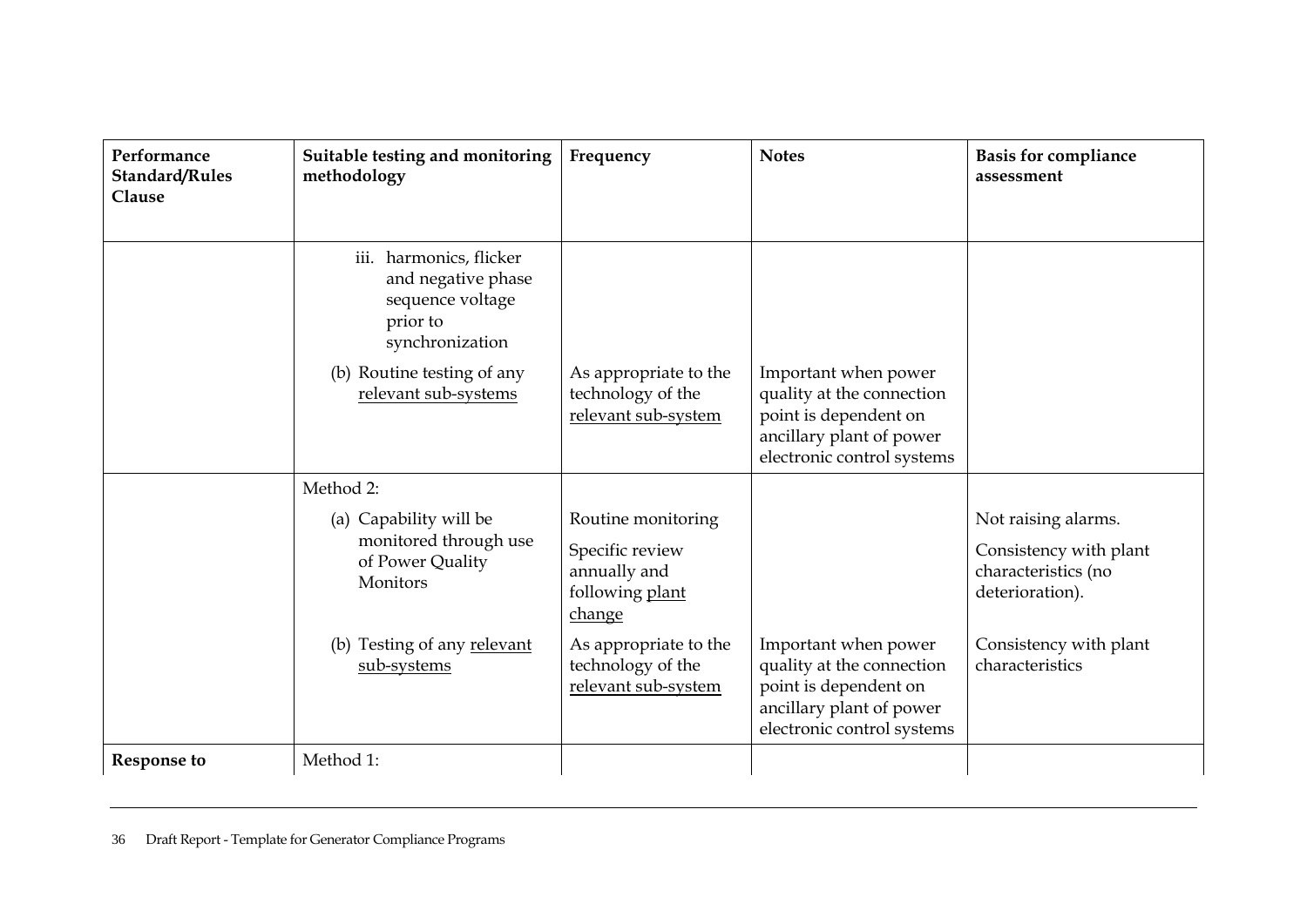| Performance<br>Standard/Rules<br>Clause                                                               | Suitable testing and monitoring<br>methodology                                                                                                                                                                                                                                    | Frequency                                                         | <b>Notes</b> | <b>Basis for compliance</b><br>assessment |
|-------------------------------------------------------------------------------------------------------|-----------------------------------------------------------------------------------------------------------------------------------------------------------------------------------------------------------------------------------------------------------------------------------|-------------------------------------------------------------------|--------------|-------------------------------------------|
| Frequency<br><b>Disturbances</b><br>(as required under<br>S5.2.5.3 in versions 1-<br>26 of the Rules) | (a) Investigating unit trips<br>that occur during<br>significant frequency<br>disturbances                                                                                                                                                                                        | On every event                                                    |              |                                           |
|                                                                                                       | (b) Routine testing of<br>relevant sub-systems<br>including:<br>testing of control<br>i.<br>system response to<br>disturbances by the<br>injection of simulated<br>frequency / speed<br>control signals<br>ii.<br>Routine tests of<br>electrical/mechanical<br>over speed devices | As appropriate to the<br>technology of the<br>relevant sub-system |              |                                           |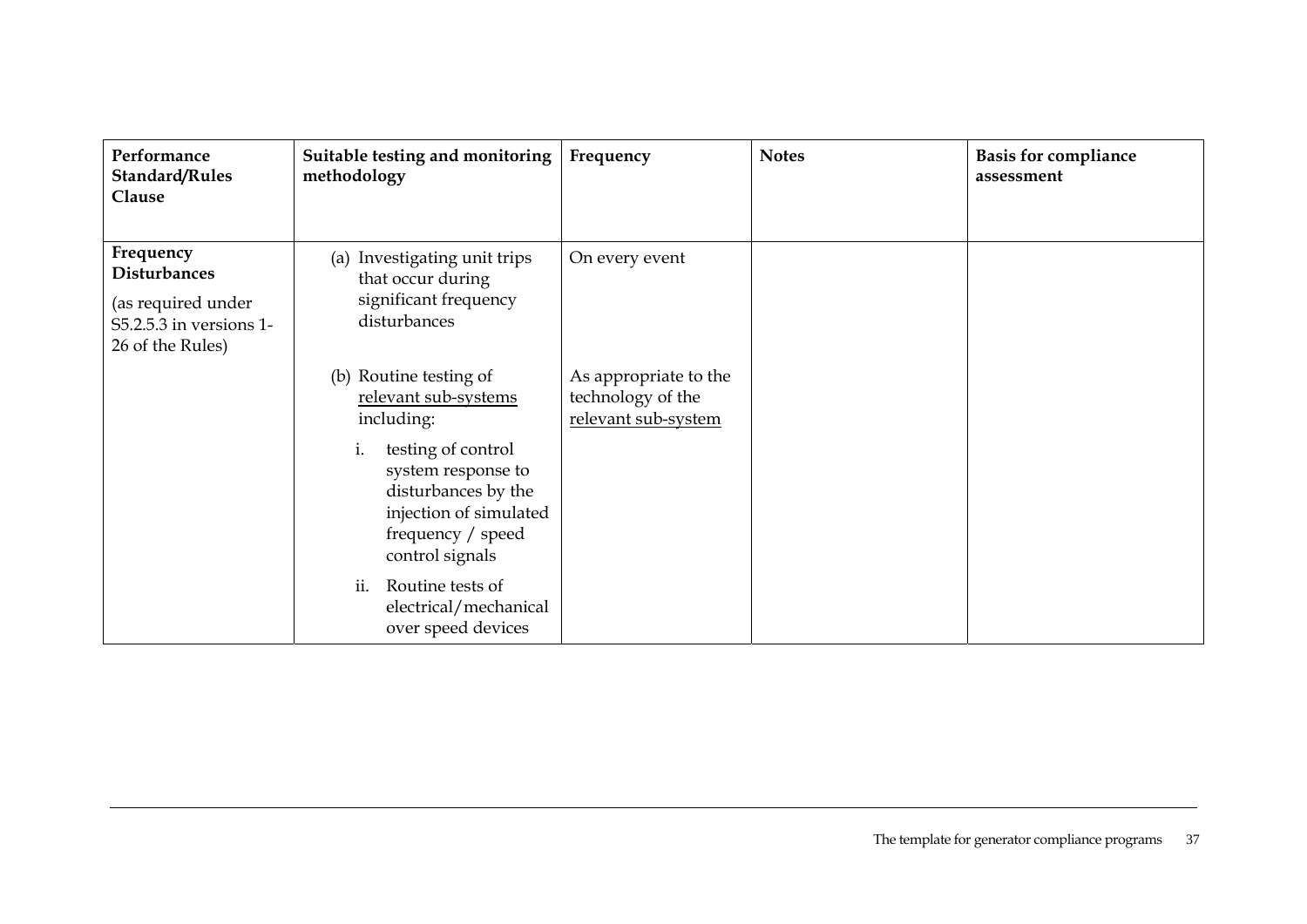| Performance<br>Standard/Rules<br>Clause | Suitable testing and monitoring<br>methodology                                                                                          | Frequency                                                         | <b>Notes</b>                                                                                                                | <b>Basis for compliance</b><br>assessment                                                                                         |
|-----------------------------------------|-----------------------------------------------------------------------------------------------------------------------------------------|-------------------------------------------------------------------|-----------------------------------------------------------------------------------------------------------------------------|-----------------------------------------------------------------------------------------------------------------------------------|
|                                         | Method 2:                                                                                                                               |                                                                   |                                                                                                                             |                                                                                                                                   |
|                                         | (a) Investigating system<br>performance using high<br>speed data recorders                                                              | On major events and<br>minimum annual<br>review                   | Appropriate to use where<br>high speed monitors are<br>available and models<br>have been used in<br>establishing compliance | Consistency of operation<br>with plant models used to<br>establish initial compliance;<br>OR consistency with past<br>performance |
|                                         | (b) Routine testing of<br>relevant sub-systems<br>including:                                                                            | As appropriate to the<br>technology of the<br>relevant sub-system |                                                                                                                             |                                                                                                                                   |
|                                         | testing of control<br>i.<br>system response to<br>disturbances by the<br>injection of simulated<br>frequency / speed<br>control signals |                                                                   |                                                                                                                             |                                                                                                                                   |
|                                         | Routine tests of<br>ii.<br>electrical/mechanical<br>over speed devices                                                                  |                                                                   |                                                                                                                             |                                                                                                                                   |
|                                         | Method 3:                                                                                                                               |                                                                   |                                                                                                                             |                                                                                                                                   |
|                                         | (a) Verify the modelled<br>performance of turbines                                                                                      | Following plant<br>change                                         | Only applicable to small<br>asynchronous generators                                                                         | Operation over the<br>frequency range specified                                                                                   |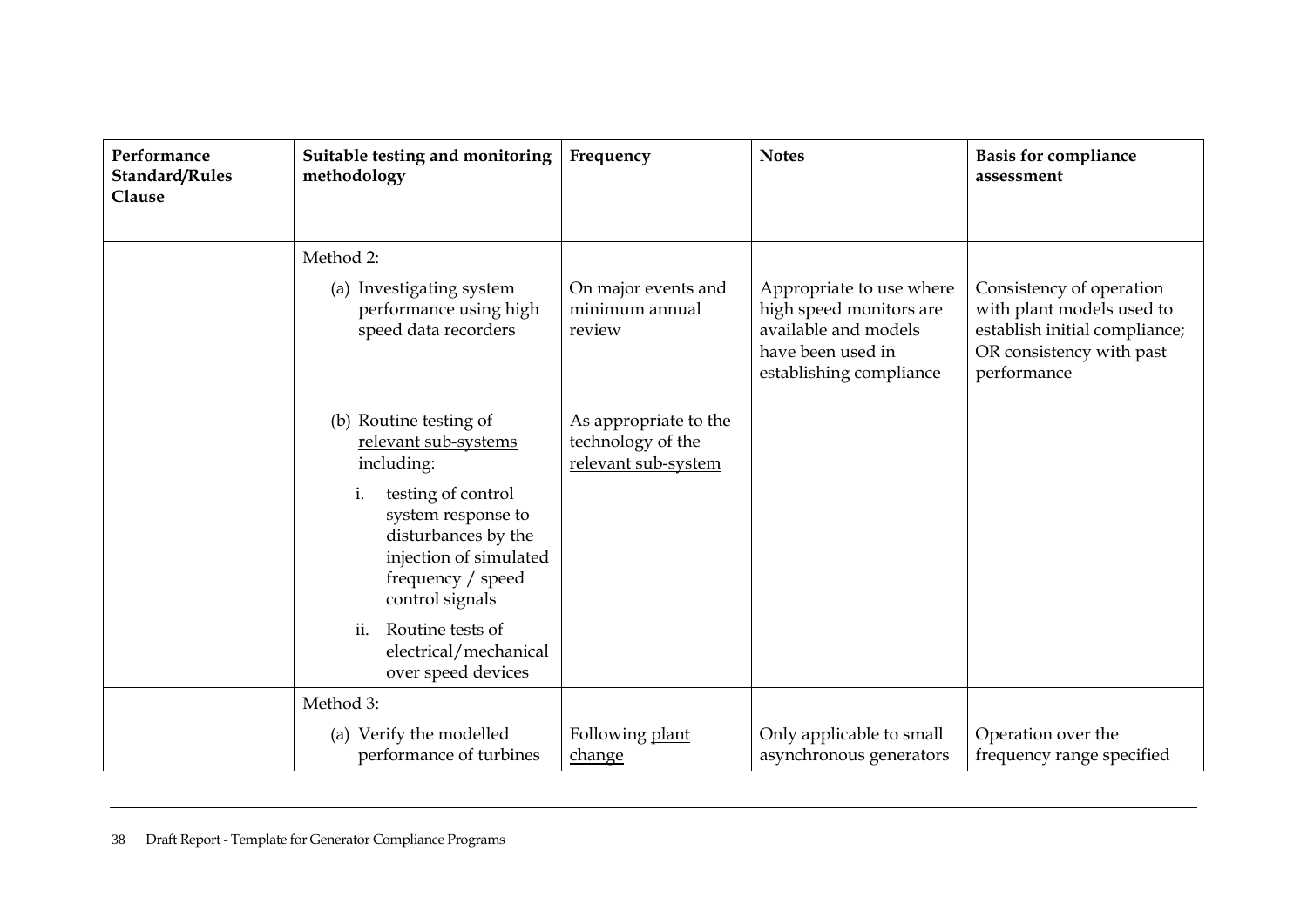| Performance<br>Standard/Rules<br>Clause | Suitable testing and monitoring<br>methodology                                                                                                                                                                                 | Frequency                                          | <b>Notes</b>                                                                                                                | <b>Basis for compliance</b><br>assessment           |
|-----------------------------------------|--------------------------------------------------------------------------------------------------------------------------------------------------------------------------------------------------------------------------------|----------------------------------------------------|-----------------------------------------------------------------------------------------------------------------------------|-----------------------------------------------------|
|                                         | $(say 1-2%)$<br>(b) Verify the performance at<br>the connection point by<br>testing response to an<br>introduced disturbance                                                                                                   | Type testing and<br>verification every 10<br>years | with digital controls that<br>are aggregated<br>Each unit is not material<br>and performance slippage<br>is unlikely        | and agreed in the Generator<br>Performance Standard |
|                                         | (c) Continuous monitoring<br>(high speed) of<br>performance at the<br>connection point                                                                                                                                         |                                                    | Appropriate to use where<br>high speed monitors are<br>available and models<br>have been used in<br>establishing compliance |                                                     |
|                                         | Method 4:<br>(a) Performance of relevant<br>sub-systems will be<br>monitored using the<br>following systems under<br>normal machine<br>operation: digital<br>protection relays; other<br>data-logging equipment<br>as required | On major events and<br>minimum annual<br>review    |                                                                                                                             | Achieve performance<br>standard                     |
|                                         | (b) Routine testing and<br>validation of relevant                                                                                                                                                                              | As appropriate to the<br>technology of the         |                                                                                                                             |                                                     |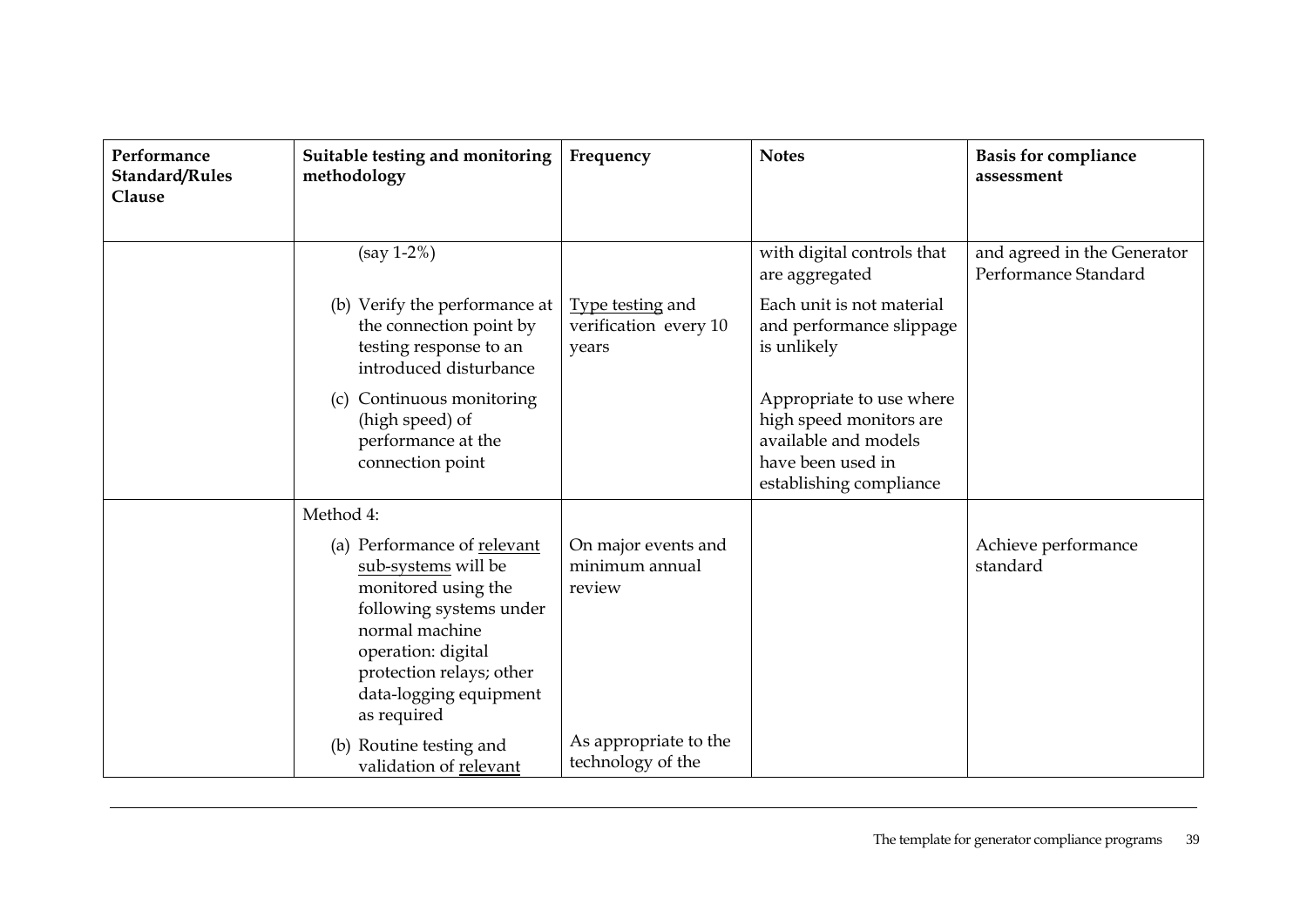| Performance<br>Standard/Rules<br>Clause                                                                                 | Suitable testing and monitoring<br>methodology                                                                                                                                                                 | Frequency                                                                                       | <b>Notes</b>                                                                | <b>Basis for compliance</b><br>assessment                                              |
|-------------------------------------------------------------------------------------------------------------------------|----------------------------------------------------------------------------------------------------------------------------------------------------------------------------------------------------------------|-------------------------------------------------------------------------------------------------|-----------------------------------------------------------------------------|----------------------------------------------------------------------------------------|
|                                                                                                                         | sub-system performance<br>including:<br>electrical protection;<br>i.<br>and<br>ii.<br>turbine protection                                                                                                       | relevant sub-system                                                                             |                                                                             |                                                                                        |
| <b>Response to Voltage</b><br><b>Disturbances</b><br>(as required under<br>S5.2.5.4 in versions 13-<br>26 of the Rules) | Method 1:<br>(a) Investigating unit trips<br>that occur during<br>significant voltage<br>disturbances<br>(b) Routine testing of<br>relevant sub-systems<br>including:<br>AVR systems<br>ii.<br>Auxiliary power | Event by event<br>analysis<br>As appropriate to the<br>technology of the<br>relevant sub-system |                                                                             | Consistency with plant<br>characteristics                                              |
|                                                                                                                         | systems<br>iii. Protection relays<br>Method 2:                                                                                                                                                                 |                                                                                                 |                                                                             |                                                                                        |
|                                                                                                                         | (a) Continuous high speed<br>monitoring                                                                                                                                                                        | On major events and<br>minimum annual                                                           | Appropriate to use where<br>high speed monitors are<br>available and models | Consistency of operation<br>with plant models used to<br>establish initial compliance; |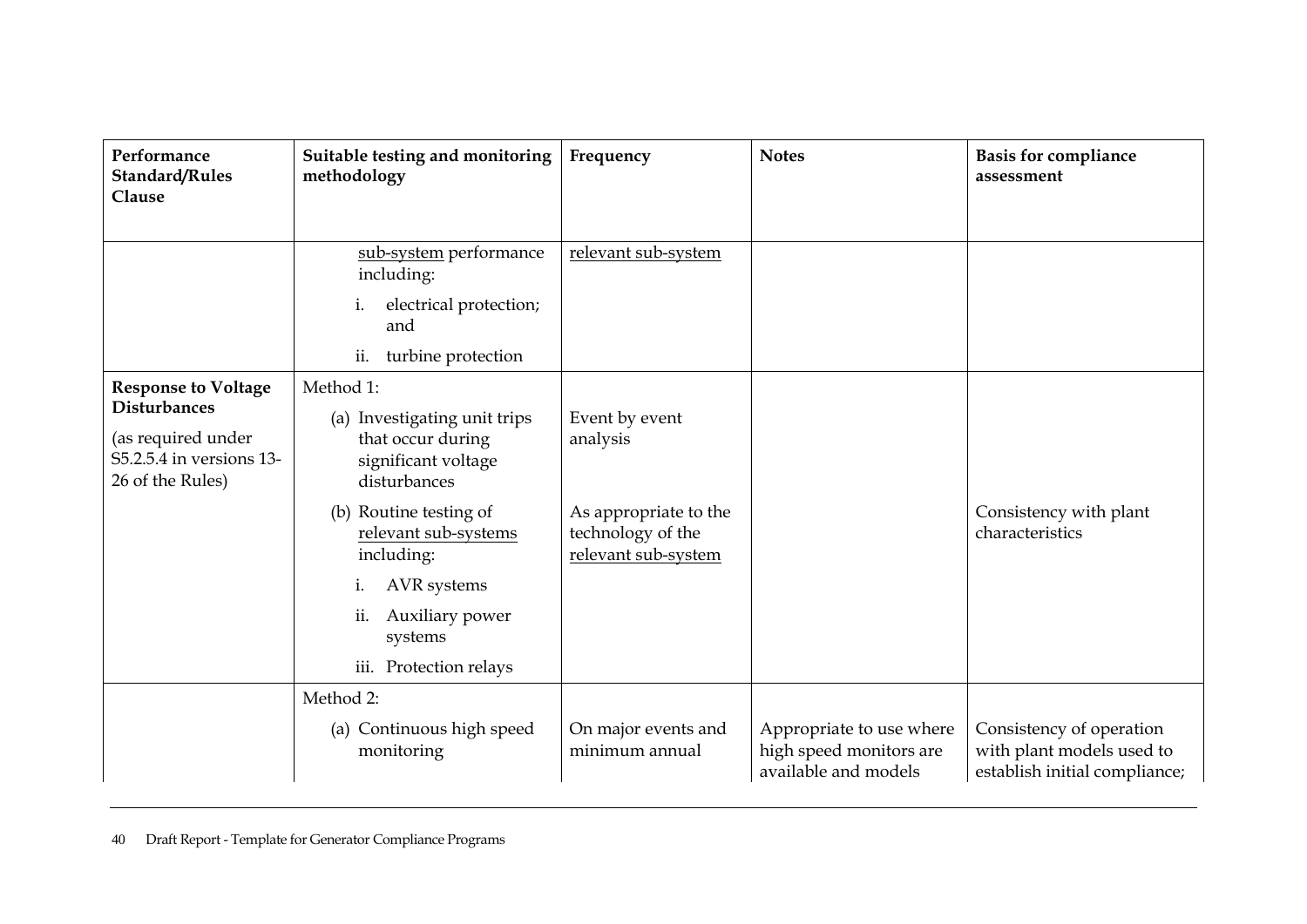| Performance<br>Standard/Rules<br>Clause | Suitable testing and monitoring<br>methodology                                                                                                               | Frequency                                                         | <b>Notes</b>                                                                                             | <b>Basis for compliance</b><br>assessment                                                               |
|-----------------------------------------|--------------------------------------------------------------------------------------------------------------------------------------------------------------|-------------------------------------------------------------------|----------------------------------------------------------------------------------------------------------|---------------------------------------------------------------------------------------------------------|
|                                         |                                                                                                                                                              | review                                                            | have been used in<br>establishing compliance                                                             | OR consistency with past<br>performance                                                                 |
|                                         | (b) Routine testing of<br>relevant sub-systems<br>including:<br>AVR systems<br>i.<br>Auxiliary power<br>ii.<br>systems                                       | As appropriate to the<br>technology of the<br>relevant sub-system | Where possible, testing of<br>auxiliary power systems<br>should include simulated<br>disturbance testing |                                                                                                         |
|                                         | iii. Protection relays                                                                                                                                       |                                                                   |                                                                                                          |                                                                                                         |
|                                         | Method 3:<br>(a) With the generator out of<br>service, test the ability of<br>nominated 415 V drives<br>to sustain a specified<br>voltage interruption       | every 4 years                                                     | Applies only to 415 V<br>drives                                                                          | Successful ride through of<br>system voltage disturbances,<br>as per the agreed<br>performance standard |
|                                         | (b) In-service monitoring<br>and investigation of any<br>occurrence of a unit trip<br>which may have been<br>associated with a system<br>voltage disturbance | Analysis of all events                                            | This type of monitoring<br>will be acceptable only if<br>high speed monitoring is<br>not available       |                                                                                                         |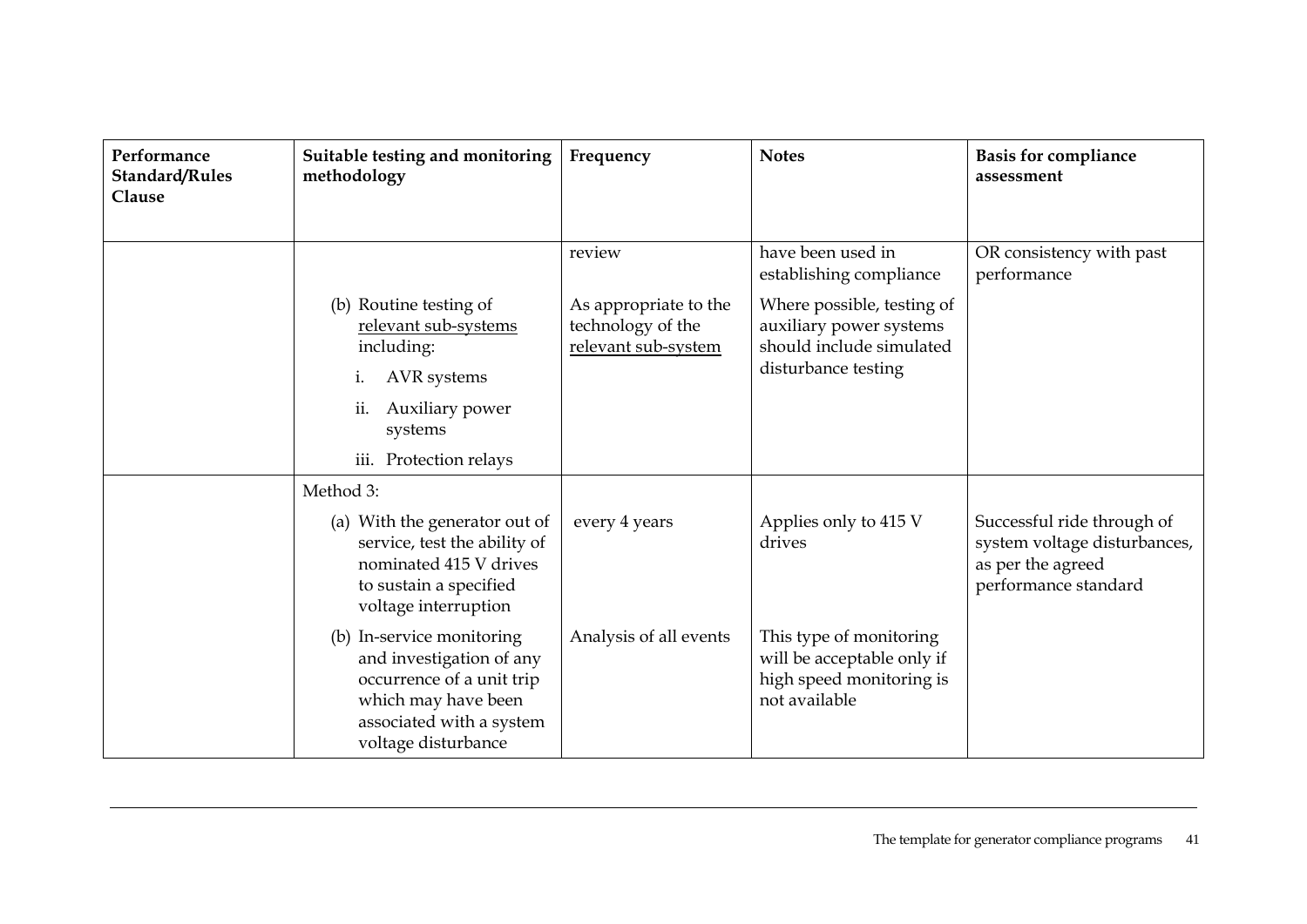| Performance<br>Standard/Rules<br>Clause                                                  | Suitable testing and monitoring<br>methodology                           | Frequency                                                         | <b>Notes</b>                                                                                                                | <b>Basis for compliance</b><br>assessment                                                                                          |
|------------------------------------------------------------------------------------------|--------------------------------------------------------------------------|-------------------------------------------------------------------|-----------------------------------------------------------------------------------------------------------------------------|------------------------------------------------------------------------------------------------------------------------------------|
| <b>Generating Unit</b><br>response to<br>disturbances<br>following<br>contingency events | Method 1:<br>(a) Direct testing by<br>instigating a network<br>trip.     | Following plant<br>changes                                        | Preferred method where<br>possible and where risks<br>can be managed                                                        | Actual results will confirm<br>compliance with standard.                                                                           |
| (as required under<br>S5.2.5.5 in versions 13-<br>26 of the Rules)                       |                                                                          |                                                                   |                                                                                                                             | Consistency of operation<br>with plant models used to<br>establish initial compliance;<br>OR consistency with past<br>performance. |
|                                                                                          | (b) Continuous monitoring<br>using high speed<br>recorders               | On major events and<br>minimum annual<br>review                   | Appropriate to use where<br>high speed monitors are<br>available and models<br>have been used in<br>establishing compliance |                                                                                                                                    |
|                                                                                          | Routine monitoring and<br>(c)<br>testing of relevant sub-<br>systems     | As appropriate to the<br>technology of the<br>relevant sub-system |                                                                                                                             |                                                                                                                                    |
|                                                                                          | Method 2:<br>(a) Investigate unit trips<br>during major system<br>events | On every event                                                    |                                                                                                                             | Achieve performances<br>standards                                                                                                  |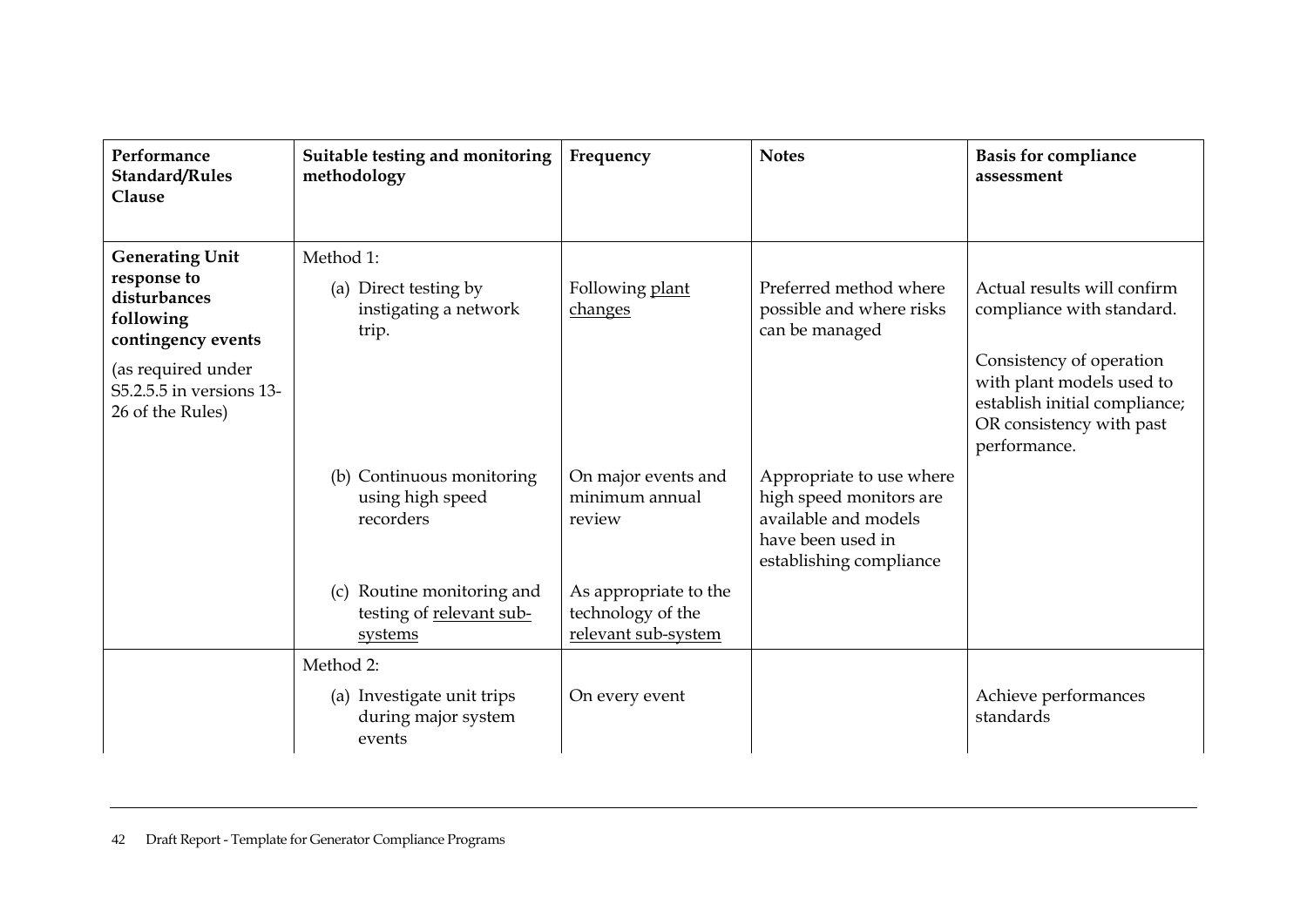| Performance<br><b>Standard/Rules</b><br>Clause                                                                                                                   | Suitable testing and monitoring<br>methodology                                                                                                   | Frequency                                                         | <b>Notes</b>                                                                                     | <b>Basis for compliance</b><br>assessment                                                                          |
|------------------------------------------------------------------------------------------------------------------------------------------------------------------|--------------------------------------------------------------------------------------------------------------------------------------------------|-------------------------------------------------------------------|--------------------------------------------------------------------------------------------------|--------------------------------------------------------------------------------------------------------------------|
|                                                                                                                                                                  | (b) Routine monitoring and<br>testing of relevant sub-<br>systems including<br>suitable testing to<br>confirm circuit breaker<br>operating times | As appropriate to the<br>technology of the<br>relevant sub-system |                                                                                                  |                                                                                                                    |
| <b>Quality of Electricity</b><br>Generated and<br>Continuous<br>Uninterrupted<br>Operation<br>(as required under<br>S5.2.5.6 in versions 13-<br>26 of the Rules) | Method 1:<br>(a) Investigating unit trips to<br>ensure the cause of the<br>trip is not voltage<br>unbalanced conditions                          | Following each event                                              |                                                                                                  |                                                                                                                    |
|                                                                                                                                                                  | (b) Routine monitoring and<br>testing of any relevant<br>sub-systems                                                                             | As appropriate to the<br>technology of the<br>relevant sub-system |                                                                                                  |                                                                                                                    |
|                                                                                                                                                                  | Method 2:<br>Monitoring in-service<br>performance using high<br>speed data recorders                                                             | Review performance<br>annually                                    | Appropriate to use where<br>high speed monitors are<br>available and models<br>have been used in | Consistency of operation<br>with plant models used to<br>establish initial compliance;<br>OR consistency with past |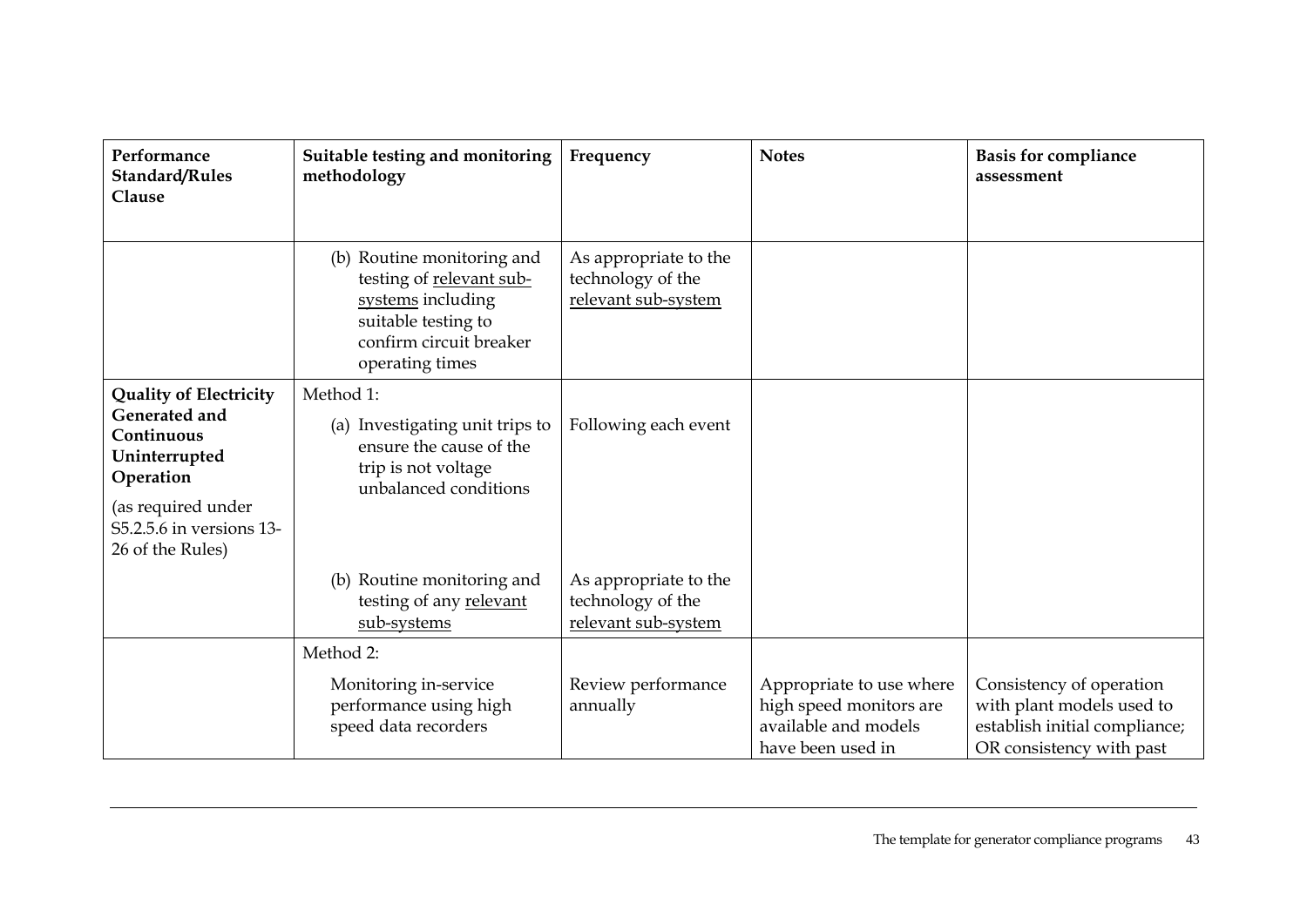| Performance<br>Standard/Rules<br>Clause                                                                               | Suitable testing and monitoring<br>methodology                                                                                                                | Frequency                                                         | <b>Notes</b>                                      | <b>Basis for compliance</b><br>assessment                                                               |
|-----------------------------------------------------------------------------------------------------------------------|---------------------------------------------------------------------------------------------------------------------------------------------------------------|-------------------------------------------------------------------|---------------------------------------------------|---------------------------------------------------------------------------------------------------------|
|                                                                                                                       |                                                                                                                                                               |                                                                   | establishing compliance                           | performance                                                                                             |
| <b>Partial Load Rejection</b>                                                                                         | Method 1:                                                                                                                                                     |                                                                   |                                                   |                                                                                                         |
| (as required under<br>S5.2.5.4 in versions 1-<br>12 of the Rules, and<br>S5.2.5.7 in versions 13-<br>26 of the Rules) | (a) Measure response of the<br>generator to system over-<br>frequency and analyse<br>the unit performance                                                     |                                                                   | Directly measurable                               | Achieve performance<br>standards                                                                        |
|                                                                                                                       | (b) Investigation of unit trips                                                                                                                               | On every event                                                    |                                                   |                                                                                                         |
|                                                                                                                       | Method 2:                                                                                                                                                     |                                                                   |                                                   |                                                                                                         |
|                                                                                                                       | (a) Routine testing of<br>relevant sub-systems<br>including:<br>Analytical simulation<br>i.<br>of generator,<br>auxiliary systems and<br>critical protections | As appropriate to the<br>technology of the<br>relevant sub-system |                                                   | Simulation demonstrates<br>ride through of load<br>rejection event specified in<br>Performance Standard |
|                                                                                                                       | Secondary injection<br>ii.<br>testing of critical<br>protection systems                                                                                       |                                                                   |                                                   |                                                                                                         |
|                                                                                                                       | (b) Assess any unit trip for<br>relationship to load                                                                                                          | On every event                                                    | Type Test permissible<br>where multiple units are | Operation over the<br>conditions specified and                                                          |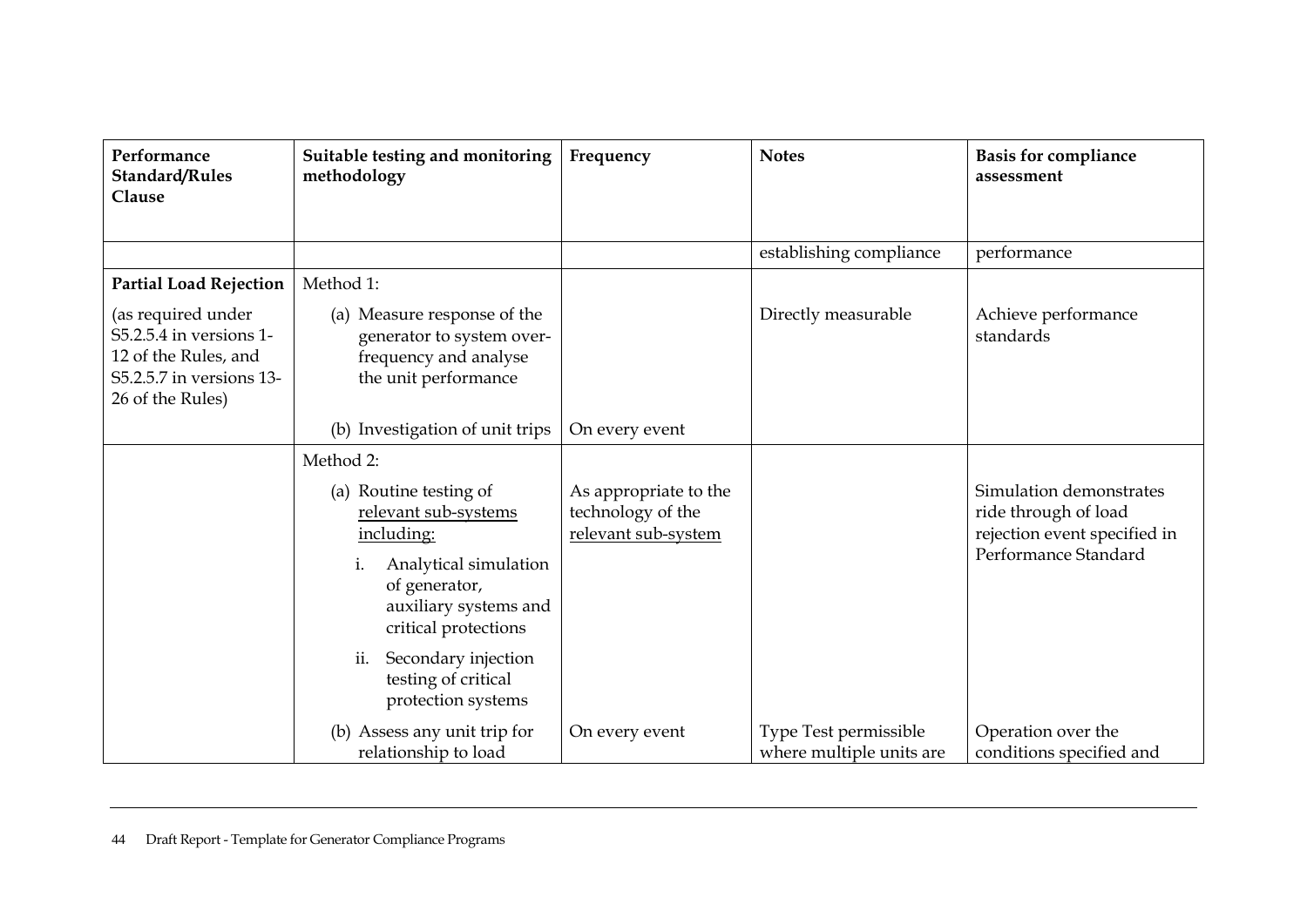| Performance<br><b>Standard/Rules</b><br>Clause                                                                                            | Suitable testing and monitoring<br>methodology                                                                                          | Frequency                                                                           | <b>Notes</b>                                                                                                                | <b>Basis for compliance</b><br>assessment                                                                                         |
|-------------------------------------------------------------------------------------------------------------------------------------------|-----------------------------------------------------------------------------------------------------------------------------------------|-------------------------------------------------------------------------------------|-----------------------------------------------------------------------------------------------------------------------------|-----------------------------------------------------------------------------------------------------------------------------------|
|                                                                                                                                           | rejection event                                                                                                                         |                                                                                     | involved                                                                                                                    | agreed in the Generator<br>Performance Standard                                                                                   |
|                                                                                                                                           | Method 3:<br>(a) Response to partial load<br>rejection to be assessed<br>by in service<br>performance<br>(b) Test for correct operation | Every 4 years                                                                       | Overspeed protection                                                                                                        | That plant remained in<br>service when required to do<br><b>SO</b><br>That turbine trip operates to                               |
|                                                                                                                                           | of turbine overspeed<br>trips                                                                                                           |                                                                                     | checked off-line after<br>major overhauls                                                                                   | within acceptable tolerance<br>of nominal trip setting for<br>overspeed protection                                                |
| <b>Protection from</b><br><b>Power System</b><br><b>Disturbances</b><br>(as required under<br>S5.2.5.8 in versions 1-<br>26 of the Rules) | Method 1:<br>(a) Continuous monitoring<br>using high speed<br>recorders                                                                 |                                                                                     | Appropriate to use where<br>high speed monitors are<br>available and models<br>have been used in<br>establishing compliance | Consistency of operation<br>with plant models used to<br>establish initial compliance;<br>OR consistency with past<br>performance |
|                                                                                                                                           | (b) Routine testing of<br>relevant sub-systems<br>including applicable<br>protection relays<br>Investigate unit electrical<br>(c)       | As appropriate to the<br>technology of the<br>relevant sub-system<br>On every event |                                                                                                                             | That protection system<br>operated in accordance with<br>design and the Performance<br>Standard                                   |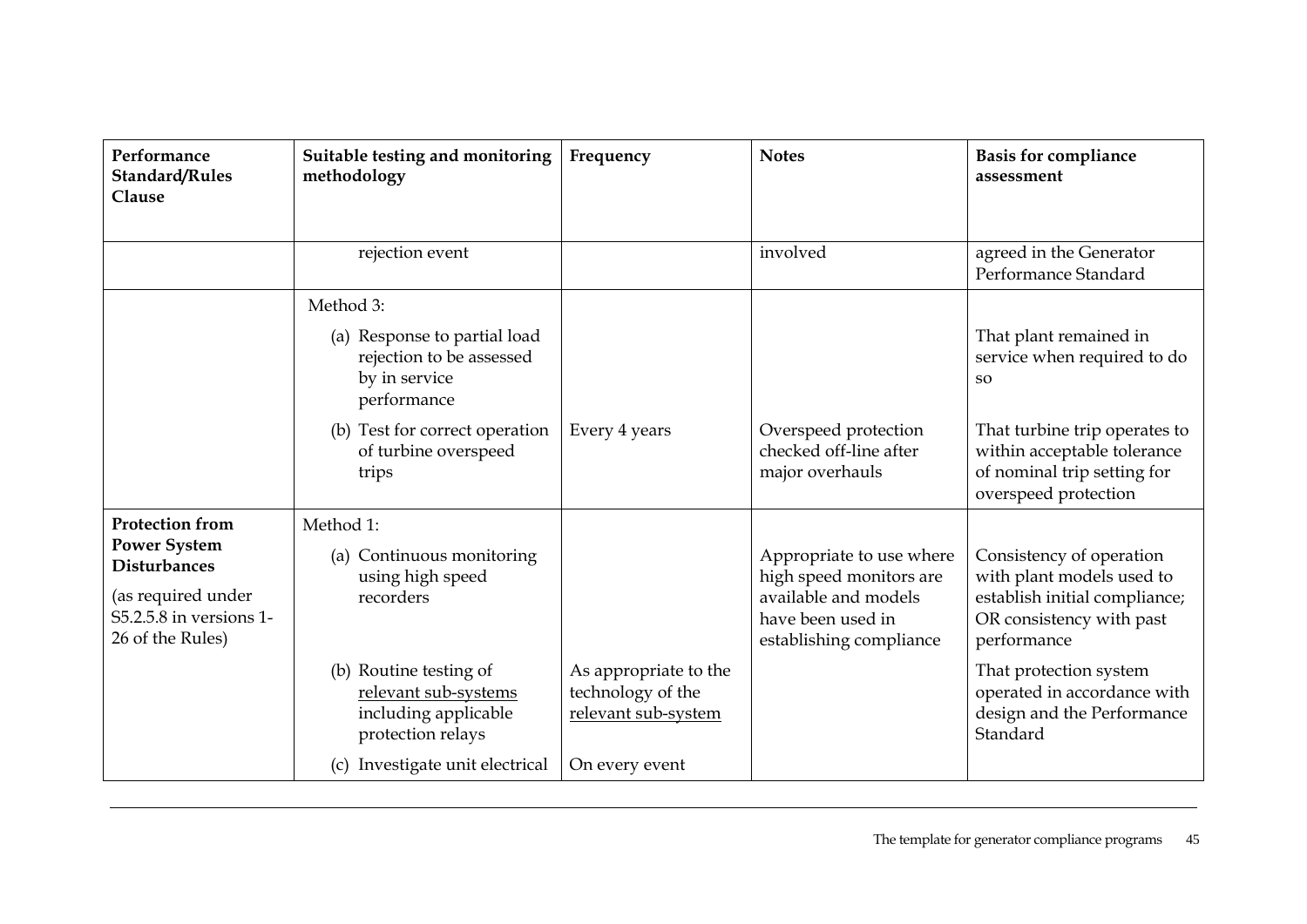| Performance<br>Standard/Rules<br>Clause | Suitable testing and monitoring<br>methodology                                                                                                                                               | Frequency                                                                                                               | <b>Notes</b>                                                                                                  | <b>Basis for compliance</b><br>assessment                                                                                                                 |
|-----------------------------------------|----------------------------------------------------------------------------------------------------------------------------------------------------------------------------------------------|-------------------------------------------------------------------------------------------------------------------------|---------------------------------------------------------------------------------------------------------------|-----------------------------------------------------------------------------------------------------------------------------------------------------------|
|                                         | protection trips                                                                                                                                                                             |                                                                                                                         |                                                                                                               |                                                                                                                                                           |
|                                         | Method 2:                                                                                                                                                                                    |                                                                                                                         |                                                                                                               |                                                                                                                                                           |
|                                         | (a) Routine testing of<br>relevant sub-systems<br>including:<br>Injection of simulated<br>i.<br>signals (secondary<br>injection) to<br>demonstrate correct<br>operation of the<br>protection | As appropriate to the<br>technology of the<br>relevant sub-system                                                       |                                                                                                               | Plant performance complies<br>with the clearance times in<br>the Generator Performance<br>Standard                                                        |
|                                         | Repair or recalibrate<br>ii.<br>protection relays as<br>required                                                                                                                             |                                                                                                                         |                                                                                                               |                                                                                                                                                           |
|                                         | (b) Investigate unit trips                                                                                                                                                                   | On every event                                                                                                          |                                                                                                               |                                                                                                                                                           |
|                                         | Method 3:                                                                                                                                                                                    |                                                                                                                         |                                                                                                               |                                                                                                                                                           |
|                                         | (a) Performance is<br>monitored, in-service,<br>where data is available                                                                                                                      | At each major<br>overhaul; and/or<br>every 5 years by<br>routine functional<br>testing of unit<br>electrical protection | Applicable for wind<br>farms.<br>Changes to turbine<br>control parameters will be<br>controlled such that the | Performance is confirmed by<br>the generating system<br>remaining synchronised<br>during power system<br>disturbance conditions<br>where required under a |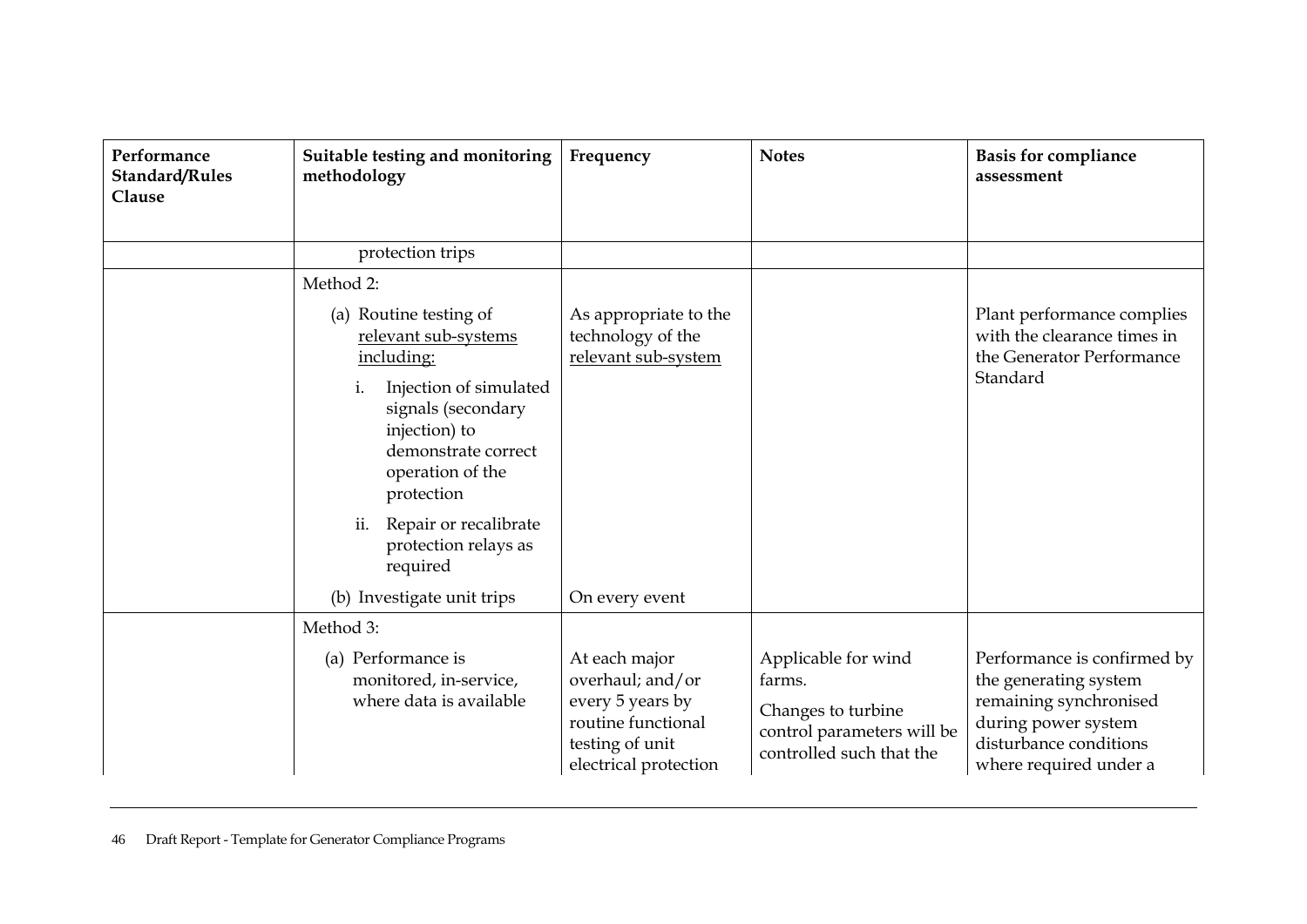| Performance<br>Standard/Rules<br>Clause                                                                                                           | Suitable testing and monitoring<br>methodology                                                                                                                                                                        | Frequency                                                                                         | <b>Notes</b>                                                                                                                                   | <b>Basis for compliance</b><br>assessment                                                                                                                                                                        |
|---------------------------------------------------------------------------------------------------------------------------------------------------|-----------------------------------------------------------------------------------------------------------------------------------------------------------------------------------------------------------------------|---------------------------------------------------------------------------------------------------|------------------------------------------------------------------------------------------------------------------------------------------------|------------------------------------------------------------------------------------------------------------------------------------------------------------------------------------------------------------------|
|                                                                                                                                                   |                                                                                                                                                                                                                       | systems and<br>verification of<br>database registered<br>protection settings to<br>occur annually | performance of the<br>generating system and<br>generating units is not<br>compromised in relation<br>to the generator<br>performance standard. | provision of the Rules                                                                                                                                                                                           |
|                                                                                                                                                   | (b) Routine testing of<br>relevant sub-systems<br>including protection<br>system relays, between<br>the generating unit<br>terminals but within the<br>generating system shall be<br>tested by secondary<br>injection | As appropriate to the<br>technology of the<br>relevant sub-system                                 |                                                                                                                                                | Performance will be<br>assessed against the<br>performance standard<br>requirements following a<br>unit trip as a result of a<br>relevant system event in<br>which the unit should have<br>remained synchronised |
| <b>Protection systems</b><br>that Impacts on Power<br><b>System Security</b><br>(as required under<br>S5.2.5.9 in versions 1-<br>26 of the Rules) | Method 1:<br>(a) Routine testing of<br>protection systems<br>including:<br>CB opening times;<br>ii.<br>Protection relay<br>injection testing.                                                                         | As appropriate to the<br>technology of the<br>protection system                                   | Directly Measurable                                                                                                                            | Achieve performance<br>standard                                                                                                                                                                                  |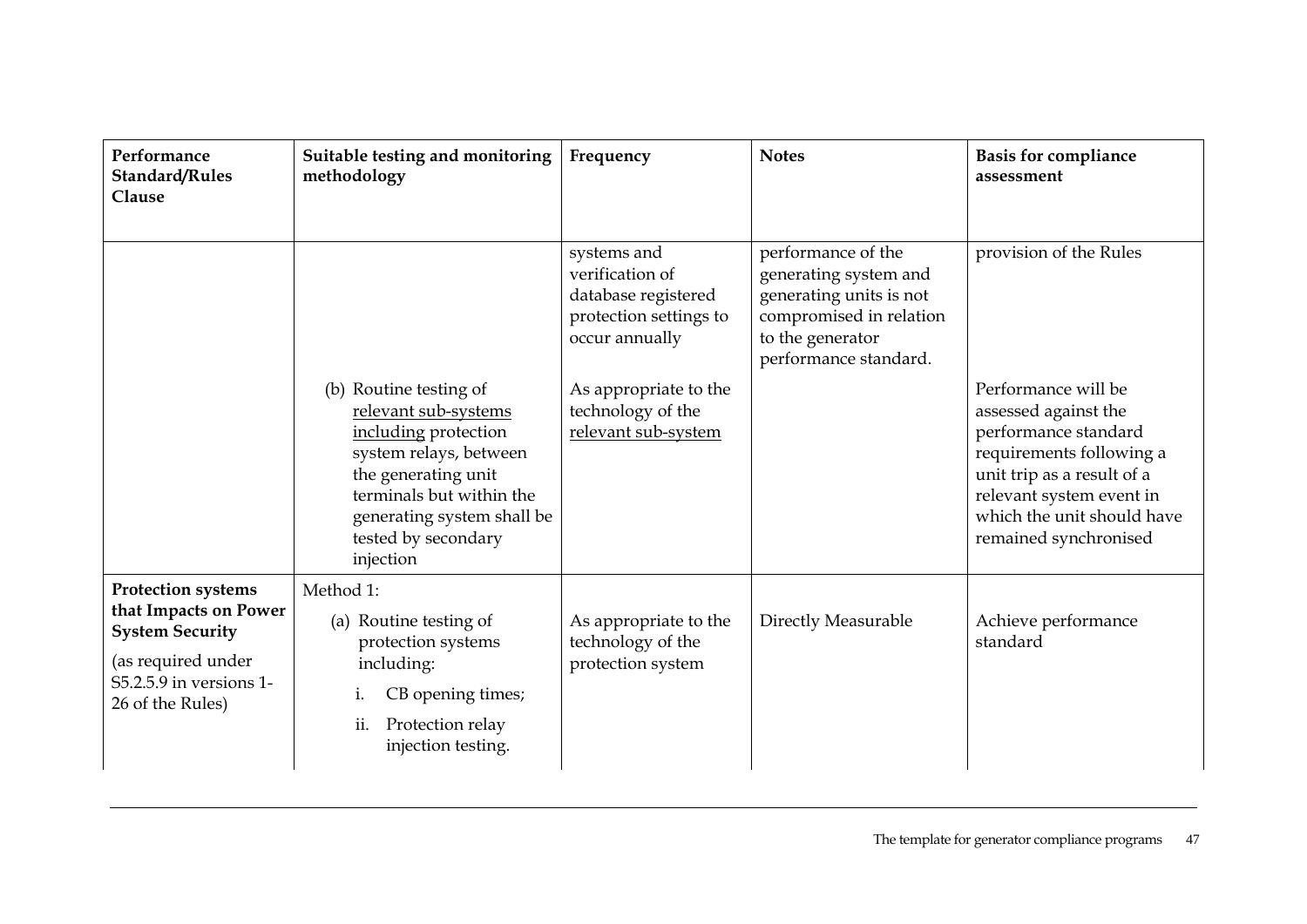| Performance<br>Standard/Rules<br>Clause | Suitable testing and monitoring<br>methodology                                                        | Frequency                                                         | <b>Notes</b> | <b>Basis for compliance</b><br>assessment                                                          |
|-----------------------------------------|-------------------------------------------------------------------------------------------------------|-------------------------------------------------------------------|--------------|----------------------------------------------------------------------------------------------------|
|                                         | (b) Confirmation from fault<br>recorder records of actual<br>performance                              | Every trip event                                                  |              |                                                                                                    |
|                                         | Method 2:                                                                                             |                                                                   |              |                                                                                                    |
|                                         | (a) Routine testing of<br>relevant sub-systems<br>including:                                          | As appropriate to the<br>technology of the<br>relevant sub-system |              | That all protection relays<br>operate satisfactorily and to<br>within design tolerance of          |
|                                         | protection system<br>i.<br>testing by secondary<br>injection                                          |                                                                   |              | setting value                                                                                      |
|                                         | ii. redundancy of<br>primary protection<br>systems                                                    |                                                                   |              |                                                                                                    |
|                                         | iii. timing of trip signal<br>issued by the breaker<br>fail protection system                         | On every event                                                    |              |                                                                                                    |
|                                         | (b) Assessment of protection<br>system performance in<br>the event of protection<br>system operation. |                                                                   |              | That protection system is<br>operated in accordance with<br>design and the Performance<br>Standard |
|                                         | Method 3:                                                                                             |                                                                   |              |                                                                                                    |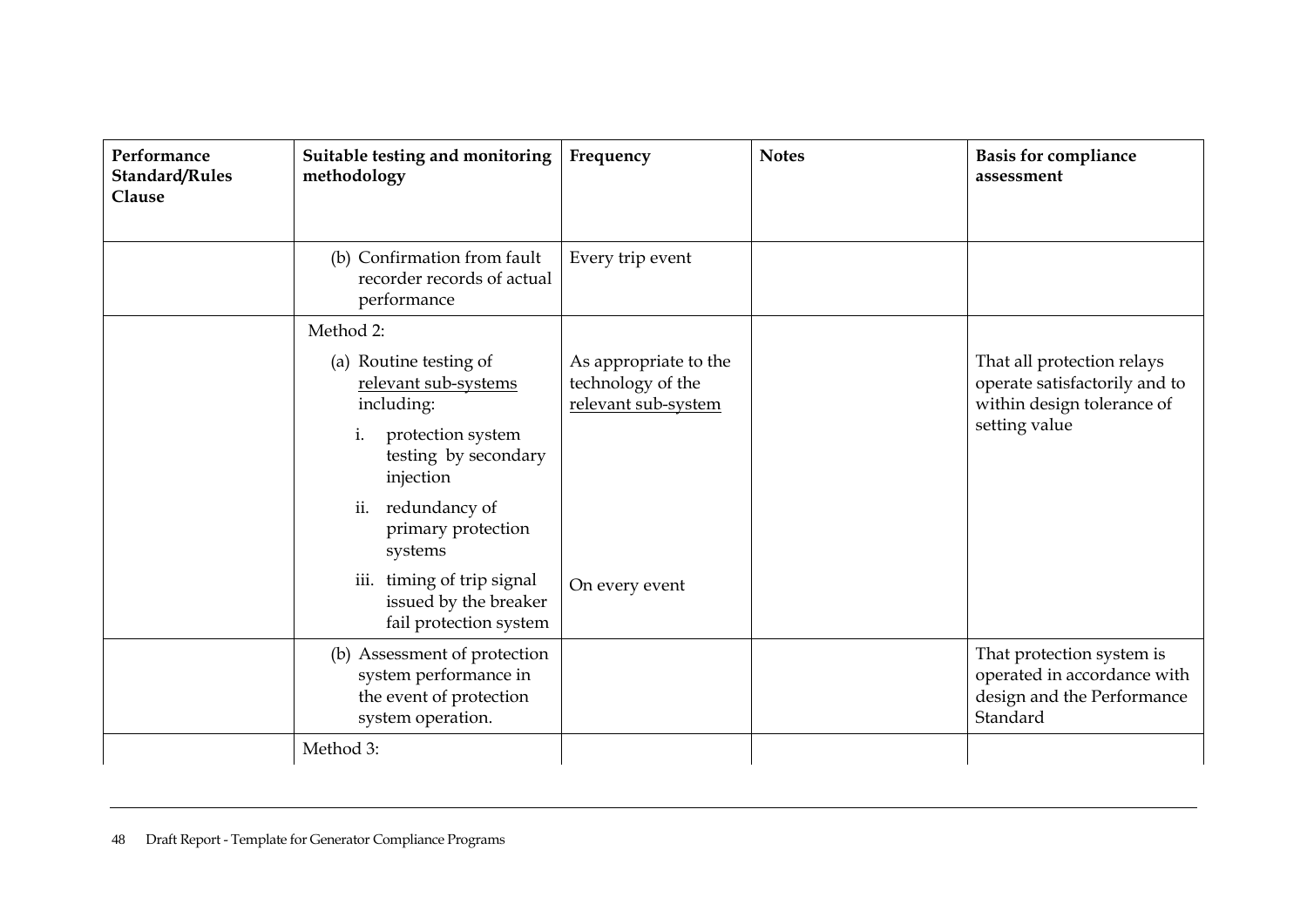| Performance<br>Standard/Rules<br>Clause | Suitable testing and monitoring<br>methodology                                                                                                                                                                                                                      | Frequency                                                                                                                                                                                                                    | <b>Notes</b>                                                                                                                                                                                    | <b>Basis for compliance</b><br>assessment                                                                                                                                                                                                                      |
|-----------------------------------------|---------------------------------------------------------------------------------------------------------------------------------------------------------------------------------------------------------------------------------------------------------------------|------------------------------------------------------------------------------------------------------------------------------------------------------------------------------------------------------------------------------|-------------------------------------------------------------------------------------------------------------------------------------------------------------------------------------------------|----------------------------------------------------------------------------------------------------------------------------------------------------------------------------------------------------------------------------------------------------------------|
|                                         | (a) Performance is<br>monitored, in-service,<br>where data is available. If<br>appropriate data is not<br>currently available,<br>additional on-line data<br>logging facilities to be<br>considered                                                                 | At each major<br>overhaul; and/or<br>every 5 years by<br>routine functional<br>testing of unit<br>electrical protection<br>systems and<br>verification of<br>database registered<br>protection settings to<br>occur annually | Changes to turbine<br>control parameters will be<br>controlled such that the<br>performance of the<br>generating system and<br>generating units is not<br>compromised in relation<br>to the GPS | Performance is confirmed by<br>assessing operation of<br>protection systems against<br>the requirements of the<br>standard when a generating<br>unit trips as a result of fault<br>occurring between the<br>generating unit stator and<br>the connection point |
|                                         | (b) Relevant testing of any<br>relevant sub-systems<br>including protection<br>system relays shall be<br>tested by secondary<br>injection<br>(c) Verification of database<br>registered protection<br>settings to occur in<br>conjunction with injection<br>testing | As appropriate to the<br>technology of the<br>relevant sub-system                                                                                                                                                            |                                                                                                                                                                                                 | Performance will be<br>assessed against the<br>performance standard<br>requirements following a<br>unit trip as a result of a<br>relevant system event in<br>which the unit should have<br>remained synchronised                                               |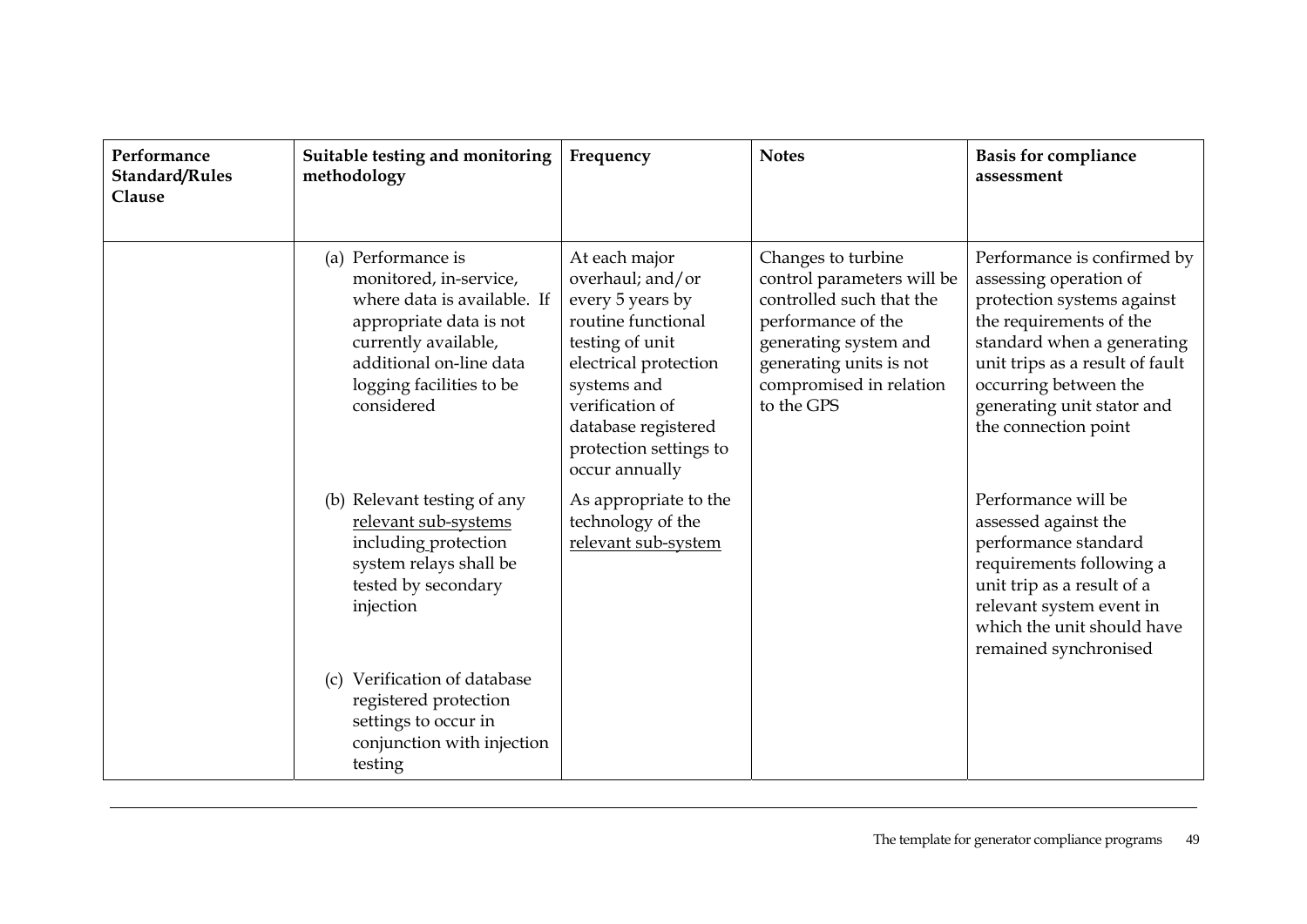| Performance<br><b>Standard/Rules</b><br>Clause                                                                                   | Suitable testing and monitoring<br>methodology                                                                                       | Frequency                                                         | <b>Notes</b>                                                                                                                | <b>Basis for compliance</b><br>assessment                                                                  |
|----------------------------------------------------------------------------------------------------------------------------------|--------------------------------------------------------------------------------------------------------------------------------------|-------------------------------------------------------------------|-----------------------------------------------------------------------------------------------------------------------------|------------------------------------------------------------------------------------------------------------|
| Asynchronous<br>operation of<br>synchronous<br>generating units/<br>Protection to Trip<br><b>Plant for unstable</b><br>operation | Method 1:<br>(a) Routine testing of<br>relevant sub-systems<br>including protection<br>system testing by<br>secondary injection      | As appropriate to the<br>technology of the<br>relevant sub-system |                                                                                                                             | That all protection relays<br>operate satisfactorily and to<br>within design tolerance of<br>setting value |
| (as required under<br>S5.2.5.10 in versions 1-<br>26 of the Rules)                                                               |                                                                                                                                      |                                                                   |                                                                                                                             |                                                                                                            |
|                                                                                                                                  | (b) Assessment of protection<br>system performance in<br>the event of protection<br>system operation or of<br>asynchronous operation | On every event                                                    |                                                                                                                             | That protection system is<br>operated in accordance with<br>design and the Performance<br>Standard         |
| <b>Frequency Control</b>                                                                                                         | Method 1:                                                                                                                            |                                                                   |                                                                                                                             |                                                                                                            |
| (as required under<br>S5.2.5.11 in versions 1-<br>26 of the Rules)                                                               | Monitor in-service<br>performance using high<br>speed frequency data                                                                 |                                                                   | Appropriate to use where<br>high speed monitors are<br>available and models<br>have been used in<br>establishing compliance | Achieve performance<br>standard                                                                            |
|                                                                                                                                  | Method 2:                                                                                                                            |                                                                   |                                                                                                                             |                                                                                                            |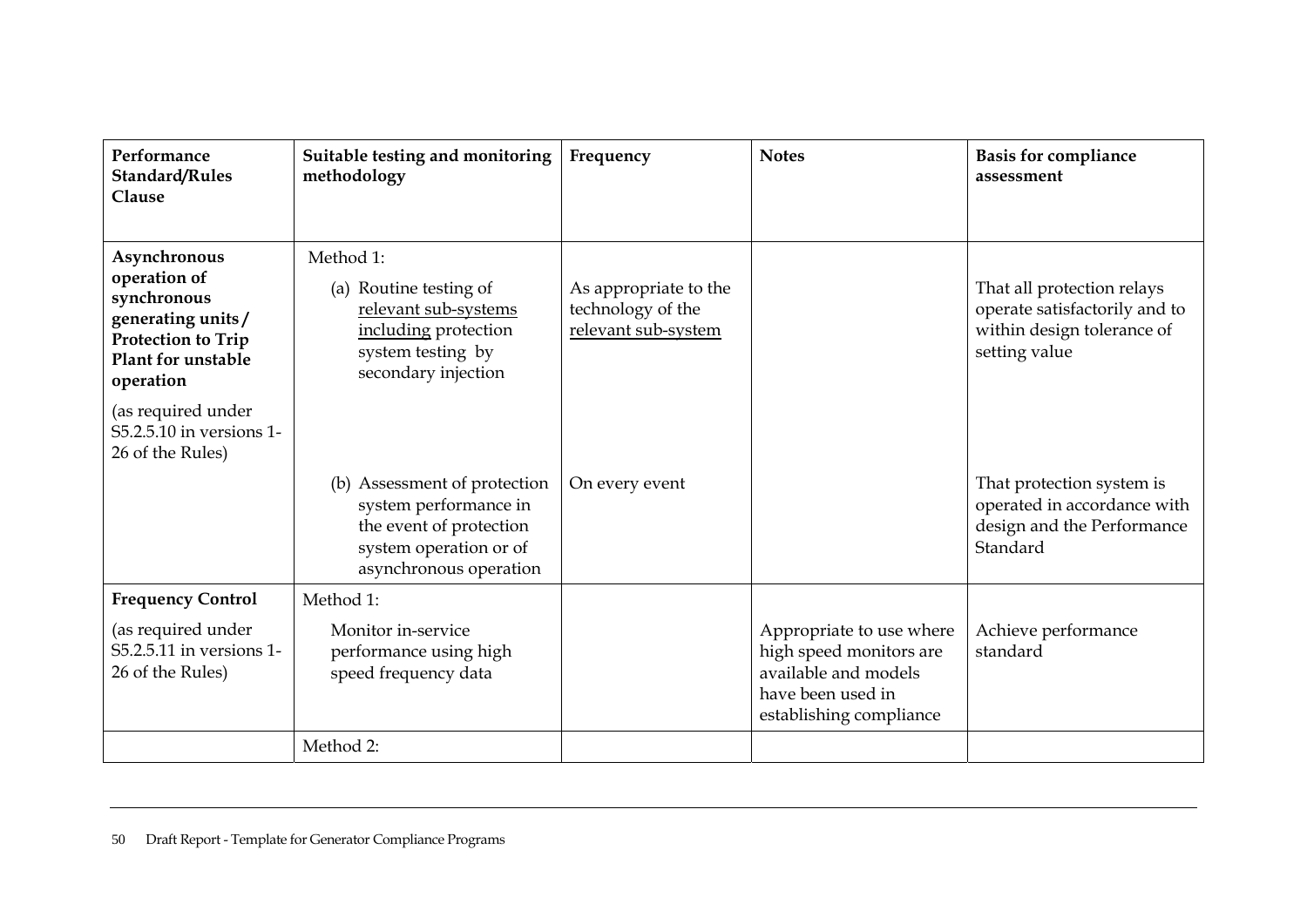| Performance<br><b>Standard/Rules</b><br>Clause | Suitable testing and monitoring<br>methodology                                                                          | Frequency                                                     | <b>Notes</b>                                                                                 | <b>Basis for compliance</b><br>assessment                                                             |
|------------------------------------------------|-------------------------------------------------------------------------------------------------------------------------|---------------------------------------------------------------|----------------------------------------------------------------------------------------------|-------------------------------------------------------------------------------------------------------|
|                                                | Assessment of governor<br>system performance during<br>events involving significant<br>variation to system<br>frequency | On every event                                                | Assessment takes into<br>account inertial response,<br>overall governor droop<br>setting etc | That governor system<br>response is within the<br>tolerance specified by the<br>Performance Standards |
|                                                | Method 3:<br>(a) Analytical simulation of<br>turbine and governor<br>systems                                            | Type Test permissible<br>where multiple units<br>are involved |                                                                                              |                                                                                                       |
|                                                | (b) Assess generator<br>response to disturbances<br>using high speed<br>recording data                                  | Ongoing                                                       |                                                                                              | Achieve performance<br>standard or confirm<br>modelled performance to<br>actual                       |
|                                                | Method 4:                                                                                                               |                                                               |                                                                                              |                                                                                                       |
|                                                | (a) Step response test of the<br>governor to test damping<br>and droop characteristics                                  | Every 4 years                                                 |                                                                                              | Plant performance complies<br>with the Generator<br>Performance Standard                              |
|                                                | (b) Routine Calibration Tests                                                                                           | Every 4 years                                                 |                                                                                              |                                                                                                       |
| Stability / Impact on                          | Method 1:                                                                                                               |                                                               |                                                                                              |                                                                                                       |
| <b>Network Capability</b>                      | (a) Monitor in-service                                                                                                  | Following plant                                               | Generator can only be                                                                        | Consistency of operation                                                                              |
| (as required under                             | performance for relevant                                                                                                | changes                                                       | held responsible for                                                                         | with plant models used to                                                                             |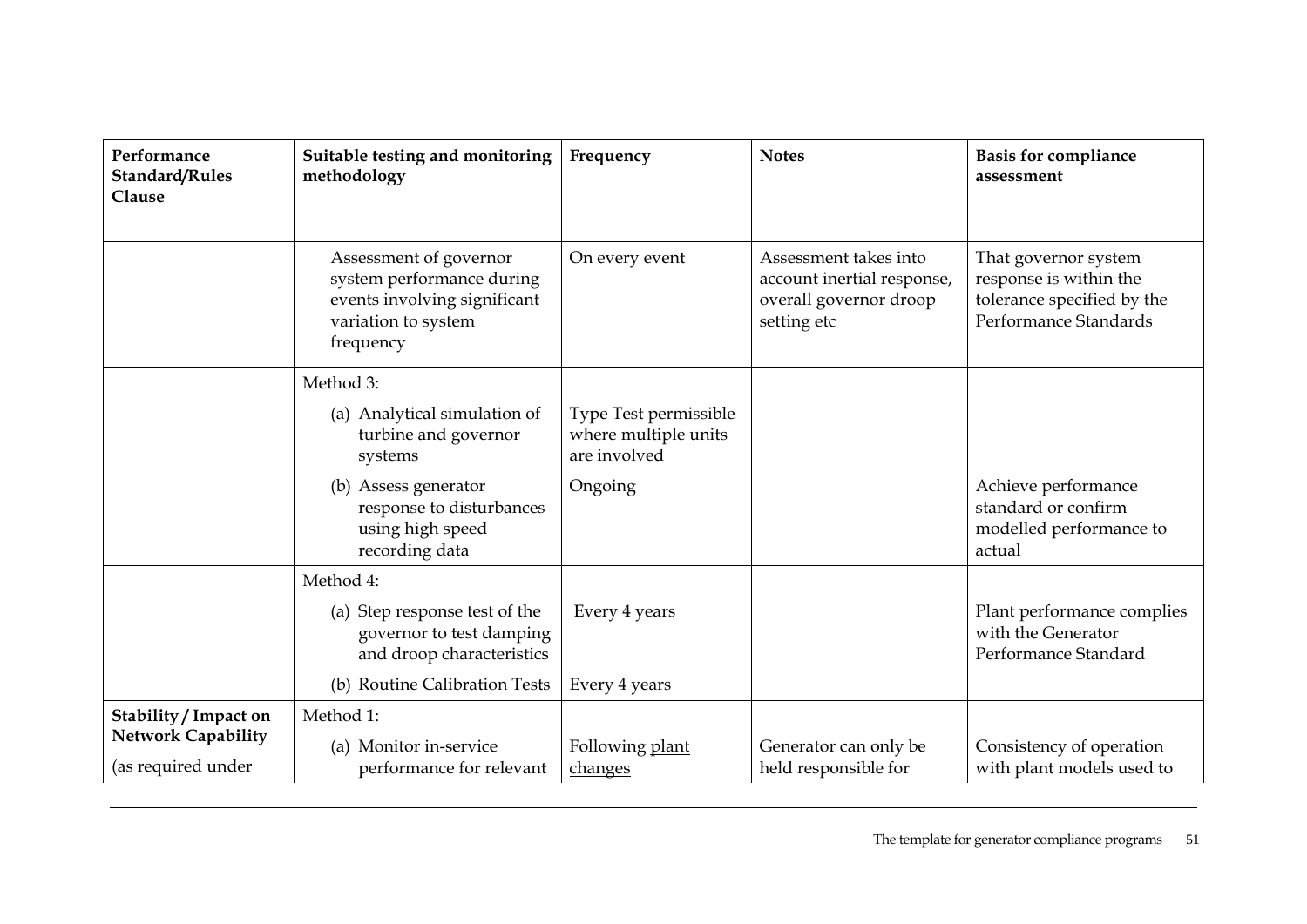| Performance<br>Standard/Rules<br>Clause                                               | Suitable testing and monitoring<br>methodology                                                                                                                        | Frequency                                                         | <b>Notes</b>                                                                                            | <b>Basis for compliance</b><br>assessment                                |
|---------------------------------------------------------------------------------------|-----------------------------------------------------------------------------------------------------------------------------------------------------------------------|-------------------------------------------------------------------|---------------------------------------------------------------------------------------------------------|--------------------------------------------------------------------------|
| S5.2.5.12 in versions 1-<br>26 of the Rules)                                          | performance<br>characteristics not<br>otherwise tested                                                                                                                |                                                                   | ensuring the performance<br>of their generating system<br>as it contributes to<br>meeting this standard | establish initial compliance;<br>OR consistency with past<br>performance |
|                                                                                       | (b) Routine monitoring and<br>testing of relevant sub-<br>systems including<br>suitable testing to<br>confirm power system<br>stabilizer performance (if<br>relevant) | As appropriate to the<br>technology of the<br>relevant sub-system |                                                                                                         |                                                                          |
| <b>Excitation control</b><br>system / Voltage and<br><b>Reactive Power</b><br>Control | Method 1:<br>(a) Monitoring in-service<br>performance                                                                                                                 | Every 4 years                                                     |                                                                                                         |                                                                          |
| (as required under<br>S5.2.5.13 in versions 1-<br>26 of the Rules)                    |                                                                                                                                                                       |                                                                   |                                                                                                         |                                                                          |
|                                                                                       | (b) Standard AVR testing -<br>Step response                                                                                                                           |                                                                   |                                                                                                         |                                                                          |
|                                                                                       | Method 2:                                                                                                                                                             |                                                                   |                                                                                                         |                                                                          |
|                                                                                       | AVR step response tests<br>(a)                                                                                                                                        | Every 4 years                                                     |                                                                                                         |                                                                          |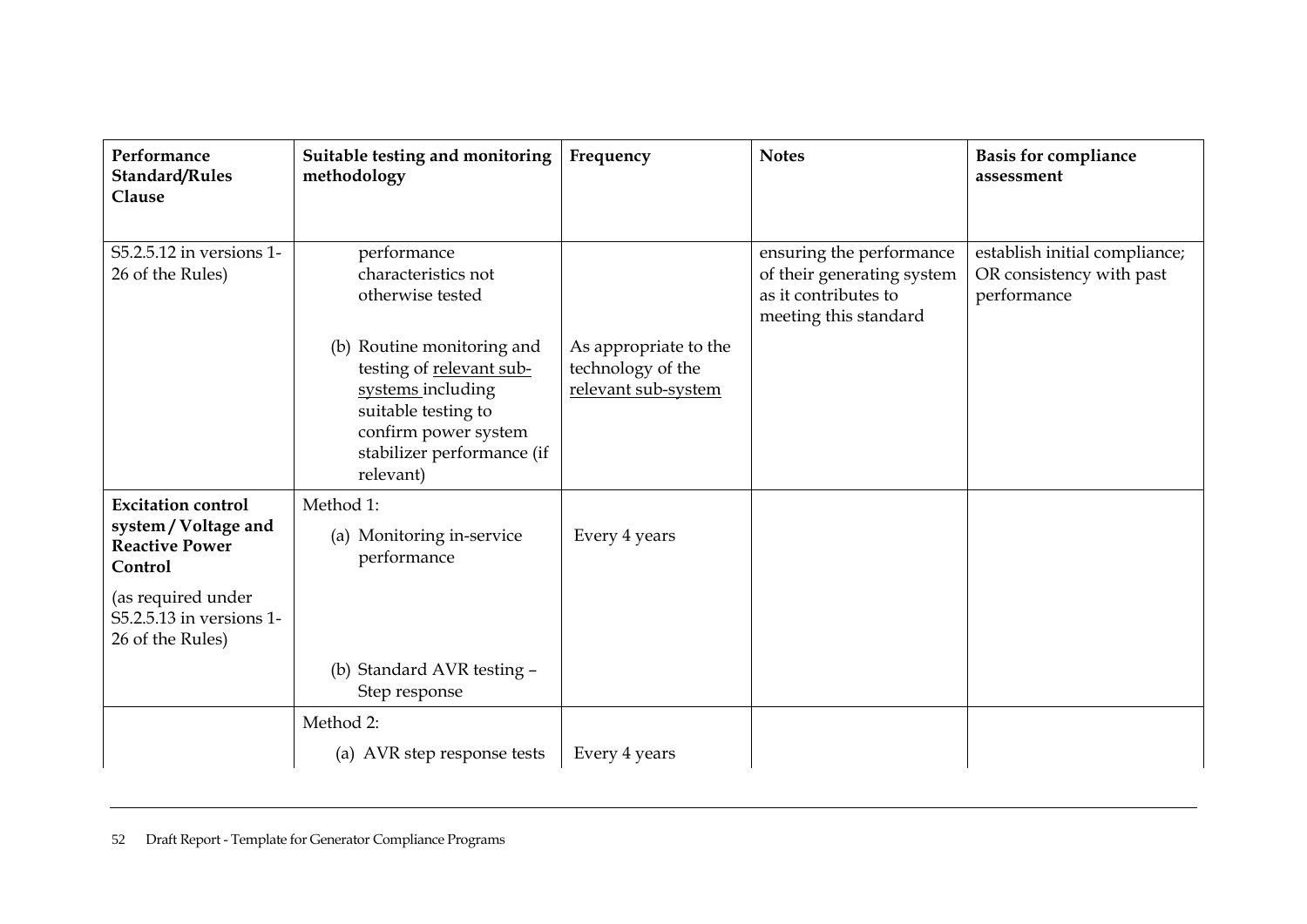| Performance<br>Standard/Rules<br>Clause | Suitable testing and monitoring<br>methodology                                                                       | Frequency                                                         | <b>Notes</b>                  | <b>Basis for compliance</b><br>assessment |
|-----------------------------------------|----------------------------------------------------------------------------------------------------------------------|-------------------------------------------------------------------|-------------------------------|-------------------------------------------|
|                                         | (b) AVR step response test<br>of OEL and UEL<br>operation                                                            |                                                                   |                               |                                           |
|                                         | (c) AVR and PSS transfer<br>function measurements<br>over required frequency<br>range                                |                                                                   |                               |                                           |
|                                         | Method 3:                                                                                                            |                                                                   |                               |                                           |
|                                         | (a) Transfer function<br>measurements and step<br>response tests with the<br>unit unsynchronised and<br>at full load | Every 4 years                                                     |                               |                                           |
|                                         | (b) Assess the stability of<br>limiter operation                                                                     |                                                                   |                               |                                           |
|                                         | (c) Monitoring in-service<br>performance                                                                             |                                                                   |                               |                                           |
|                                         | Method 4:                                                                                                            |                                                                   |                               |                                           |
|                                         | Performance of relevant sub-<br>systems will be monitored<br>using the following systems:                            | As appropriate to the<br>technology of the<br>relevant sub-system | Applicable for Wind<br>Farms. |                                           |
|                                         | digital protection relays;                                                                                           |                                                                   | Changes to turbine            |                                           |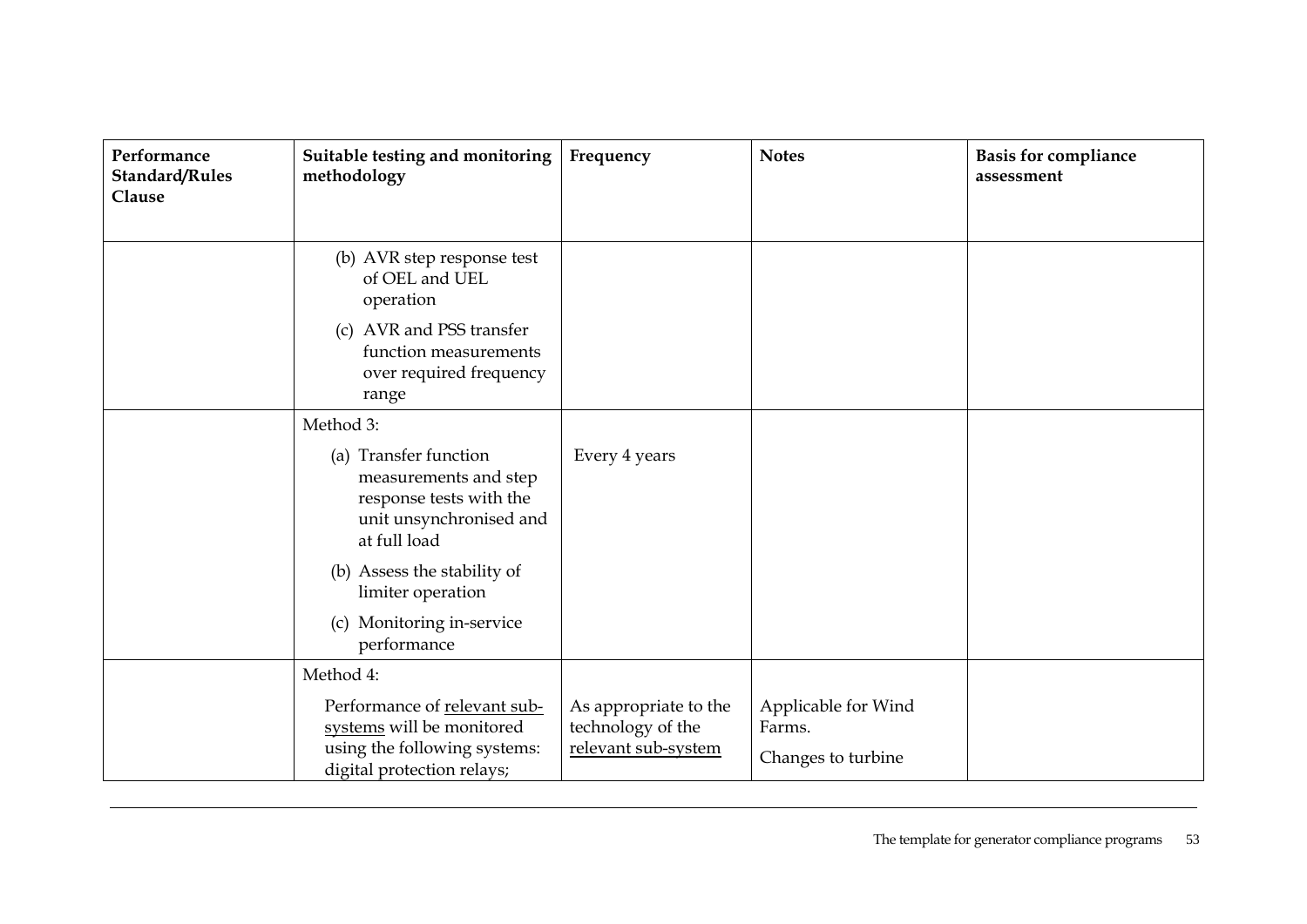| Performance<br>Standard/Rules<br>Clause                            | Suitable testing and monitoring<br>methodology                                          | Frequency                                      | <b>Notes</b>                                                                                                                                                               | <b>Basis for compliance</b><br>assessment                                   |
|--------------------------------------------------------------------|-----------------------------------------------------------------------------------------|------------------------------------------------|----------------------------------------------------------------------------------------------------------------------------------------------------------------------------|-----------------------------------------------------------------------------|
|                                                                    | other data-logging equipment<br>as required                                             |                                                | control parameters will be<br>controlled such that the<br>performance of the<br>generating system and<br>generating units is not<br>compromised in relation<br>to the GPS. |                                                                             |
| <b>Active Power Control</b>                                        | One off installation                                                                    | Assess when changes                            |                                                                                                                                                                            |                                                                             |
| (as required under<br>S5.2.5.14 in versions<br>13-26 of the Rules) |                                                                                         | are made                                       |                                                                                                                                                                            |                                                                             |
| <b>Remote Monitoring</b>                                           | Method 1:                                                                               |                                                |                                                                                                                                                                            |                                                                             |
| (as required under<br>S5.2.6.1 in versions 1-<br>26 of the Rules)  | (a) Calibration of<br>Transducers<br>(b) Verification of the<br>accuracy of transmitted | Following plant<br>change and every 5<br>years |                                                                                                                                                                            | Confirmation at each end of<br>the communications system<br>by both parties |
|                                                                    | data<br>Method 2:                                                                       |                                                |                                                                                                                                                                            |                                                                             |
|                                                                    | (a) SCADA monitored values<br>and farm panel metering<br>will be routinely checked      | Every 5 years                                  | Applicable for Wind<br>Farms                                                                                                                                               |                                                                             |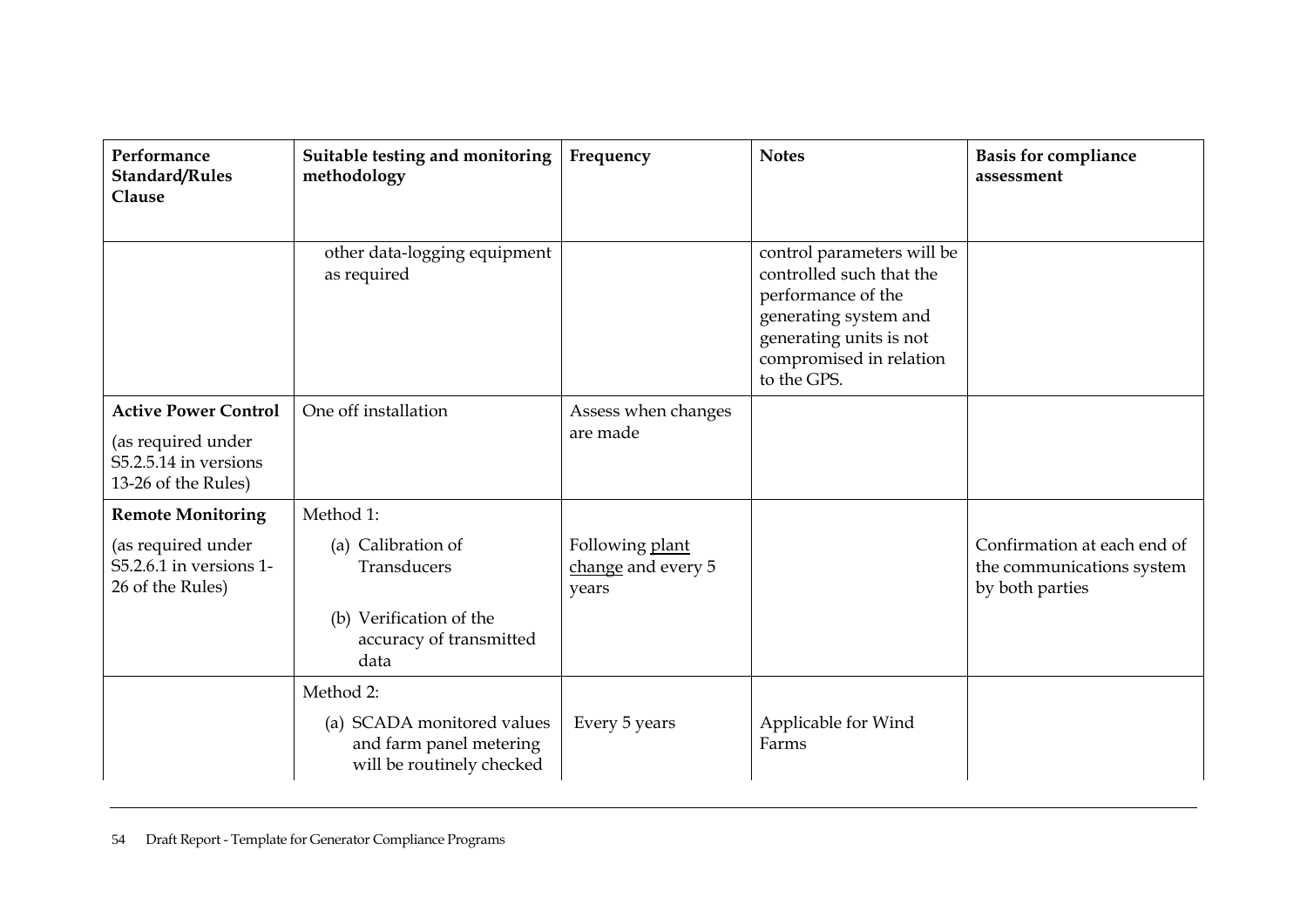| Performance<br><b>Standard/Rules</b><br>Clause                                                                                                                                                  | Suitable testing and monitoring<br>methodology                                                           | Frequency                                     | <b>Notes</b>                                                                                                                                                                                       | <b>Basis for compliance</b><br>assessment    |
|-------------------------------------------------------------------------------------------------------------------------------------------------------------------------------------------------|----------------------------------------------------------------------------------------------------------|-----------------------------------------------|----------------------------------------------------------------------------------------------------------------------------------------------------------------------------------------------------|----------------------------------------------|
|                                                                                                                                                                                                 | (b) The calibration of<br>transducers and Wind<br>Farm panel metering will<br>be checked                 | At each major outage<br>or once every 5 years |                                                                                                                                                                                                    |                                              |
| Communications<br>Equipment                                                                                                                                                                     | One off installation                                                                                     | Assess when changes<br>are made               |                                                                                                                                                                                                    | Direct comparison with<br>rules requirements |
| (as required under<br>S5.2.6.3 in versions 1-<br>12 of the Rules, and<br>S5.2.6.2 in versions 13-<br>26 of the Rules)                                                                           |                                                                                                          |                                               |                                                                                                                                                                                                    |                                              |
| <b>Power Station</b><br><b>Auxiliary</b><br>Transformers/<br><b>Supplies</b><br>(as required under<br>S5.2.8 in versions 1-12<br>of the Rules, and<br>S5.2.7 in versions 13-26<br>of the Rules) | Method 1:<br>(a) Metering of active and<br>reactive power at the<br>auxiliary supply<br>connection point | Every 4 years                                 | Only applicable when<br>auxiliary supplies are<br>taken from some other<br>point different to<br>generator connection<br>point.<br>Access Standards must be<br>established under clause<br>S5.3.5. | Power factor within<br>allowable range       |
|                                                                                                                                                                                                 | (b) Testing of any relevant                                                                              | As appropriate to the                         |                                                                                                                                                                                                    | Performance to specification                 |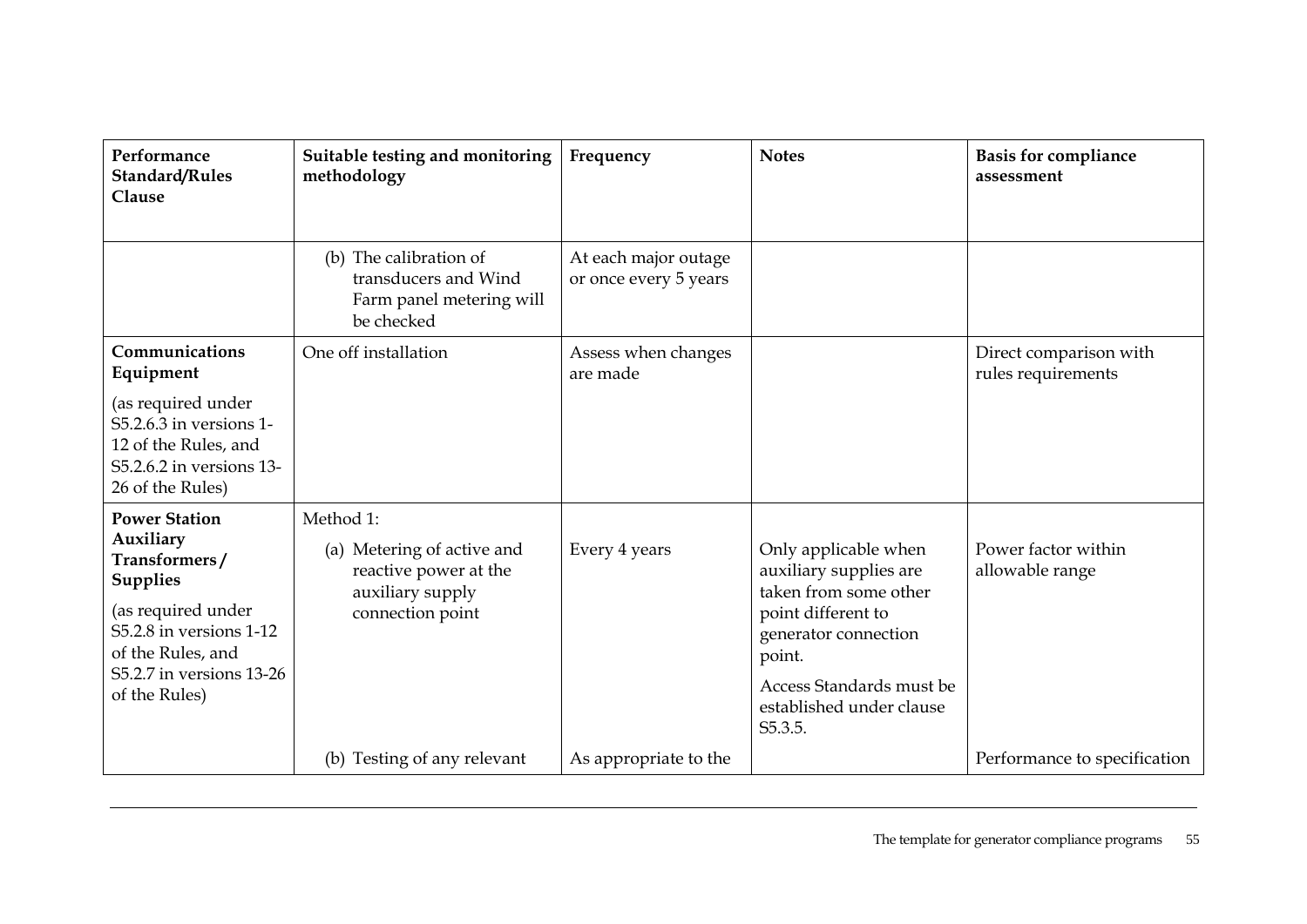| Performance<br>Standard/Rules<br>Clause       | Suitable testing and monitoring<br>methodology                                                               | Frequency                                | <b>Notes</b>                                                                                                                                                                                                                                                                                                                                                                     | <b>Basis for compliance</b><br>assessment                  |
|-----------------------------------------------|--------------------------------------------------------------------------------------------------------------|------------------------------------------|----------------------------------------------------------------------------------------------------------------------------------------------------------------------------------------------------------------------------------------------------------------------------------------------------------------------------------------------------------------------------------|------------------------------------------------------------|
|                                               | sub-systems including<br>capacitor banks and<br>circuit breakers                                             | technology of the<br>relevant sub-system |                                                                                                                                                                                                                                                                                                                                                                                  |                                                            |
|                                               | Method 2:<br>Performance will be<br>monitored as part of<br>condition monitoring and<br>maintenance routines |                                          | This standard only<br>applies to generating<br>systems that takes<br>auxiliary supplies from a<br>separate supply.<br>Unit auxiliary supplies on<br>wind farms are taken<br>from within connection<br>point when units are on-<br>line. Very small wind<br>farm station service<br>auxiliary load<br>requirements are<br>considered negligible<br>under NEM CMP<br>requirements. |                                                            |
| Fault Level / Current                         | Method 1:                                                                                                    |                                          |                                                                                                                                                                                                                                                                                                                                                                                  |                                                            |
| (as required under<br>S5.2.9 in versions 1-12 | (a) Monitoring in-service<br>performance during                                                              | Review following any<br>event            |                                                                                                                                                                                                                                                                                                                                                                                  | Calculation confirms current<br>fault current contribution |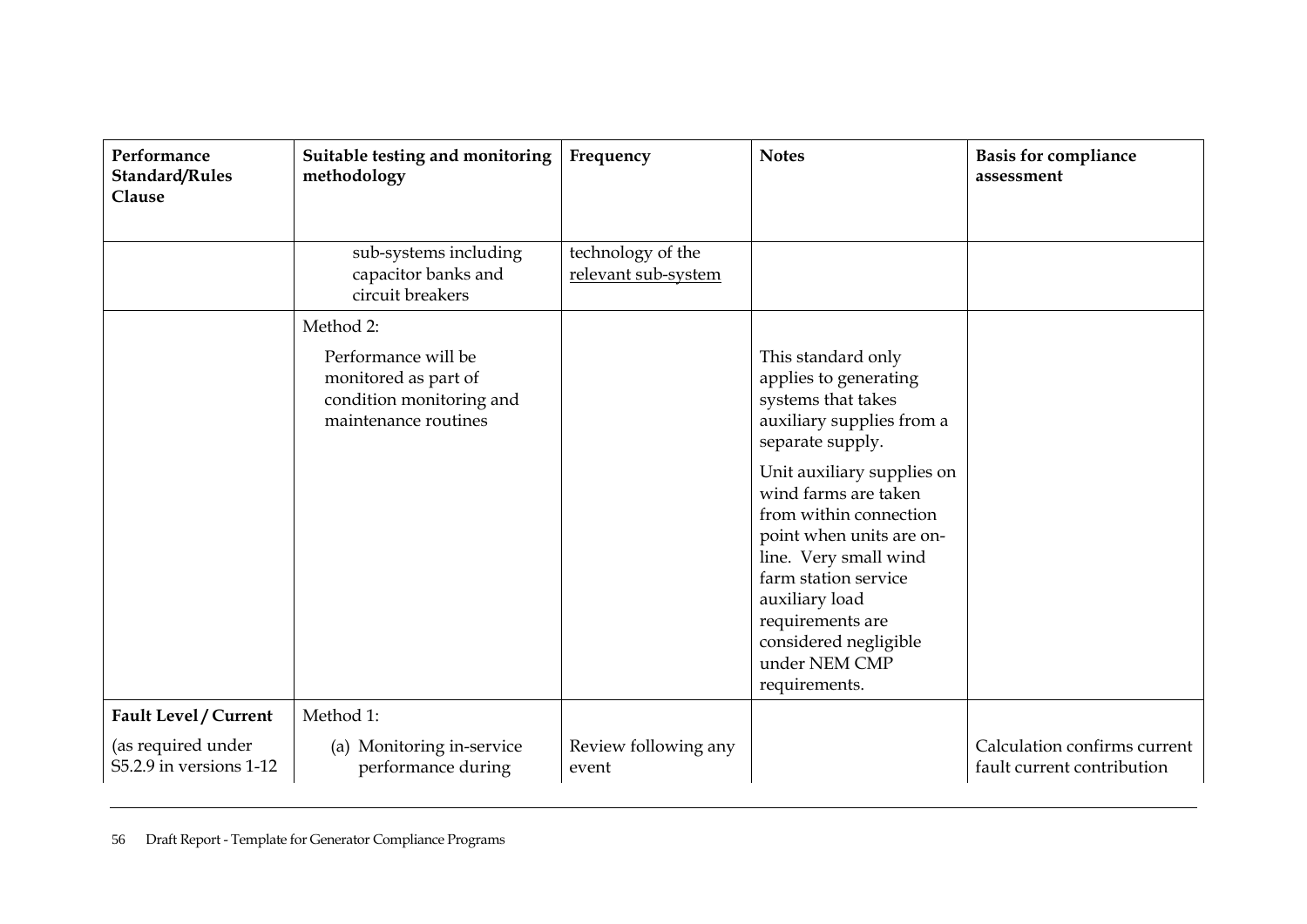| Performance<br>Standard/Rules<br>Clause                        | Suitable testing and monitoring<br>methodology                                                                                     | Frequency                                                         | <b>Notes</b> | <b>Basis for compliance</b><br>assessment                  |
|----------------------------------------------------------------|------------------------------------------------------------------------------------------------------------------------------------|-------------------------------------------------------------------|--------------|------------------------------------------------------------|
| of the Rules, and<br>S5.2.8 in versions 13-26<br>of the Rules) | faults near the<br>connection point                                                                                                |                                                                   |              |                                                            |
|                                                                | (b) Review and recalculation<br>of fault levels                                                                                    | Following plant<br>change                                         |              |                                                            |
|                                                                | (c) Routine testing of any<br>relevant sub-systems                                                                                 | As appropriate to the<br>technology of the<br>relevant sub-system |              |                                                            |
|                                                                | Method 2:                                                                                                                          |                                                                   |              |                                                            |
|                                                                | (a) Modelling and<br>simulation of plant<br>characteristics to make<br>sure the plant is capable<br>of meeting agreed<br>standards | Following plant<br>change                                         |              | Calculation confirms current<br>fault current contribution |
|                                                                | (b) Monitoring of generator<br>contribution on fault<br>event                                                                      | Review following any<br>event                                     |              |                                                            |
|                                                                | Method 3:                                                                                                                          |                                                                   |              |                                                            |
|                                                                | (a) Performance of relevant<br>sub-systems will be<br>monitored using the                                                          | As appropriate to the<br>technology of the<br>relevant sub-system |              | Achieve performance<br>standard                            |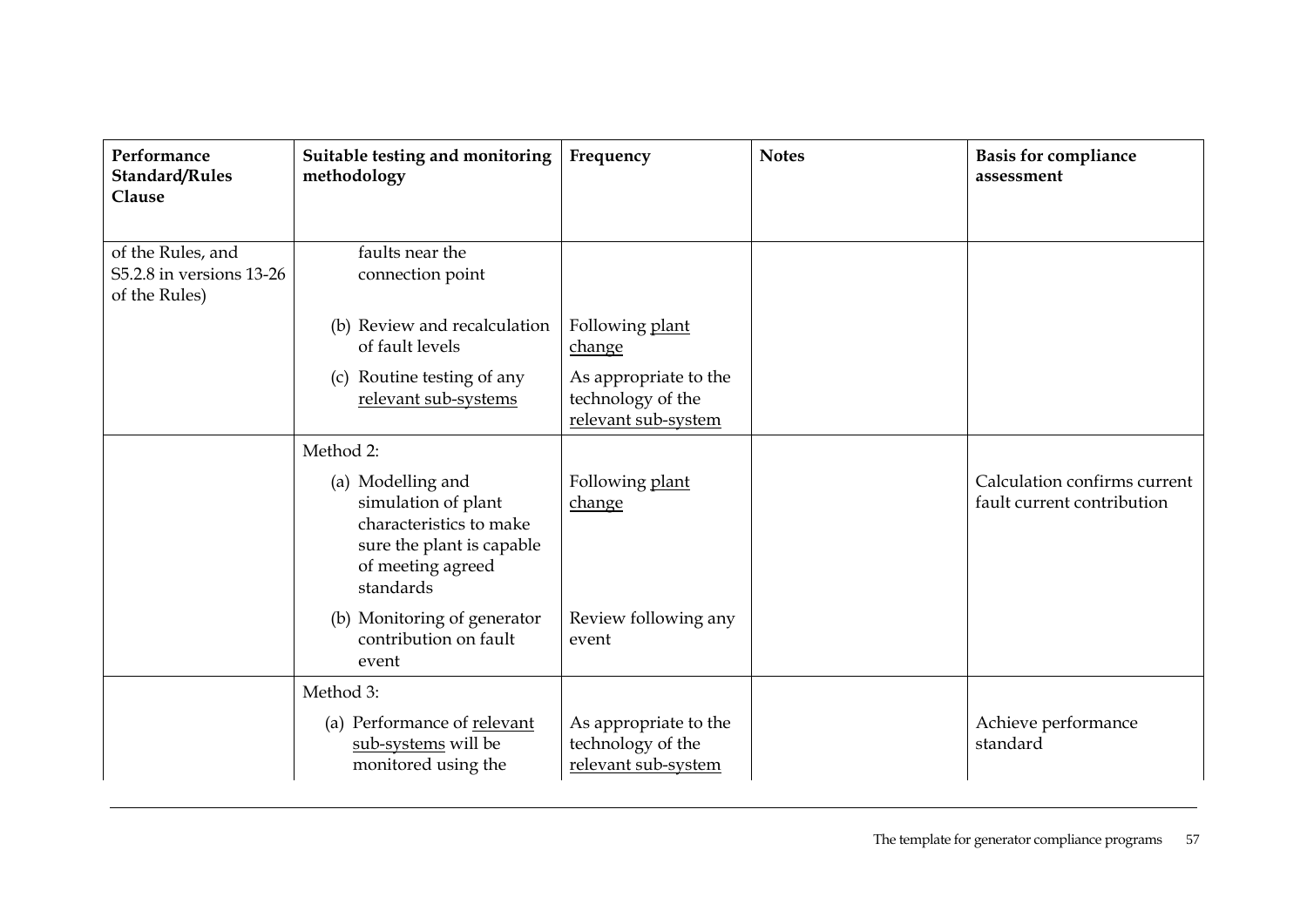| Performance<br><b>Standard/Rules</b><br>Clause | Suitable testing and monitoring<br>methodology                                                                              | Frequency                 | <b>Notes</b> | <b>Basis for compliance</b><br>assessment                                                                                         |
|------------------------------------------------|-----------------------------------------------------------------------------------------------------------------------------|---------------------------|--------------|-----------------------------------------------------------------------------------------------------------------------------------|
|                                                | following systems: digital<br>protection relays; other<br>data-logging equipment<br>as required                             |                           |              |                                                                                                                                   |
|                                                | (b) Where recorded data is<br>available, comparison to<br>be made of measured<br>fault currents and<br>computer simulations | Following a fault         |              | Consistency of operation<br>with plant models used to<br>establish initial compliance;<br>OR consistency with past<br>performance |
|                                                | (c) Review and recalculation<br>of fault levels                                                                             | Following plant<br>change |              |                                                                                                                                   |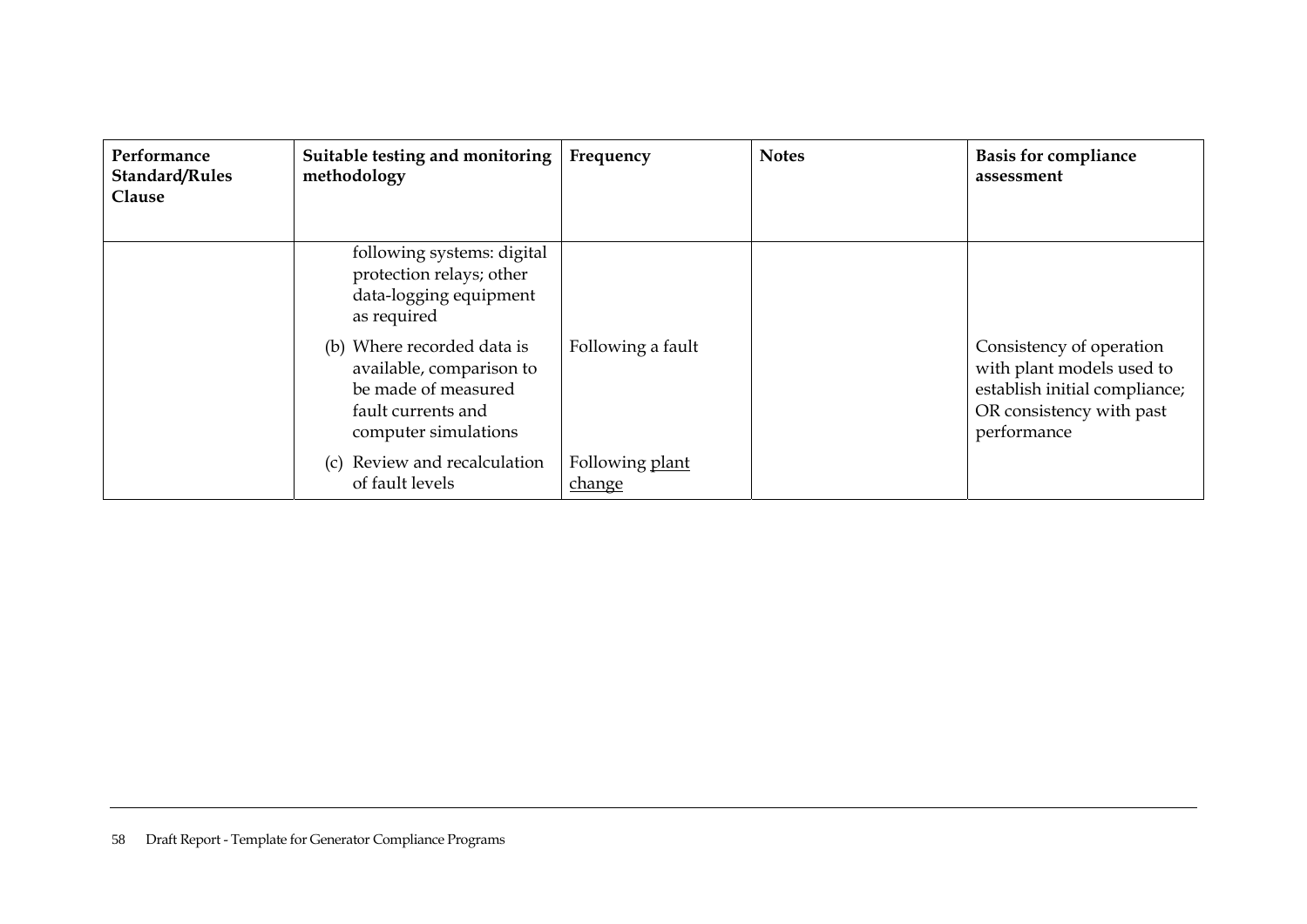# **A Panel's Terms of Reference for the Review**

[Reproduced below]

### **Reliability Panel Review to Develop the Template for Generator Compliance Programs AEMC Terms of Reference (21 November 2008)**

#### **Introduction**

On 23 October 2008, the Commission published a notice under sections 102 and 103 of the National Electricity Law (NEL) of the making of the National Electricity Amendment (Performance Standard Compliance of Generators) Rule 2008 and associated Rule determination. The Rule commenced operation on 23 October 2008.

An outcome from that Rule change is that, as part of the framework of compliance programs, the Reliability Panel (Panel) will develop the template for generator compliance programs based on a public consultation process and review this template within a defined time period in accordance with clause 8.8.3 of the National Electricity Rules (Rules) every three years or as the Commission directs. Following such a review in accordance with clause 8.8.3(ba), the Panel may amend the template for generator compliance programs in accordance with its report to the AEMC submitted under clause 8.8.3(j).

At the second round of consultation of the Rule change process, the Panel indicated that it supported the Commission's conclusions. It also foreshadowed that the period of time for the Panel to develop the initial template for generator compliance programs would be approximately nine months after the date that the final Rule was approved.

In accordance with clause 8.8.3(c) of the Rules, the AEMC advises the Panel of these terms of reference for its review to develop the template for generator compliance programs.

#### **Purpose of the Review**

As required by clause 8.8.1(a)(2b) of the Rules, the Panel is to determine and publish the template for generator compliance programs.

As required by clause 8.8.3(a)(6) of the Rules, the Panel is to conduct the review to develop the template for generator compliance programs in accordance with clause 8.8.3 of the Rules.

The AEMC requests the Panel, in accordance with section 38 of the NEL, clause 8.8.3 of the Rules and the national electricity objective in the NEL, to undertake a review. The Panel must undertake the review to develop the template for generator compliance programs.